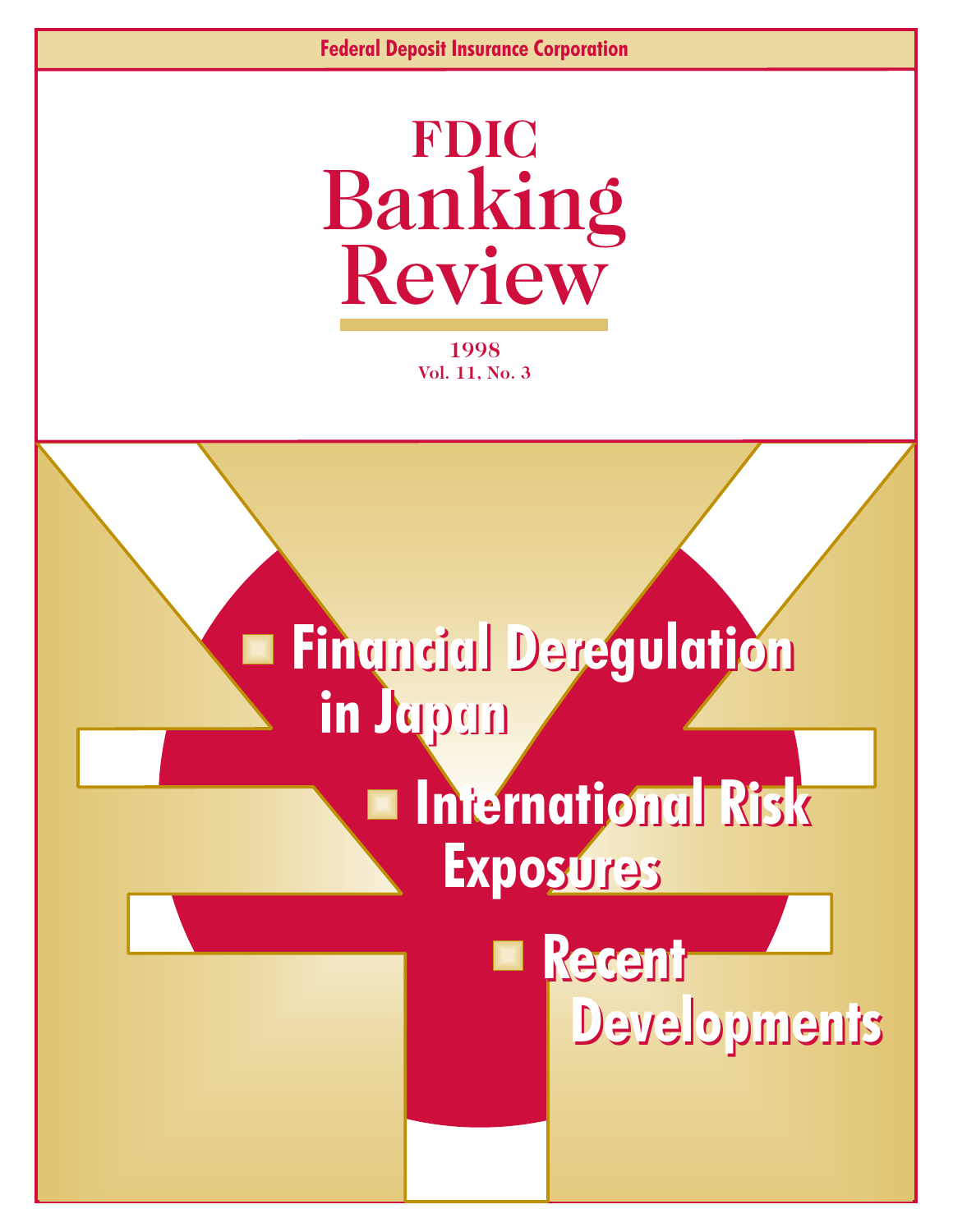

**1998 Volume 11, No. 3** 

#### Chairman Donna Tanoue Division of Research and Statistics, **Director** Wm. Roger Watson Deputy Directors Barry Kolatch Steven A. Seelig Editor Steven A. Seelig Editorial Committee Jack T. Reidhill Detta Voesar Managing Editor Detta Voesar Editorial Secretary

Cathy Wright Design and Production

Geri Bonebrake

The views expressed are those of the authors and do not necessarily reflect official positions of the Federal Deposit Insurance Corporation. Articles may be reprinted or abstracted if the *FDIC Banking Review* and author(s) are credited. Please provide the FDIC's Division of Research and Statistics with a copy of any publications containing reprinted material.

Single-copy subscriptions are available to the public free of charge. Requests for subscriptions, back issues or address changes should be mailed to: *FDIC Banking Review*, Office of Corporate Communications, Federal Deposit Insurance Corporation, 550 17th Street, N.W., Washington, DC 20429.

# *[Financial Deregulation in Japan](#page-2-0)*

*by Valentine V. Craig Page 1*

This article examines the financial problems facing Japan for much of the past decade and describes the reforms proposed to address them. It then surveys the results of Britain's Big Bang, the model for Japanese financial deregulation. The article concludes with a discussion of the probable effects of Japanese Big Bang.

# *[Assessing International Risk Exposures of U.S.](#page-14-0) Banks*

*by Timothy Curry, Christopher Richardson, and Robin Heider Page 13*

The authors analyze recent trends in both the direct and indirect risks associated with the international lending activities of U.S. banks.

# *[Recent Developments Affecting Depository](#page-32-0) Institutions*

*by Lynne Montgomery Page 31*

This regular feature of the *FDIC Banking Review* contains information on regulatory agency actions, state legislation and regulation, and articles and studies pertinent to banking and deposit insurance issues.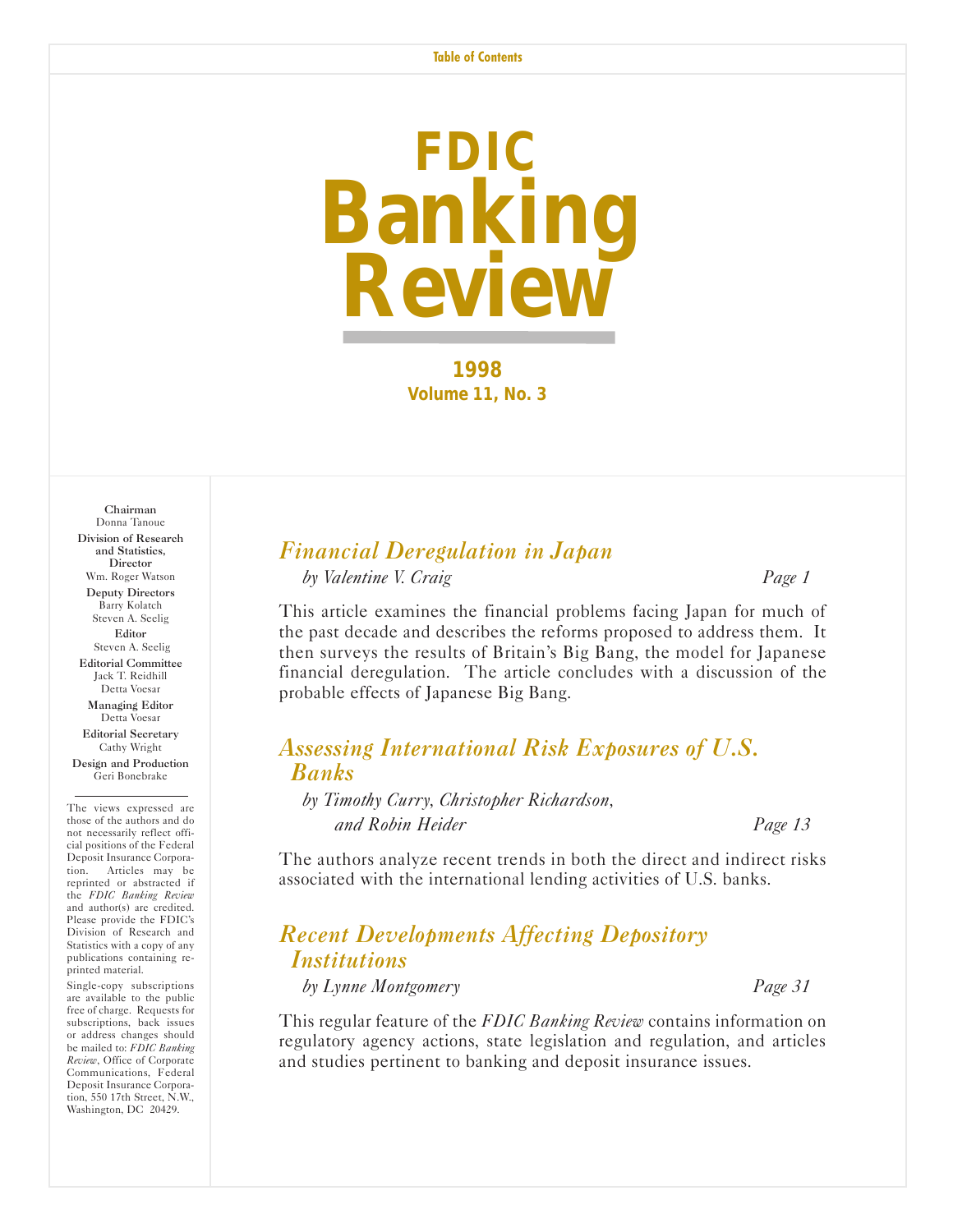# <span id="page-2-0"></span>Financial Deregulation in Japan

by Valentine V. Craig\*

n November 11, 1996, Japanese Prime Minister Ryutaro Hashimoto unveiled a plan to reform Japanese financial institutions and markets by the year 2001. The plan, which consisted of dozens of proposals, was called "Big Bang," an analogy to the decade-earlier British effort to reform its securities industry and capital markets. The goal of Japanese Big Bang, as enunciated by the prime minister, was to create a "free, fair and global" financial system-free, in that it would operate according to market principles rather than regulatory prescriptions; fair, in that it would be transparent and reliable; and global, in that it would be sophisticated and internationally respected.

Japan is the largest creditor nation in the world. It is the world's second-largest economy (after the United States) and accounts for the world's second-largest insurance market. It has nine of the ten largest banks (in terms of loans outstanding) in the world. Its citizens enjoy the world's highest per capita income, and they contribute to one of the highest rates of savings in the world. However, the nation has been facing severe financial problems for much of the past decade. This article begins by examining these problems and describing the reforms proposed to address them. It then surveys the results of Britain's Big Bang, the model for Japanese financial deregulation. It ends by discussing the probable effects of Japanese Big Bang.

# **Japan's Financial Problems**

Japan's financial industry and markets are suffering from a constellation of problems caused, to a large extent, by government protection and excessive regula-

tion. These problems include inadequate investment choices and returns, inefficient and noncompetitive financial institutions, and underdeveloped financial markets that both fail to meet international standards for performance and are characterized by weak financial reporting and lack of transparency. Because of these problems, the country faces a potentially serious pension fund shortfall, a banking crisis, and a lack of respect for Japanese financial markets and currency.

#### *Looming Pension Shortfalls: Inadequate Investment Choices and Returns*

The government hopes to stave off a serious pension fund situation by expanding the number of investment vehicles available to the population and by increasing returns to savers.

The portion of the population approaching retirement age is much larger in Japan than in other industrialized nations. In 2007, an estimated 21 percent of the Japanese population will be over 65 compared with 15.5 percent now. It is projected that by 2025 there will be 61 Japanese pensioners for every 100 workers. The comparable projection for the United States is 49 retirees per 100 workers. According to a study by the Organization for Economic Cooperation and Development (the OECD), assuming the current Japanese retirement age and level of worker contributions and returns, government debt attributable to pensions will rise from approximately 25 percent of GNP in 2000 to

<sup>\*</sup> Valentine V. Craig is a Chartered Financial Analyst in the FDIC's Division of Research and Statistics.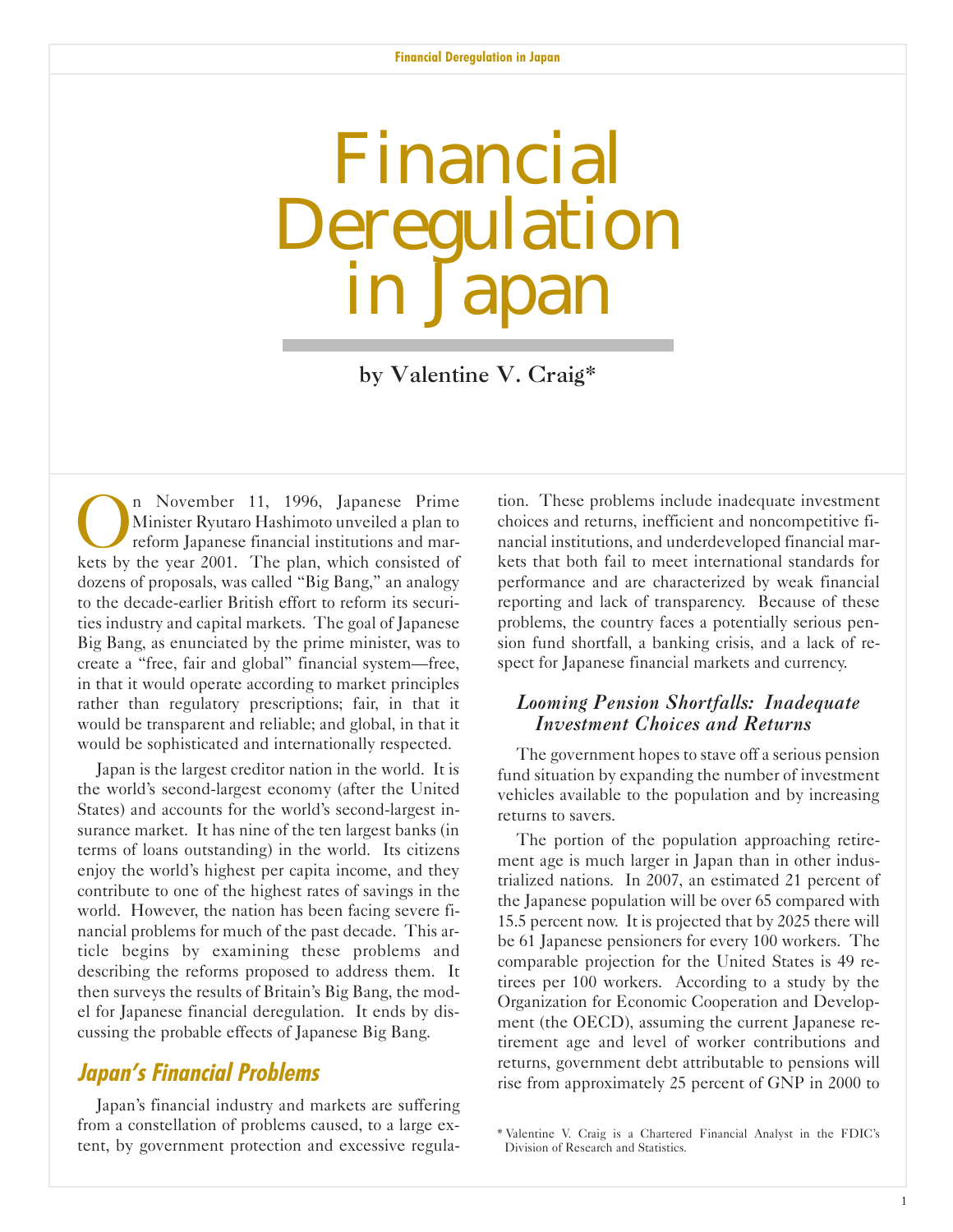300 percent of GNP in 2030.1 Japanese firms are not required to report pension liabilities on their balance sheets, but by some estimates, Japanese firms will have to spend 25 percent of profits on pension contributions by the year 2000.2 These demographics explain Japan's resistance to international calls for tax cuts to spur its economy. The pending pension problem is severe, and returns to investors must improve dramatically for the country to avoid consuming a large portion of its economy with retirement payments.

This pension fund crisis appears paradoxical, as the amount of Japanese savings is huge. Japanese gross national savings represent approximately 30 percent of GDP, or approximately one-third of the world's savings.3 However, most of this money has been funneled into low-yielding savings accounts. More than anywhere else in the developed world, Japanese investors have relied on savings accounts (offered by either Japanese domestic banks or the Japanese Postal System) as their primary investment vehicles. Approximately 60 percent of Japanese liquid assets are in bank accounts, compared with approximately 25 percent in the United States.4 And unfortunately for Japanese savers, returns on bank or Postal System savings have historically been very low because of government policies that subordinated the needs of the banks and savers to the needs of Japanese industry. After the Second World War, Japanese industry needed cheap capital to restart itself, and this cheap capital was subsidized through government restrictions on where money could go and what yields it could earn.

#### *Banking Crisis: Inefficient and Noncompetitive Financial Institutions*

Government protection and excessive regulation have also resulted in inefficient and noncompetitive Japanese financial institutions, with the banks especially disadvantaged by government policy.5 The post-World War II government policy referred to above, to promote Japanese industry at the expense of savers and intermediaries, kept bank profitability low in return for shifting risk from banks to the government. The banks funneled money cheaply to industrial firms that desperately needed funding to rebuild after the war—and in return for restricted or "appropriate" profits, the banks received protection from competition at home and abroad, and a tacit guarantee of a bailout should problems arise.

Japanese banks are currently saddled with bad loans and, having been protected for so long, have not been able to compete profitably in the new global arena.

Japanese investment firms and insurance companies were also heavily regulated and protected from competition. Most securities firms have not made a profit in years; and the insurance companies, although not required to report the same kind of asset-quality information as the banks, are believed by many analysts to be much worse off financially than the banks.

#### *Underdeveloped Financial Markets*

The third major financial problem for Japan is that the nation's financial markets are relatively underdeveloped. Because of a variety of prohibitions, restrictions, and taxes, Japanese capital markets have not kept pace with other world markets and have, in fact, deteriorated greatly over the past decade. During the late 1980s, monthly trading volumes in Tokyo and New York were approximately equal; today Tokyo's volume is approximately 20 percent of New York's, with approximately 70 percent fewer shares traded now in Tokyo than during 1988. Not only has the volume of foreign shares traded on the Tokyo Exchange declined substantially, but the exchange's percentage of domestic shares traded has declined as well. Approximately 18 percent of total trade in Japanese equities is now done in London, a threefold increase in the past five years.<sup>6</sup> One-third of the Nikkei 225 stock futures business is conducted from Singapore.7 Moreover, the number of foreign companies listed with Tokyo has dropped by approximately one-half over the past five years.

The underdevelopment of Japanese capital markets has both foreign and domestic consequences. Even though Japan is the world's largest creditor nation, its underdeveloped capital markets have dissuaded foreign investors from holding yen. Thus, the exchangerate risk for Japanese businesses, particularly Japanese banks, has increased. The banks are particularly sensitive to the weakness in the yen because much of their foreign lending is done in dollars and accounted for in yen. As the dollar has strengthened relative to the yen, the yen-amount of loans outstanding has increased, forcing the banks to set aside more capital to meet the

<sup>1</sup> "A Suitable Case for Treatment," *The Economist* (June 28, 1997): 9. 2 Ibid., 12.

<sup>3</sup> "A Giant Sucking Sound," *The Economist* (August 23, 1997): 53.

<sup>4</sup> "The Asian Tigers May Falter, but the Japanese Lion Is the Worry," *The New York Times* (November 13, 1997), D2.

<sup>5</sup> "A Time of Crisis," *FDIC Banking Review* 11, no. 2 (1998): 9-17.

<sup>6</sup> "A Big Bang in Slow Motion," *Financial Times* (December 10, 1996), 21.

<sup>7</sup> "Japanese Finance," *The Economist* (June 28, 1997): 1-18.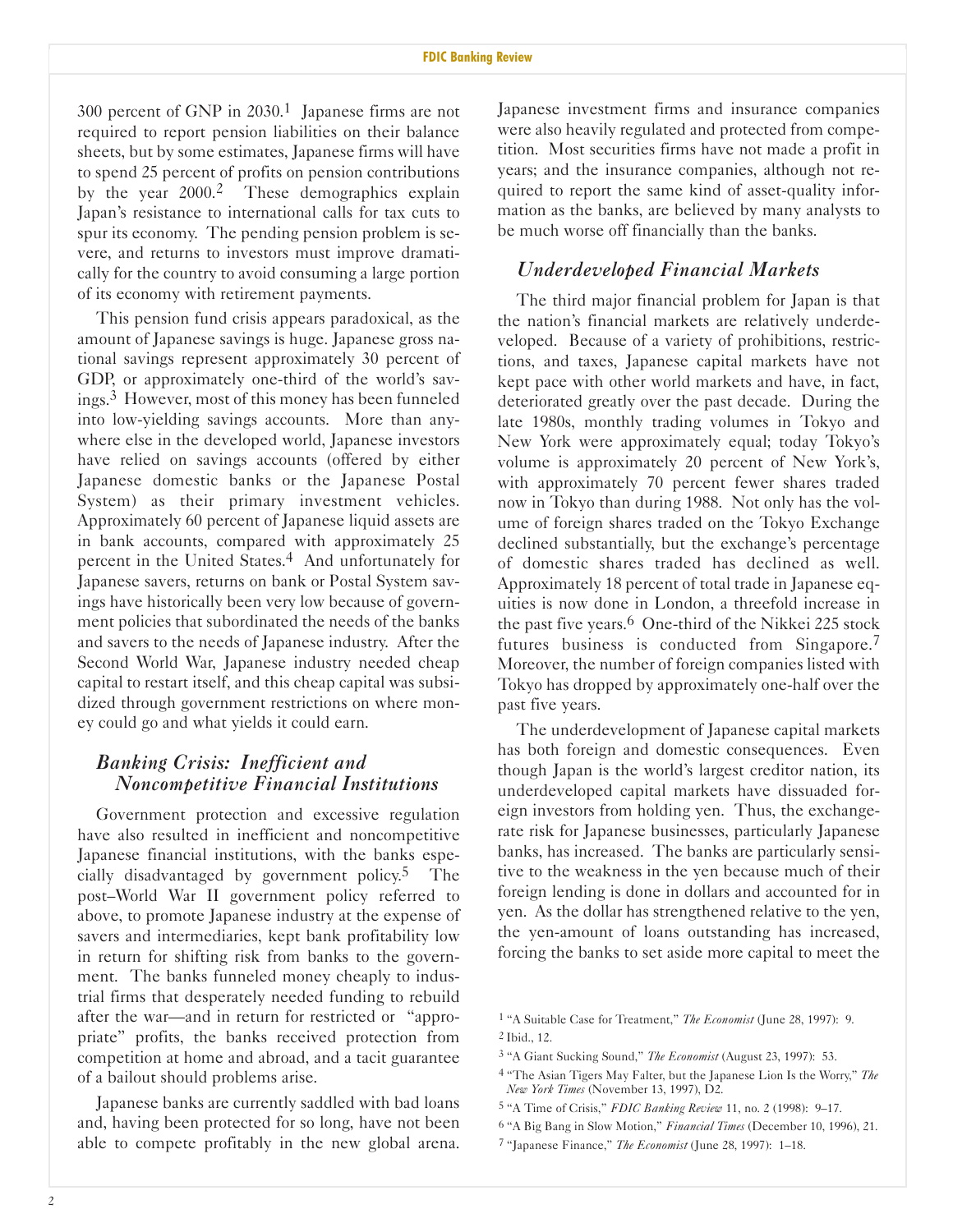minimum reserve requirements of the Bank for International Settlements.

From a purely domestic point of view, the underdevelopment of the capital markets has made borrowers overdependent on banks. In the United States, bank loans account for less than 10 percent of corporate funding, but in Japan the figure is approximately 60 percent, according to estimates by Salomon Smith Barney.8 Bank borrowers (for the most part Japanese corporations) certainly benefited handsomely from the low interest rates on bank borrowings, but at the same time they became overly dependent upon the banks for their capital needs, a potentially serious problem when the banks are in crisis, as they are today.

#### *Weak and Opaque Financial Reporting*

Westerners complain of a lack of transparency and materiality in the financial reporting of Japanese firms. Parent-only reporting has served to obscure the financial and legal position of Japanese parent firms. Even in the case where the parent is not legally responsible for its subsidiaries' debt, refusal to honor the subsidiaries' debt can result in a parent's failure. This was brought home recently in the case of Daido Concrete, which refused to honor its *shido nenshoes* (letters of awareness) for its subsidiaries' borrowings and was then brought down by the concerted action of its banks, which refused to roll over the parent's shortterm borrowings. Extensive financial arrangements and obligations among firms in a *keiretsu*<sup>9</sup> are also common in Japan and may be very material to the health of a member firm, but are generally not reported.

Japan has neither the laws nor the infrastructure to deal with financial problems of the magnitude it faces today. For instance, Japanese firms often pledge the same collateral repeatedly for different loans, and when the borrower defaults, there is no legal procedure for settling the claims of the different lenders. Japanese law also makes it very difficult for banks to foreclose on bad loans. Nor does a professional infrastructure exist to promote Western ideas of transparency. With just over 12,000 accountants in Japan (the United States, whose economy is twice the size of Japan's, has 470,000 Certified Public Accountants), 710 bank examiners (the United States has approximately 7,000), and a very small judiciary, much financial reporting and enforcement of rules necessarily rests on the honor system.

# **Proposed Solution: Big Bang**

The dozens of reform proposals presented by Prime

Minister Hashimoto in late 1996 were the response to these pressing financial problems. The proposed reforms are discussed in this section according to the breakdown used by the Ministry of Finance:

- **n** reforms to increase choice for investors and borrowers;
- $\blacksquare$  reforms to encourage Japanese financial institutions to become more efficient and competitive;
- **Terforms** to encourage better functioning of Japanese financial markets; and
- $\blacksquare$  reforms to establish rules for fair and transparent financial operations and a reliable regulatory framework.

The initial plan called for these reforms to be implemented on a staggered basis over a five-year period. Most of the proposals have been passed by the Diet, and many have already been implemented.

#### *Increasing Choice for Investors and Borrowers*

To improve investor choice, Big Bang authorizes new financial instruments and new powers for Japanese financial institutions and removes controls on foreign exchange.

#### *New Financial Instruments and Powers*

Banks and securities firms are now permitted to deal in over-the-counter securities derivatives. Previously, there was uncertainty as to whether using them constituted gambling and was therefore banned by Japanese law. Beginning in July 1997, brokerages were allowed to sell options on individual stocks on the Tokyo and Osaka stock exchanges—previously this had been permitted only on indices. Banks are now authorized to engage in over-the-counter trading of derivatives related to securities and commodities, and asset-backed securities are being authorized to improve liquidity.

More choice was also given to investors and savers with the introduction of asset management accounts in October 1997; previously, postal or bank savings accounts were the main alternatives open to Japanese savers. Additionally, banks and insurance companies

<sup>8</sup> "Landmark Deals Indicate the Scale of Change," *Financial Times* (July 14, 1998), 3.

<sup>9</sup> A *keiretsu* is a grouping of businesses held together by cross shareholdings and a common economic purpose. *Keiretsu* groupings typically consist of a large commercial bank at the center, with trust banks, insurance companies, and trading, construction, finance and real-estate companies as other members.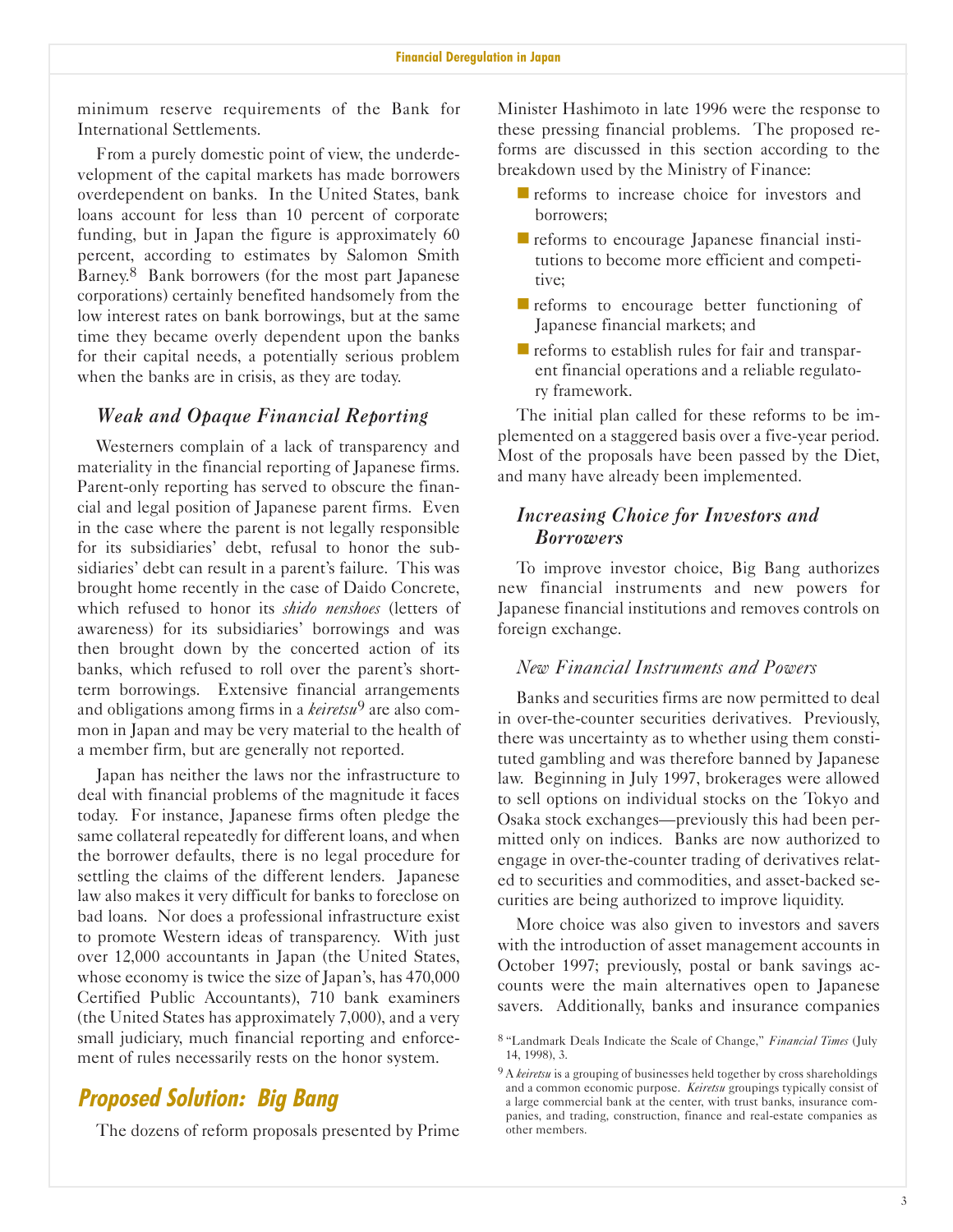have been authorized to enter the investment trust (mutual fund) sales business indirectly by renting space to investment companies, and they will be permitted to sell these trusts themselves in December 1998. It is expected that banks will eventually be authorized to sell long-term fire insurance and credit life insurance related to housing loans.

#### *Removal of Controls on Foreign Exchange*

Controls on foreign exchange have been largely removed. On April 1, 1998, the Foreign Exchange and Foreign Trade Control Act was amended, and among other changes, Japanese nonbank companies and individuals were allowed to open financial accounts in institutions in foreign countries and to deal directly with overseas banks and brokerages. Additionally, the monopoly that licensed banks and securities firms had on the foreign-exchange business was lifted. The foreignexchange business was opened to nonbanks, and licensing requirements were removed.

#### *Improving Efficiency and Competitiveness of Financial Institutions*

The Big Bang reforms have created a different competitive structure for financial institutions by authorizing competition through financial holding companies. The reforms are also stripping away many of the protected powers enjoyed by the different kinds of financial firms and will allow for broad-based competition; in particular, foreign entities are being allowed to compete more freely with Japanese firms. All of these reforms designed to increase competition will necessarily increase investor choice as well.

#### *Competition through Holding Companies*

Initially, competition among the different sectors of the Japanese financial industry is being channeled through a holding company structure. Holding companies had been outlawed since the end of the war, but the Japanese Diet has repealed (subject to some restrictions) its general ban on them. The walls between banks and securities firms have been removed through the use of area-specific subsidiaries. It is planned that beginning in April 2000, insurance companies will be able to enter the banking, trust, and securities businesses through subsidiaries; in December 1998, securities companies will be able to enter the insurance business; and in April 2001, banks will be able to enter the insurance business. Head-to-head competition (not through a holding company structure) by the different financial sectors is to be decided on at a later date.

#### *Removal of Monopoly Power and Other Industry Protections*

A major thrust of Big Bang is to abolish the monopoly powers enjoyed by each of the three sectors of the financial industry in Japan: banks, securities firms, and insurance companies.

*Reforms particularly relevant to banks.* Some of the reforms particularly relevant to banks are mentioned above: the removal of the licensed bank and securities firms' monopoly on foreign exchange, and the opening up of the distribution of mutual funds to banks and insurance companies. In addition, bank securities affiliates have been allowed to trade convertible bonds, warrants, stock options, and futures, and will be allowed to broker cash equities.

*Reforms particularly relevant to securities firms.* Independent investment groups organized as investment advisors (Western-style fund managers), including foreign firms, will be allowed to compete more freely for Japan's \$2 trillion pension fund business. Also, as already mentioned, since October 1997, securities firms have been allowed to offer asset management accounts-multi-purpose securities accounts which can be used to make payments and settlements. Fixed commissions on securities sales are being gradually abolished, first on transactions of more than 50 million yen; by the end of calendar year 1999, fixed stock commissions will be completely eliminated. Commission rates on securities transactions in Japan have been among the highest in the world. Requirements mandating the specialization of securities firms are also being abolished, so that the firms will be allowed to diversify; and a simplified registration system will replace the long process needed for licensing new brokerage firms. Finally, the securities transaction tax and the exchange tax will be reduced in December 1998 and may be totally abolished in 1999.

*Reforms particularly relevant to insurance companies.* Detailed restrictions on pension fund investments are being replaced with general requirements of prudence. According to the previous "5-3-3-2 Rule," 50 percent of pension fund assets had to be invested in assets that guaranteed a return of principal (bonds primarily, or cash); not more than 30 percent of assets could be in domestic equity; not more than 30 percent in foreign equity; and no more than 20 percent in property. In addition, insurance premiums will be deregulated.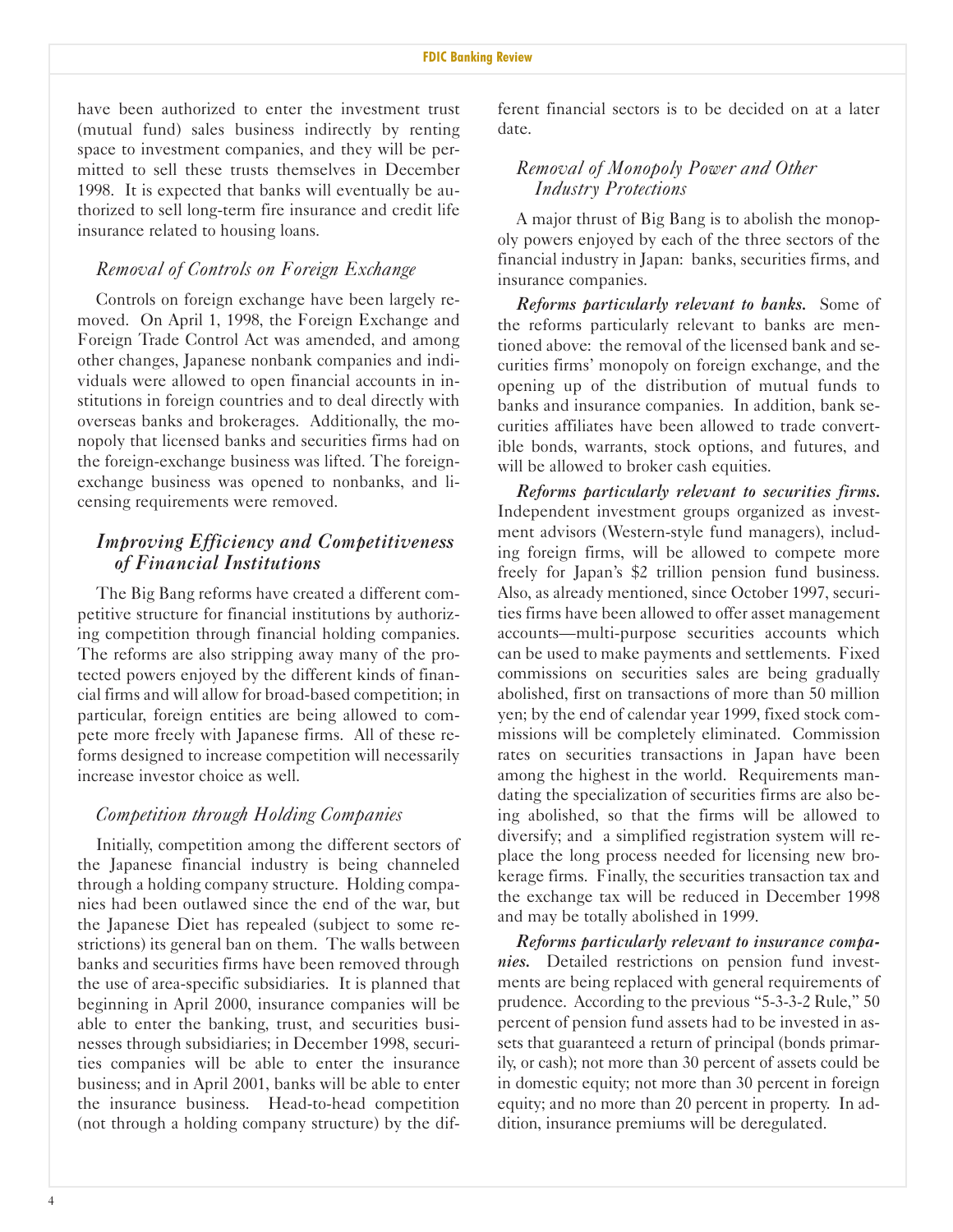#### *Improving the Functioning of Financial Markets*

A number of the Big Bang reforms are designed to make Japanese securities markets more like other global capital markets. Restrictions on off-exchange trading for listed securities will be abolished in December 1998, and the ban on broker trading of unlisted and unregistered stocks has already been lifted. Measures are being taken to improve the liquidity of the over-thecounter market (JASDAQ); and in cross-border capital transactions, requirements for permission and prior notification have been abolished for external settlements and capital transactions.

#### *Improving Transparency and Accountability and Providing a Regulatory Framework*

A number of the reforms improve the transparency and accountability of Japanese institutions and markets. Implementation of these reforms is necessary if the goals of the other reforms (better choice, more efficient institutions, and more respected financial markets) are to be achieved.

Japan has adopted a "prompt corrective action" system under which banks are required to classify loans into one of four credit categories (healthy loans, loans requiring close attention, potentially unrecoverable loans, and unrecoverable loans); to establish loss reserves; and to write off bad loans according to a set schedule. As part of this system, a new method for calculating capital adequacy ratios for banks, with specific corrective measures, was to have been adopted in April 1998. The corrective measures were postponed for a year, however, for banks engaged exclusively in domestic lending. The new standards require that internationally active banks with less than 8 percent capital prepare a management improvement plan (the threshold is 4 percent for banks engaged in domestic business only); internationally-active banks with capital below 4 percent are required to implement specific corrective measures (the threshold is 2 percent for banks engaged in domestic business only); and all banks with capital below 0 percent are required to suspend operations. Regulators will be empowered to shut down banks that do not meet capital reserve requirements.

Also, the classification of nonperforming loans was changed and strengthened in April 1998 to include those with interest arrears of more than three months (the previous requirement had been six months). Additionally, loans whose rates had been lowered and restructured are now considered bad loans. Outside auditors are empowered to examine the classifications and can force banks to adjust them if the auditors find them unrealistic.

In April 1999, the consolidated method of reporting will replace parent-only reporting. This change is intended to improve the reporting of corporate activities; it will also be needed, now that holding companies have been authorized. Additionally, in the year 2000 Japan plans to change its accounting standards to conform more closely to international accounting standards as set forth by the International Accounting Standards Committee (IASC). Mark-to-market of securities and derivatives investments will be reported at that time. And after the liberalization of foreign-exchange markets in April 1998, an ex post facto reporting system for capital flows was created.

Various measures are being undertaken to protect investors and to ensure a fair playing field. Fair-trading rules are being promulgated to cover new financial products. Penalties for insider trading abuses are being strengthened, and the existing civil dispute system is being improved. The Securities and Exchange Surveillance Commission is being strengthened to improve its systems for inspection, surveillance, and punishment. Measures to reduce settlement risk will be undertaken.

The government infrastructure is being enhanced to support increased surveillance and reporting. The Financial Supervisory Agency (FSA) opened in July 1998. Independent of the Ministry of Finance, it reports to the new Financial Revitalization Commission (which reports directly to the Prime Minister). The FSA is charged with supervising the financial sector, including banks, securities firms, insurance companies, and some nonbank lenders. It is also empowered to close insolvent lenders, issue and revoke financial licenses, arrange mergers, and direct the Japanese Deposit Insurance Corporation (DIC) to pay depositors of failed banks.

The DIC, started in 1971 before Big Bang, reports to the FSA. It collects premiums on bank deposits and insures deposits of failed banks. It was recently strengthened in response to the banks' bad-loan problems. In 1996, it was granted authority to purchase the assets and deposits of failed institutions and to represent depositors in court proceedings. In 1998, in response to recent large failures, the Deposit Insurance Act was amended, providing 17 trillion-yen of government funds for bank assistance through the end of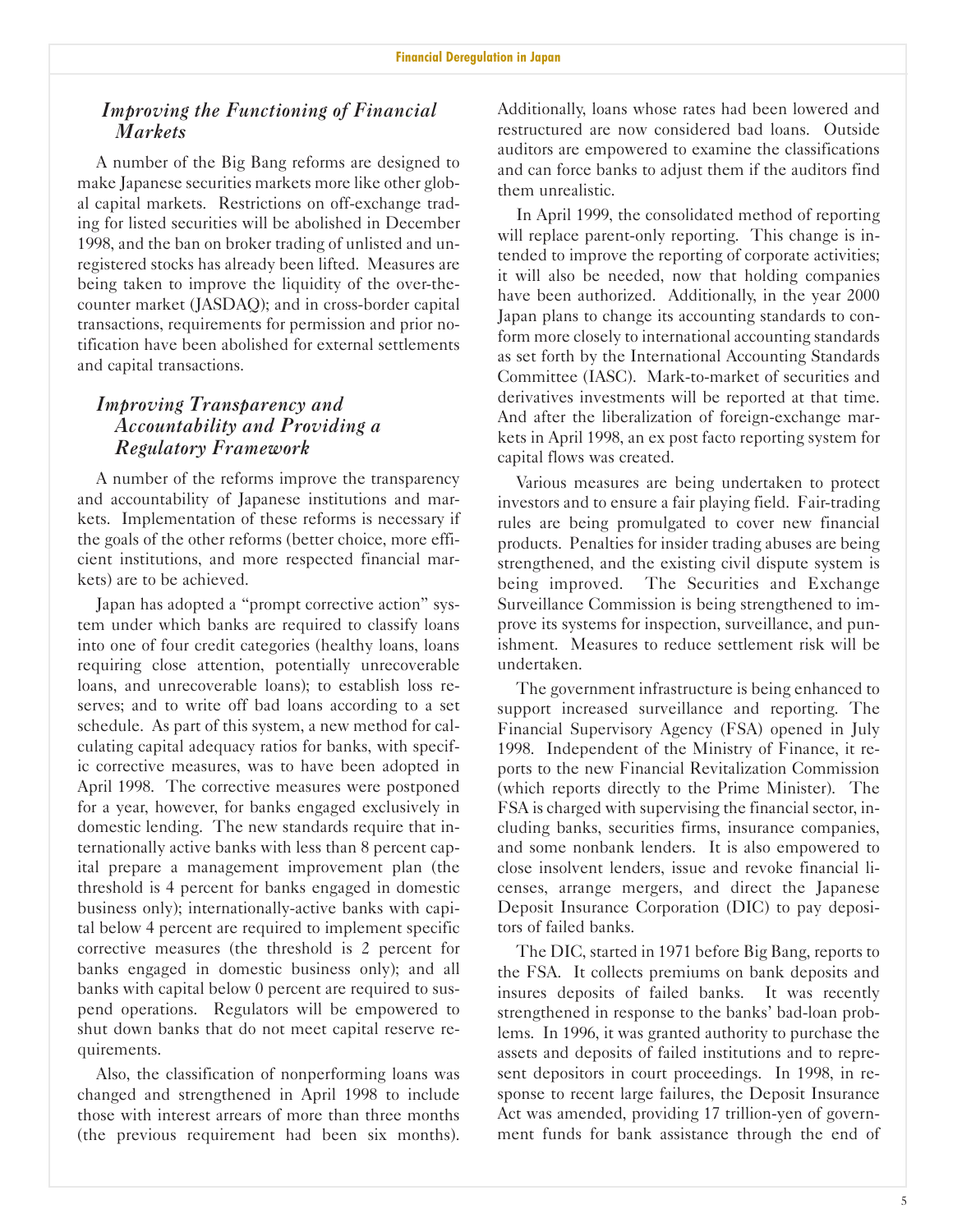March 2001. In October 1998, the Diet approved an additional 43 trillion-yen banking package to recapitalize and restructure the sector: 25 trillion-yen for capital injections into institutions, and 18 trillion-yen for the establishment of bridge banks and the purchase of financial institutions' assets. Earlier measures in this bill requiring the banks to provision against losses were dropped.

Two agencies were created to deal specifically with bad loans resulting from the failure of the *jusen* (real-estate lenders) and other Japanese financial institutions. In 1996, the Housing Loan Administration Corporation (HLAC) was created, and the Tokyo Kyodo Bank was restructured into the Resolution and Collection Bank, modeled after the U.S. Resolution Trust Corporation. Under new legislation, these two entities will be merged into the Resolution and Collection Organization. The new organization is charged with maximizing the recovery on nonperforming loans.

# **London's Big Bang: Changes Wrought**

The model for the Japanese deregulation effort was London's Big Bang. British Big Bang officially took effect on October 26, 1986, but the chain of events that led to it began in 1979 when controls on foreign exchange ended. The removal of these controls resulted in a flight of British money out of the country as British businesses (in particular), seeking higher returns, invested in overseas securities. For these transactions they primarily used cheaper foreign securities firms. Because fixed-commission rates had been abolished in the United States four years earlier, the U.S. firms were cheaper competitors and the recipients of much of this new business. Furthermore, many U.S. firms, which had established London offices for their Eurobond business, branched out and began to trade securities of large-capitalization British firms on the London Exchange. In addition, some British financial institutions, rather than using the London Stock Exchange for their transactions, began to trade British securities on the New York Stock Exchange as American Depository Receipts (ADRs), again for reasons of price.

One of the first reforms of Big Bang was the removal of restrictions on London Stock Exchange membership. British law did not require separation among the securities business, investment banking, and commercial banking, but London Stock Exchange (LSE) membership restrictions effectively maintained such separation, protecting member firms from competition. The abolition of these restrictions in March 1986 allowed outsiders, including foreign banks and securities firms, to become members of the London Stock Exchange or to purchase members.

Also ended were fixed commissions on securities transactions. This reform allowed British brokers to compete with one another and with international competitors on price. Restrictions requiring separation of the two types of British securities firms-jobbers (firms that traded on their own account and made markets in securities) and brokers (firms that acted only as agents for a commission) were also abolished. Previously, a firm could be either a jobber or a broker, and brokers were required to use jobbers even if they could match both buy and sell orders.

The bond market was also opened up to all interested parties. Twenty-nine firms were immediately granted licenses (18 survived through the end of 1996), whereas until then, one firm had issued bonds and two others had dominated trading.10

Finally, an electronic quote-driven trading system replaced an order-driven trading system. Under the earlier system, brokers matched buy and sell orders provided by jobbers. Under the new system-the Stock Exchange Automated Quotations (SEAQ)-system, similar to the NASDAQ in the United States twoway firm-competing quotes caused marketmakers to risk their own capital.

#### *Increased Efficiency, Improved Liquidity, and Lowered Cost*

With the entry of new competition into the London securities market, efficiency and liquidity in these markets increased and the cost for institutional trades decreased. In 1991, five years after the introduction of Big Bang, capacity had increased by 500 percent, total costs had increased 200 percent, and fees were halved. By 1991, 25 marketmakers in equities and 18 in bonds had replaced the handful of jobbers that previously provided this function.<sup>11</sup> With improved liquidity, spreads were cut approximately in half; commissions almost disappeared in the wholesale markets.12 The new market for gilts functioned effectively and provided a liquid market for investors, the government, and the Bank of England, with much of the growth in this market coming from foreign investors. Institutional in-

<sup>10</sup> "The Morning Ten Years After," *The Economist* (October 26, 1996): 91.

<sup>11</sup> "Five Years Since Big Bang," *The Economist* (October 26, 1991): 23.

<sup>12</sup> Norman S. Poser, *International Securities Regulation, London's "Big Bang" and the European Securities Market*, Little, Brown and Company, Boston, 1991, 68.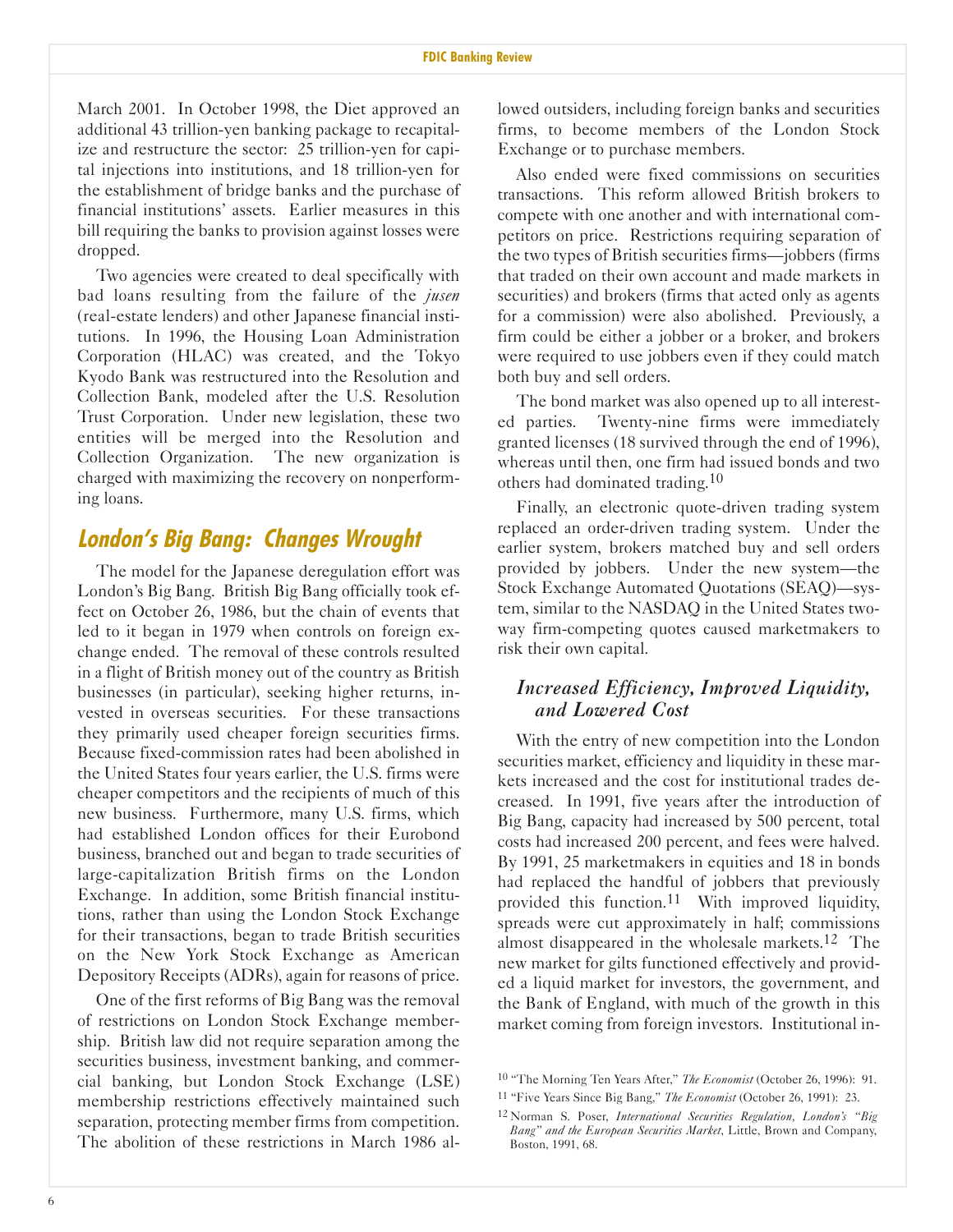vestors were big winners. Commissions on large, heavily traded shares fell dramatically. Additionally, brokers on large transactions were often able to receive prices better than those offered on the SEAQ. By 1989, 45 percent of deals (by volume) were done at prices better than the best SEAQ quotes.<sup>13</sup>

#### *London: A World Financial Center*

Big Bang financial deregulation is generally credited with propelling London into its position as the major European financial center. Three years after Big Bang, there were 521 banks in London, and the city was the center of the Eurobond market, responsible for issuing 65 per cent of all Eurobonds.14 Within five years of Big Bang's passage, roughly as much trading in foreign equities as in domestic equities was conducted in London. London had become Europe's leading stock market: approximately half of the transactions in large French and Italian shares and a quarter of the trades in German shares were done through London, as well as 90 percent of all global cross-border transactions. Also in 1991, more than 600,000 people worked in finance and business services in London, approximately 100,000 more than in New York.15 In 1996, ten years after Big Bang, London surpassed Frankfurt and Paris as Europe's leading financial center. London is the world's largest swap trader, it arranges more international mergers than any other city in the world, and it is home to the largest foreign-exchange and international insurance markets in the world.16

#### *Consolidation in the Financial Industry*

Improvements in efficiency, liquidity and cost came about largely as a result of consolidation in the financial industry. Deregulation of fixed commissions resulted in much tighter margins and a decline in the profitability of securities firms. The decline in profitability, in turn, led to the demise of many small or medium-sized British securities firms. By February 1987, over half of the 200 LSE member firms had merged or been acquired.17 Capital was in great demand, and for the most part foreign firms provided it. British merchant banks and brokers had insufficient capital to compete according to international standards and were unsophisticated in the use of capital. They were also technologically backward, and this deficiency hurt their competitiveness.

The previously deregulated U.S. firms, particularly the bond trading firms, proved to be formidable competitors. U.S. and other foreign institutions bought up British jobbers, brokers, and merchant banks. Attempting to stay competitive, British brokers merged with jobbers, merchant banks bought both jobbers and brokers in order to compete with investment banks, and commercial banks bought securities firms to provide capital to businesses.

#### *Too�asty Entry into the Market*

Afraid of missing out on the seemingly limitless opportunities, firms (many of them foreign) rushed into the London market, acquiring and merging with local firms. Not all of these acquisitions and mergers made good business sense. Many of them were not well thought out and were executed in great haste and at inflated cost. Many acquiring firms underestimated the difficulties of integrating different corporate cultures and overestimated the extent of the market. The result was severe overcapacity in professional personnel and capital. And the timing for an increased stock market presence could not have been worse. The worldwide stock market crash of October 1987 added to overcapacity, as existing markets shrank. In all, 7 of the 32 marketmakers that entered the equities market after Big Bang, and 9 of the 27 new marketmakers in bonds, had left by 1991. Moreover, at the same time that London was experiencing a general overcapacity in personnel and capital, clearing and settlement functions were deficient because of inadequate computerization and inexperienced back-office personnel. In the years immediately following Big Bang, settlement problems accounted for approximately half of all losses from dealing in British securities.18

Many of the mergers formed in the aftermath of Big Bang were later annulled at great cost. A notable failure at the time was Citibank's purchase of the British broker Scrimgeour Vickers, which Citibank subsequently sold at a substantial loss. In many cases, firms that remained independent had a comparative advantage. Not until 1990 did profitability return to London, brought back by increased volume, a good market, and more new issues.<sup>19</sup>

- 17 Poser, *International Securities Regulation*, 1991, 32.
- 18 "London's Certified Lunacy," *The Economist* (March 11, 1989).
- 19 Poser, 1992 Supplement, 20.

<sup>13</sup> "Five Years Since Big Bang," *The Economist* (October 26, 1991): 23. 14 Poser, 75.

<sup>15</sup> Norman S. Poser, *International Securities Regulation, London's "Big Bank" and the European Securities Market*, 1992 Supplement, Little, Brown and Company, Boston, 1992, 3.

<sup>16</sup> "The Morning Ten Years After," *The Economist* (October 26, 1996): 91.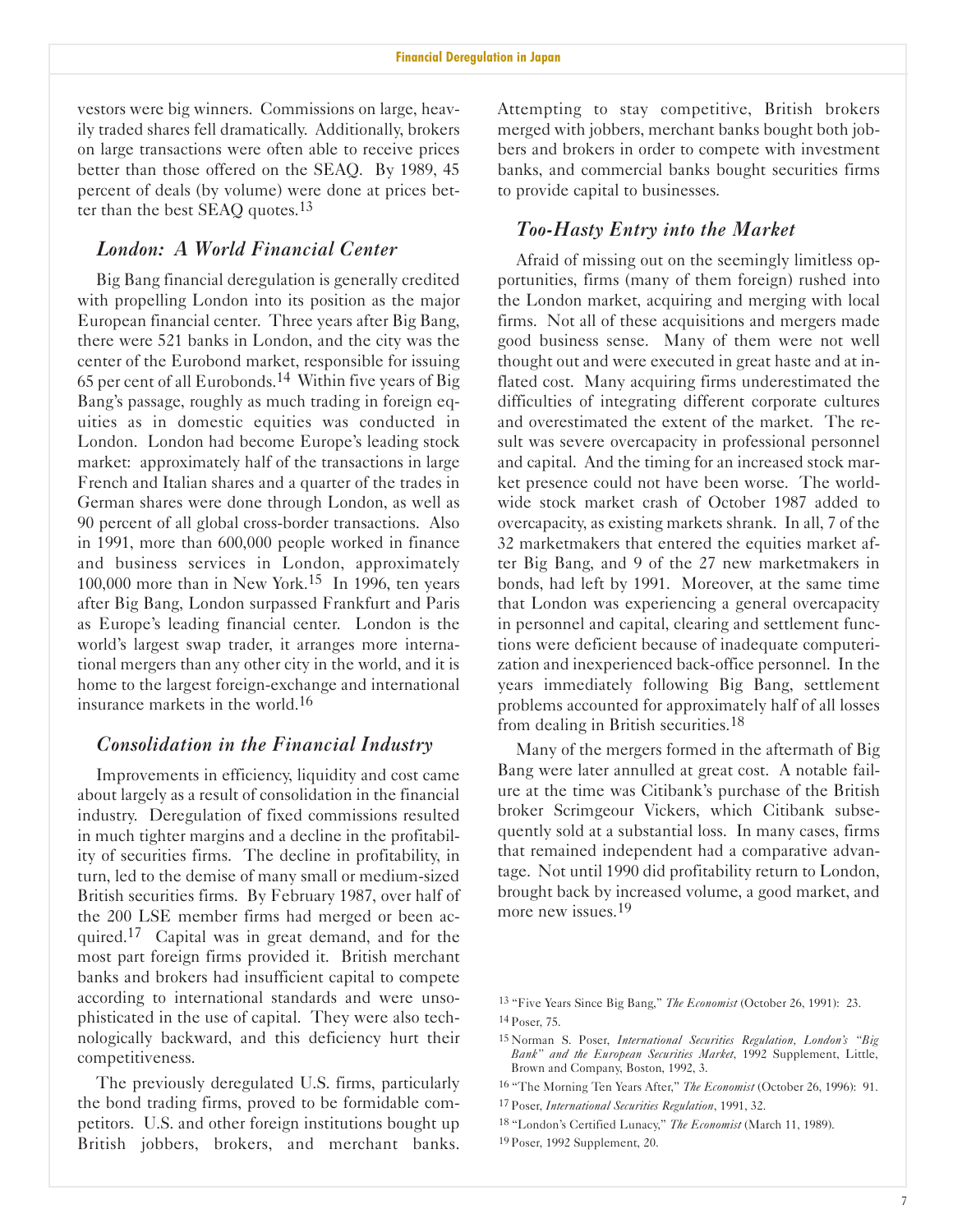#### *Conflicts of Interest and Insider Trading*

As barriers were removed, new conflicts of interest arose. The British Securities and Investment Board (SIB) reported that in the three years after Big Bang, unauthorized trading resulted in losses of at least 15 million British pounds.20 No Chinese walls were in place to protect investors,  $21$  nor was there a strong regulatory apparatus, like the Securities and Exchange Commission in the United States. For the most part, securities regulation in Britain had consisted of selfregulation via the London Stock Exchange.22 The post-reform conglomeration of banks, brokers, and jobbers made insider trading easier, and no infrastructure existed to police the industry effectively.

# **Japan's Big Bang Reforms: Likely Outcome**

Outcomes similar to those that occurred in Britain, both the positive and the negative, can be expected to occur in Japan if Big Bang proceeds as planned. Improved returns and more vibrant institutions and markets, as well as the closure of domestic firms, initial overcapacity, and increased fraud are likely. However, there remain implementation and enforcement problems, and certain unaddressed problems, that stand in the way of the full attainment of the stated Big Bang goals.

#### *Improved Returns, and More Vibrant Financial Institutions and Markets*

Over the long run, the Big Bang reforms should result in greater competition, which should produce increased choice and returns and more vibrant financial institutions and markets. Japanese investors and savers should be able to earn global rates of return, with the result that looming Japanese pension shortfalls are lessened. In terms of helping to heal Japan's domestic banking crisis, the proposed reforms should enable the nation's banks (and securities firms and insurance companies) to become more efficient and competitive. In the short run, however, increased international competition will probably exacerbate their problems. Finally, given such a large economy and the problems afflicting other Asian financial centers, with decreased government intervention and increased transparency Japanese financial markets should once again become internationally significant.

#### *Closure and Consolidation of Financial Institutions*

As in Britain, the withdrawal of protections and the

increase in competition will require consolidation in the Japanese financial industry, with all the attendant pain and dislocation. According to some analysts, if Big Bang succeeds, a third of Japanese financial institutions will disappear through mergers and closings.<sup>23</sup> Japanese banks, securities firms, and insurance companies are expected to fare differently under deregulation, with the banks and insurance companies likely to have a more difficult time during the adjustment period.

#### *Prospect for Banks*

Burdened with high costs, low demand, old debt, and new competition, the banks are particularly vulnerable as Big Bang reforms unfold. Morgan Stanley Dean Witter estimates the net capital of the 19 largest banks at August 1998 at an approximate negative \$7.6 billion, after bad loans are written off.<sup>24</sup> There are simply too many banks, so that even with current competition and protection, many are unprofitable. Once more attractive investment alternatives are available and financial activities become more transparent, many Japanese investors are expected to reduce their dependency upon the banks and the Post Office and to invest in the Japanese stock market and overseas capital markets. This has already begun to happen. In 1993, Japanese households owned virtually no foreign securities; today, Japanese households own approximately \$685 billion in offshore investments, much of it invested in U.S. savings bonds.25 This capital outflow occurred despite onerous tax-reporting requirements for crossborder capital transactions and despite higher tax rates applied to nondomestic bank and postal savings accounts.

To deal with new competition, banks will need to restructure. Already some banks, particularly the larger ones, have begun to dispose of bad loans and are entering into arrangements to securitize and sell real-estate loans in international markets. They will also have to raise deposit interest rates to attract depositors.

- 23 Jesper Koll of J. P. Morgan and Co. quoted in "Two Japans, The Gulf Between Corporate Winners and Losers Is Growing," *Business Week* (January 27, 1997): 24-28.
- 24 "Japanese Bank Crisis Said to Be Worsening," *The Washington Post* (September 9, 1998).
- 25 "Flight of Savings," *The London Daily Telegraph* (August 9, 1998), 4.

<sup>20</sup> Ibid., 1.

<sup>21</sup> "Chinese wall" refers to the forced separation in a firm of investment banking and its trading and investment research functions to eliminate the use of insider information.

<sup>22</sup> Big Bang was followed ten days later by the Financial Services Act, which, for the first time in England, introduced a comprehensive system for regulating financial services.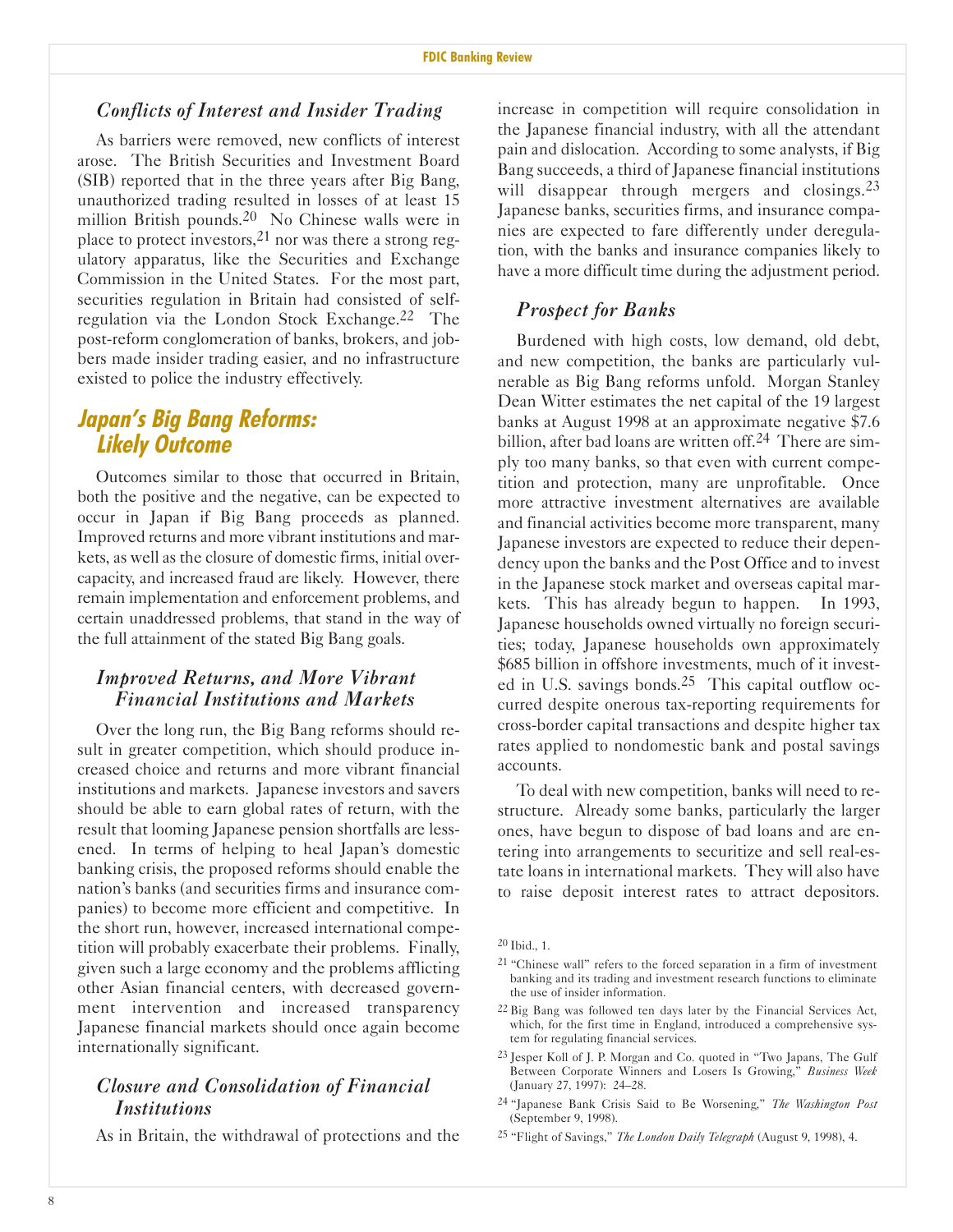Loan demand from strong businesses will weaken, as these stronger borrowers are better able to access the capital markets for their funding needs. Weaker, smaller companies, used to subsidized lending rates, will remain as borrowers. To prosper in this environment, banks will need to price risk into the lending decision, and as businesses are forced to pay interest rates in line with their risk profiles, marginal businesses will fail.

The banks that remain in business will need to develop new financial products to replace lending. Again, this process has begun: Japanese banks and securities companies are beginning to compete for pension fund money management and mutual fund sales. Commercial banks have also been entering the bond business, gaining a market share of 60 percent in the year ending March 1997, up from 36 percent a year earlier.<sup>26</sup> On the whole, the larger banks are expected to weather the transition better than medium and small banks.

In Britain, foreigners rushed in to purchase British banks, but this is unlikely to occur in Japan, where the banks are saddled with huge debts and are still expensive. Instead, many foreign financial institutions that already have a presence in Japan are expected to expand internally. Others will form alliances, partnerships, and ventures with Japanese banks. Although U.S. banks have been cutting their exposure to Japan-it fell nearly 19 percent in the first quarter of 1998-foreign banks have done well overall, as Japanese consumers and corporations have flocked to these banks' relative safety. Citibank, for instance, currently reports more than half a million customers and more than one million accounts in Japan.<sup>27</sup>

#### *Prospect for Securities Firms*

Japanese small and medium-sized securities firms are also not expected to compete very well in the new deregulated environment. As the major beneficiaries of regulated commissions and other government protections, they are high-cost, low-tech producers and are weak in mutual funds, asset management, derivatives, and research. Commissions have accounted for at least half of the revenue of many smaller brokers. Almost all of the second-tier brokers suffered losses last year. Even the larger Japanese securities firms have not done well. Of the "Big Four" houses, Yamaichi was bankrupted last year, and the earnings of the remaining three—Nomura, Daiwa, and Nikko—plunged during the first quarter of 1998 as trading volumes and commissions were eroded by foreign competition.<sup>28</sup> The bigger firms are expected to do better, however, as they are not as dependent on commissions and have good

research capabilities.

Foreign competition is much fiercer in the securities industry than in banking and insurance, where foreigners still account for only a small portion of Japanese business. Foreign securities firms have made great progress in developing their securities, fund management, and investment banking business. At the end of 1997, foreign securities firms accounted for a third of the turnover on Tokyo's stock exchange. The previous year they accounted for approximately a quarter of total business.29 They have drawn their customers both from overseas and from Japan, with many Japanese investors having switched their business to foreign securities firms after scandals were exposed at the big four Japanese firms.

Mutual fund sales represent a potentially large market for foreign investment firms. Currently, mutual fund investments account for only 4 percent of Japan's household savings. In June 1998, the foreign share of this market increased from 2 percent to 7 percent.<sup>30</sup> The foreign firms have also excelled in pension fund management. Money managed by all investment advisory firms increased approximately one-third from 1996 to 1997; although from a very small base, the amount managed by foreign firms increased by 80 percent.31 Two years after its entry into the investment trust business in Japan, Goldman Sachs was managing \$6 billion; after a four-month presence, Merrill Lynch was managing \$2.5 billion; and after 17 months in Japan, Alliance Capital had \$5 billion under management.<sup>32</sup> However, foreign firms have achieved perhaps their greatest success in investment banking, where they have enjoyed great success in raising foreign capital for Japanese businesses, underwriting new issues, selling Japanese companies' cross-share holdings, and managing derivatives.

Although no Japanese securities firm has been purchased outright by a foreign firm, several major foreign firms have established relationships with them. For instance, Barclays established a joint venture with the

<sup>26</sup> "Japanese Securities Firms: Once There Were Four," *The Economist* (September 27, 1997): 80.

<sup>27</sup> "Japan's Down, Citibank's Up," *U.S. News and World Report* (September 7, 1998): 34-37.

<sup>28</sup> "Competition Hits Japan's Brokers," *Financial Times* (July 16, 1998), 41.

<sup>29</sup> "Rich Pickings for the Gaiijin," *The Economist* (May 16, 1998): 83.

<sup>30</sup> "Financial Big Boys of the West Go on a 'Dating Frenzy,'" *Financial Times* (August 12, 1998), 21.

<sup>31</sup> Ibid.

<sup>32</sup> "Finance Firms Hope to Strike Gold in Japan," *Star Tribune* (June 5, 1998), 1D.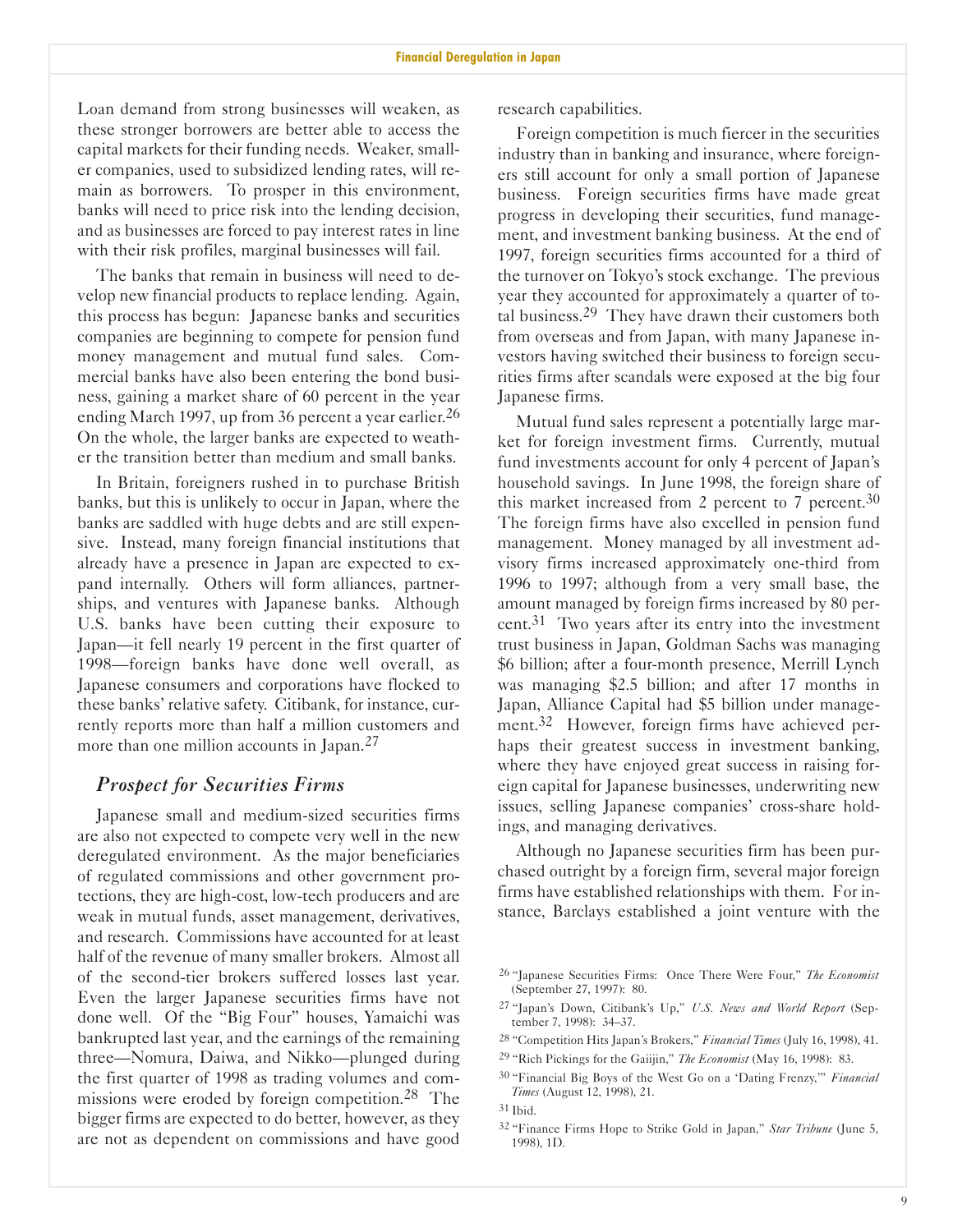third-largest Japanese securities firm, Nikko; and Travelers Group recently purchased a 25 percent stake in Nikko, effectively taking over its investment banking and international operations. Merrill Lynch acquired a national retail network with its purchase of 30 Yamaichi branches and its hiring of 2,000 of Yamaichi's laid-off staff. To ward off foreign competition, Japanese securities firms have also been undertaking cooperative arrangements with other Japanese financial entities.

#### *Prospect for Insurance Companies*

Prospects for the insurance industry will not be clear until more is known about which protections are waived for this industry. Many of these decisions have been postponed to the turn of the century. However, the life insurance industry in Japan is in serious trouble-according to some analysts, the industry as a whole is insolvent. Low interest rates, cancelled policies, and a bad stock market have hurt the industry badly. Additionally, insurance firms have been big lenders to brokerages and banks, so financial problems in those industries will be felt by the insurance companies as well.

The opening up of the asset management business to other participants-previously the almost exclusive territory of the insurance companies and trust bankswill further affect this fragile industry. Life insurers currently manage approximately one-third of the assets of corporate Japanese pension funds. The returns on these pension funds have been very low, even by Japanese standards. New disclosure laws will require these investments to be reported at market value in April 1999, and it is expected that the movement of pension fund money away from the insurance companies will then accelerate. The competition is not just from foreign firms; Japanese securities companies and banks have also expressed an interest in developing their asset management business.

Some foreign interest has been expressed in Japanese insurers. GE Capital entered a joint venture with Toho Life to develop and distribute Western insurance products. Putnam, the fifth-largest U.S. mutual fund family, has entered into an agreement to manage approximately \$700 million for Nippon Life, focusing on non-Japanese securities, and to develop products for Nippon Life's pension clients.

#### *Overcapacity*

Deregulation of the British securities markets re-

sulted in an influx of foreign firms, resulting in initial overcapacity and lowered profitability. Many foreign entrants sustained substantial losses for a number of years, and many chose to leave the market. Similarly, over the past several years, foreign businesses have been rushing into Japan in what one observer has likened to "a financial dating frenzy."<sup>33</sup> Foreign financial firms would be wise to learn the lessons of British Big Bang and think twice before committing themselves to a large presence in Japan on the basis of unrealistic earnings expectations.

#### *Increased Fraud*

As the British experience also shows, another unwanted development likely to result from financial deregulation is increased fraud. And much like the British a decade ago, the Japanese do not appear to have the infrastructure necessary to support transparency and to discourage fraud. As mentioned previously, there are approximately 12,000 accountants in Japan, 710 financial examiners (the FSA is requesting an increase of approximately 15 percent in FY 1999), and a small judiciary; and the country is significantly more low-tech than most other developed countries. Additionally, the Japanese underworld, the *yakuza*, is reportedly deeply involved in the Japanese banks' baddebt problem. A lesson from both the British experience and the U.S. savings-and-loan experience is that deregulation must be accompanied by supervision, but this will not be easy to do in Japan.

#### *Implementation and Enforcement*

Most of the Big Bang legislation has been passed, and many of the reforms have been implemented. Especially on the first three goals of Big Bang—increased choice, increased competition, and vibrant financial markets-a great deal has been accomplished. New financial instruments and powers have been introduced, controls on foreign exchange have been largely removed, many industry protections have been removed, and competition has been allowed through a holding company structure. Foreign businesses have been allowed to compete more freely. These reforms are not likely to be turned back.

In the area of increased financial industry transparency and accountability, however, less progress has been made in Japan. The new minimum capital ade-

<sup>33</sup> "Financial Big Boys of the West Go on a 'Dating Frenzy,'" *Financial Times* (August 12, 1998), 21.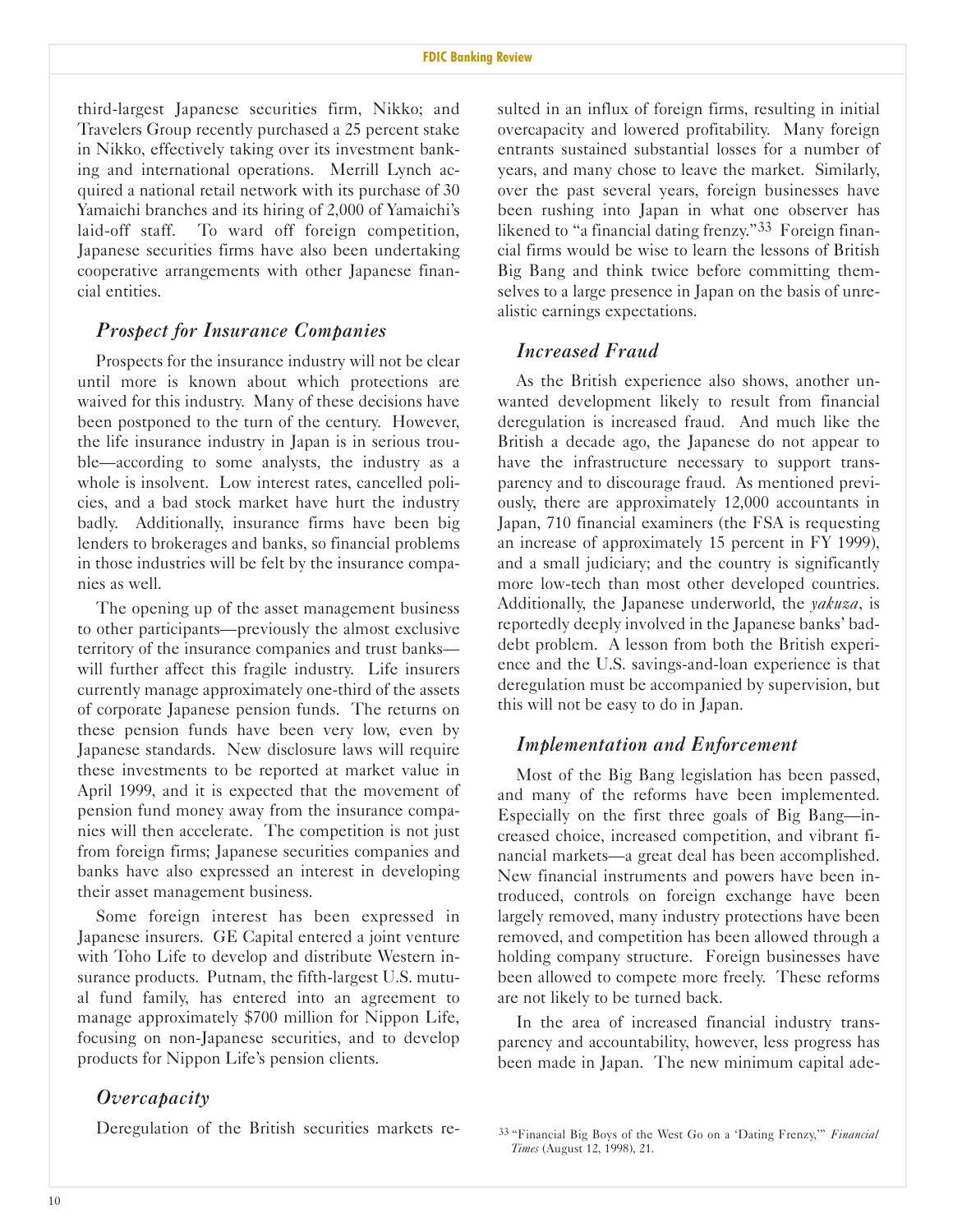quacy requirements have been postponed for most banks until 1999, and Japan's accounting standards are not slated to conform to international accounting standards until the year 2000. Even if and when these standards are brought into conformance, potentially serious deficiencies exist that could seriously undermine these reforms. As mentioned previously, no adequate infrastructure (or culture) currently exists in Japan to enforce increased financial reporting and to question the accuracy of reported financial results. For instance, one need not be a skeptic to question the validity of bank loan classifications based on self-assessment, the current reporting mechanism. And, the new minimum capital adequacy requirements will be mere windowdressing without realistic loan classifications. Auditing by respected external auditors is essential for investor confidence, and at this point in time, there is no such capability in Japan. Unfortunately, without investor faith in firms' reported financial positions, the other Big Bang goals—investor choice, competition, and financial market respect-are undermined.

The very dire situation of the banks and probably of the insurance companies, a deepening recession, and recent political upheaval also bring into question the ability and willingness of the government to stand aside and let market forces determine financial winners and losers. The government's commitment to full disclosure and accountability and to a reliance on unfettered market forces has been unclear in the light of some recent actions: the postponement of the new capital adequacy requirements for some banks; the adoption of accounting gimmicks for banks and insurance companies; $3<sup>4</sup>$  the pressure exerted by the government on an unwilling Sumitomo Bank to acquire the long-suffering Long Term Credit Bank; and calls during the summer by some leading politicians for shortterm controls on capital flows. A bill was recently passed providing an additional 43 trillion-yen to recapitalize and restructure the banking sector. However, strict provisioning requirements were dropped from the bill, and it is not at all clear at this time whether the authorities will require the banks to restructure in a meaningful way or whether this capital infusion will represent only a temporary bailout and a continuation of "business as usual."

Deregulating the nation's financial institutions will be very difficult because deregulation will affect not only Japan's financial institutions and businesses (how they are financed and operated) but also basic Japanese values. In a deregulated, competitive environment, business practices in Japan will have to change. If cap-

ital is to earn global returns, there can be no more cheap money for well-connected marginal businesses-*keiretsu* loyalties and the concept of lifetime employment will need to be modified substantially, if not jettisoned. Changing such basic Japanese values will be difficult and painful.

# **Unaddressed Problems**

There are also problems that have not been addressed by the Big Bang proposals but that cannot be ignored. The Big Bang proposals do not deal with the role of the world's biggest bank, the Japanese Post Office, which holds approximately \$2 trillion in savings and over \$800 billion dollars in life insurance policies. It pays no taxes or deposit insurance premiums; it is not required to hold reserves against losses; it is fully guaranteed; and its time deposits are more liquid than those of banks. The existence of this huge publicly financed, risk-free competitor to banks and insurance companies must be addressed to ensure a level playing field for financial participants.

Japanese tax policy, too, must be examined. The government is instituting consolidated reporting, which will provide an incentive for mergers between profitable and unprofitable firms, and it may totally abolish securities transaction taxes. However, preferential taxation on bank and postal savings accounts needs to be addressed. Bank and postal savings accounts are currently taxed at a flat 20 percent rate, whereas other investment income is subject to a maximum capital gains and interest tax of 65 percent. Furthermore, after foreign currency controls were removed, onerous tax reporting requirements were instituted for cross-border capital transactions. If the tax treatments for different investment alternatives remain substantially different, the effect of removing foreignexchange restrictions and increasing the investment options for investors will be limited.

Additionally, many decisions about the deregulation and opening up of the insurance industry have been postponed for action until later. Government behavior toward the insurance industry will have a substantial effect on the outlook for Japanese deregulation.

# **Conclusion**

Big Bang financial reform holds much promise as a way to alleviate the Japanese problems of inadequate

<sup>34</sup> New rules allow banks and insurance companies to inflate their balance sheets by booking some stocks at cost, and real estate at current value.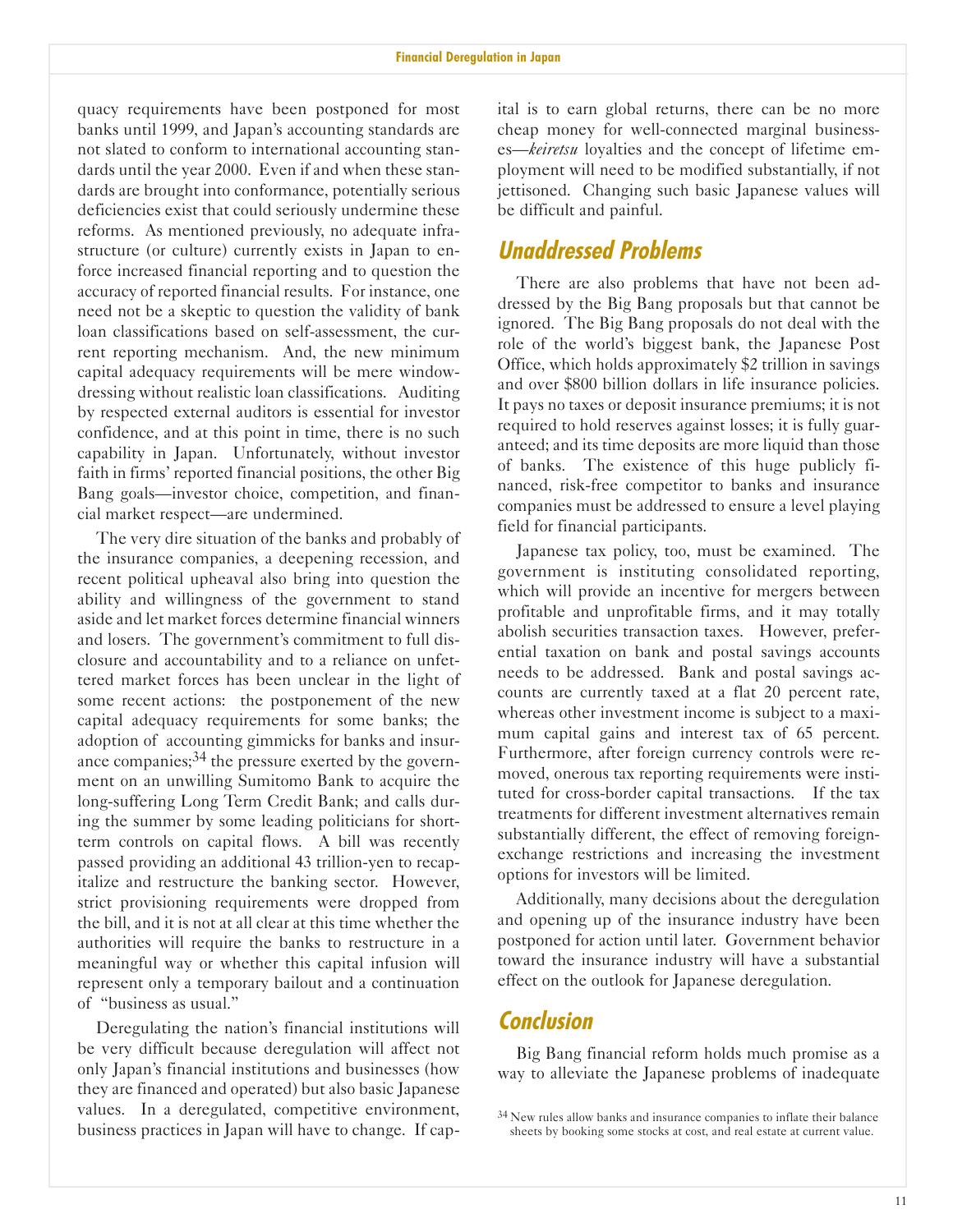investment return and choice, underdeveloped financial markets that do not meet international standards for performance, and nontransparent financial reporting. Over the long run, these reforms should also make Japanese financial institutions more efficient and competitive. Over the short run, however, they will quite possibly exacerbate the problems of these institutions, in particular, the banks and insurance companies. As the history of British Big Bang shows, not all the results of deregulation are benign. Deregulation and increased competition can be expected to lead to the closure of marginal financial firms; and the three groups-banks, securities firms, and insurance companies-will vary in their capacity to weather the new competition. Recently, foreign financial firms in these

markets have been doing well, but at some point the increased competition may lower returns for all participants. Also, if the British model holds, conflicts of interest will increase-an outcome for which the Japanese appear to be unprepared. Finally, although much of the legislation authorizing these reforms has been passed, and many have been implemented, in the area of transparency and accountability it is not clear that the government is willing or able to make great changes in the short run. A lack of an enforcement infrastructure, a banking crisis, a deepening recession, and political dissension may prevent or weaken the necessary implementation or enforcement of these reforms.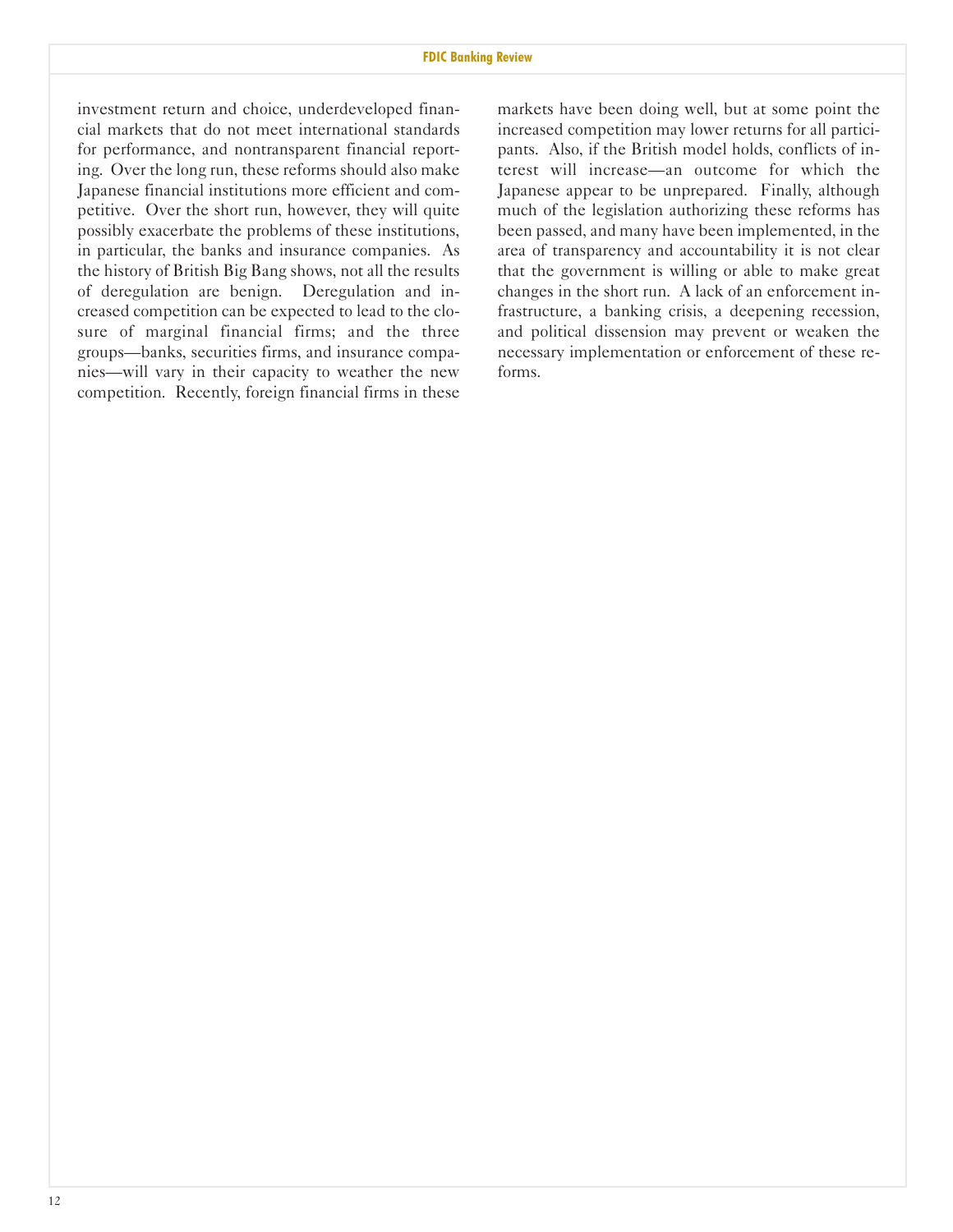# <span id="page-14-0"></span>Assessing International Risk Exposures of U.S. Banks

by Timothy Curry, Christopher Richardson, and Robin Heider\*

The debt crisis of the early 1980s was a critical period for the largest U.S. international banks. Several of these institutions verged on insolvency because of their international lending exposure and the potential for massive defaults by the lessdeveloped countries (LDCs). Had one or more of these institutions failed, the stability of the entire U.S. financial system could have been jeopardized. Policies adopted by bank regulatory officials, along with assistance from international lending organizations, managed to prevent the failure of any large U.S. banks and to otherwise contain the crisis.<sup>1</sup> However, it took almost a decade for the international banks to clean up their balance sheets, rebuild capital levels, and resume international lending.

Loan losses incurred by banks in overseas lending during the 1980s and in other periods reflect the credit risks associated with such activity. Bank supervisors keep a close watch on this exposure by requiring the U.S. banking organizations that are engaged in international lending to file quarterly disclosure reports. In recent decades, with the integration of the regional and global economies, bank supervisors have also become concerned with indirect, or "secondary," risks. *Secondary risk* refers to increased probability of loan defaults because of trade-based economic linkages between nations. If the economies of two or more nations are linked by trading relationships, then adverse economic events in one nation may spill over to, and compound problems for, that nation's trading partner(s); and these secondary effects can, in turn, influ-

ence the ability of borrowers in these nations to repay loans to third parties like U.S. banks.

Foreign lending risk therefore has at least two components, direct and indirect, and to identify the true magnitude of the exposure, one cannot take a piecemeal approach. This article examines recent trends in both the direct and the indirect risks associated with the international lending activities of U.S. banks. The first section defines the components of foreign lending and surveys trends since 1982 in loan volume, risk exposure, and lending organizations; trends in foreign lending claims, by borrower and by maturity; and trends in the direction of foreign lending. The next section looks at secondary, or indirect risk, and the international trading relationships of the United States and of the countries to which U.S. banks have extended the largest dollar amounts of loans. The final part summarizes the data presented and draws conclusions about risks to U.S. foreign lenders in the near future.

<sup>\*</sup> Timothy Curry and Christopher Richardson are financial economists and Robin Heider is a research assistant in the FDIC's Division of Research and Statistics. The authors would like to thank Jack Reidhill, John O'Keefe, Steven Seelig, Peter Elmer, Gary Fissel, Kathleen James, Louis Scalza, and Christopher Spoth for helpful comments and suggestions.

<sup>1</sup> U.S. bank regulators granted forbearance to the international banks with respect to the provisioning for future losses and other matters. Forbearance was the only practical solution at the time, for otherwise some of the large banks would have been insolvent. In addition, the international lending organizations like the World Bank and International Monetary Fund provided funds to developing nations to facilitate debt reduction. Part of these funds were used to repay bank creditors. For a discussion of these issues, see Seidman (1993) and Curry (1997).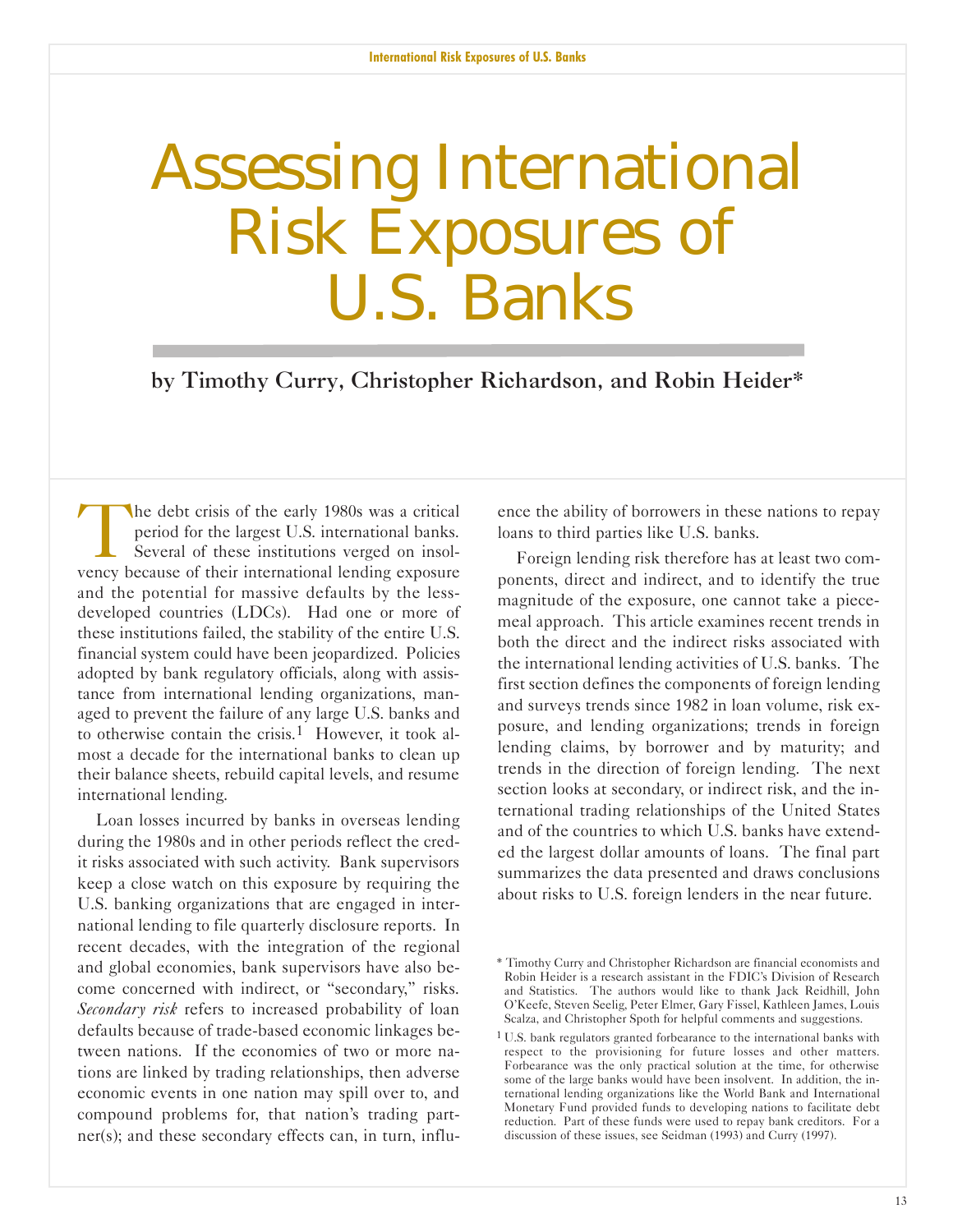# **Trends in Foreign Lending**

Foreign lending has at least three components. First, "cross-border" lending is the dollar-denominated loans booked at the U.S. offices of American banks and extended outside the boundaries of the United States. These loans can be made to other commercial banks, private nonbank borrowers, or various governments and agencies. For example, Citibank, NY, might book a credit payable in U.S. dollars to a Mexican corporation headquartered in Mexico City. Crossborder lending entails considerable risks besides borrower default risk because lenders also have to consider the effects of local currency devaluations in terms of U.S. dollars. As the conversion rate of the local currency into dollars deteriorates, the weight of the debt service payments of the loans increases because foreign borrowers have to earn more units of the local currency to meet their dollar-denominated debt payments. Loan defaults caused by collapsing exchange rates have been associated with most international financial crises, including that of the early 1980s and the current Asian and Russian crises.

Second, international banks also engage in "localcurrency" lending, which consists of loans that branches or subsidiaries of U.S. banks in a foreign country extend in the domestic currency. In contrast to crossborder lending, this type of activity does not involve direct exchange-rate risks for the borrower.<sup>2</sup> For example, when Citibank's branch in London extends loans in the local currency (pounds), they are considered local-currency loans rather than cross-border loans. The interest and principal payments on these loans are made in pounds and thus are not affected by fluctuations in the exchange rate.

Third, existing loan commitments to foreign borrowers are counted as foreign lending because commitments are contractual pledges by a financial institution to extend funds at some future date, even if the funds have yet to be disbursed.

In this article, "total foreign lending" refers to all three categories combined, and the degree of international lending risk is usually expressed as a function of a common measure, such as total capital or assets of the lending institutions.3

The rest of this section discusses trends in (a) loan volume, risk exposure, and lending organizations; (b) the nature of foreign lending claims; and (c) the direction of foreign lending.

#### *Loan Volume, Risk Exposure, and Lending Organizations*

Historically, cross-border lending followed international trading relationships, with large commercial banks pursuing opportunities generated by the expansion of multinational corporations. For decades this trend was reflected in the global expansion of U.S., Japanese, and European banks. More recently, there have been other incentives for international lending: world economic growth, the expansion of world trade, and the emergence of developing economies. Financial institutions with the necessary capital and technical skills have moved globally to take advantage of these opportunities, and large U.S. commercial banks have been at the forefront of such lending activities.

Foreign lending by U.S. banks declined during most of the 1980s and early 1990s in response to that period's LDC debt and other crises, all of which significantly eroded bank capital.4 For example, between 1982 and 1992, such lending decreased from \$520 billion to \$398.7 billion (table 1). In 1993, as these banks recovered and recapitalized, they resumed lending; and over the next five years outstanding loans and commitments increased significantly, peaking in 1997 at \$703.3 billion, for an annual compound rate of growth of 12 percent over this period. The Asian crisis, which broke out in mid-1997, chilled the fervor for new lending to the point that in the first quarter of 1998, loans and commitments remained unchanged. Furthermore, in response to the crisis, lending to certain nations (including, among others, Thailand, Indonesia, the Philippines, and Malaysia) has plummeted.

<sup>&</sup>lt;sup>2</sup> The lender still faces exchange-rate risks, however, when converting the interest and principal payments on the loans back into U.S. dollars. To protect themselves against potential currency fluctuations, most lenders that are engaged in local-currency lending enter into foreign-exchange contracts to hedge potential losses.

<sup>3</sup> The analysis of foreign lending does not consider *all* risks associated with international lending by U.S. banks. For example, off-balance-sheet risks such as derivative contracts also represent potential drains on the capital of lending banks but are not considered here because data are lacking. Similarly, loans to investment funds that engage in international investments, or loans to domestic corporations that engage in international trade also represent risks to U.S. banks but are not considered in this analysis. Finally, third-party guarantees represent another potential source of risk.

<sup>&</sup>lt;sup>4</sup> The collapse of commercial real-estate markets during the late 1980s and early 1990s significantly diminished bank capital by causing heavy loan losses and, in many cases, bank failures.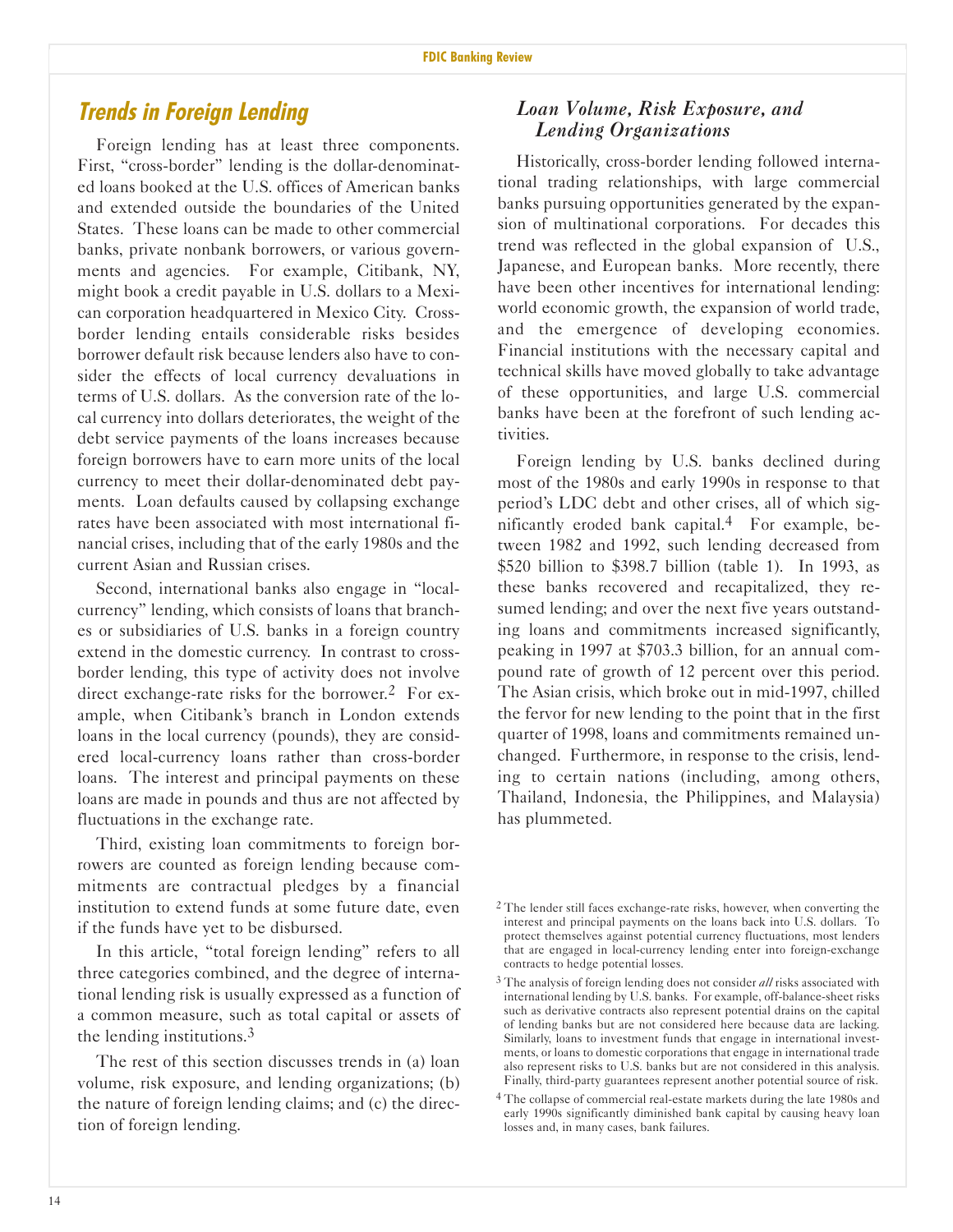#### **International Risk Exposures of U.S. Banks**

#### Table 1 Foreign Lending by U.S. Commercial Banks, Year-end 1982-1998 (\$Billions)

|                                        |            | 14                     |            |                |                                  |
|----------------------------------------|------------|------------------------|------------|----------------|----------------------------------|
|                                        | 1982       | 1987                   | 1992       | 1997           | 1998 <sup>a</sup>                |
| All U.S. Banks (number)                | 171        | 184                    | 150        | 109            | 107                              |
| Total Capital <sup>b</sup>             | 70.6<br>\$ | \$.<br>129.2           | \$182.0    | 342.9<br>\$    | $\sqrt[6]{\frac{1}{2}}$<br>356.2 |
| <b>Total Assets</b>                    | 1,261.0    | 1,633.0                | 1,767.5    | 3,257.8        | 3,389.6                          |
| Cross-Border Loans                     | 353.3      | 267.3                  | 197.1      | 333.9          | 325.4                            |
| <b>Total Commitments</b>               | 87.3       | 76.3                   | 72.8       | 105.3          | 101.6                            |
| <b>Total Cross-Border Lending</b>      | 440.6      | 343.7                  | 269.9      | 439.2          | 426.9                            |
| Percent of Capital                     | 624%       | 266%                   | 148%       | 128%           | 120%                             |
| <b>Percent of Assets</b>               | 35%        | 21%                    | 15%        | 13%            | 13%                              |
| Local-Currency Loans and Other Claimsc | 79.4       | 136.4                  | 128.8      | 264.1          | 277.0                            |
| <b>Total Foreign Lending</b>           | 520.0      | 480.1                  | 398.7      | 703.3          | 703.9                            |
| Percent of Capital                     | 737%       | 372%                   | 219%       | 205%           | 198%                             |
| <b>Percent of Assets</b>               | 41%        | 29%                    | 23%        | 22%            | 21%                              |
| Money-Center Banks (number)d           | 9          | 9                      | 8          | 6              | 6                                |
| Total Capital <sup>b</sup>             | 29.0<br>\$ | $\mathfrak{S}$<br>51.5 | \$<br>74.9 | 122.5<br>\$    | 123.9<br>$\mathfrak{L}$          |
| <b>Total Assets</b>                    | 588.0      | 626.0                  | 667.2      | 1,298.8        | 1,337.3                          |
| Cross-Border Loans                     | 205.3      | 162.9                  | 123.6      | 234.0          | 237.2                            |
| <b>Total Commitments</b>               | 69.1       | 60.2                   | 60.8       | 79.7           | 75.0                             |
| <b>Total Cross-Border Lending</b>      | 274.4      | 223.1                  | 184.4      | 313.7          | 312.2                            |
| Percent of Capital                     | 946%       | 433%                   | 246%       | 256%           | 252%                             |
| <b>Percent of Assets</b>               | 47%        | 36%                    | 28%        | 24%            | 23%                              |
| All Other Large Banks (number)e        | 15         | 13                     | 11         | $\overline{7}$ | $\overline{7}$                   |
| Total Capital <sup>b</sup>             | 13.5<br>\$ | \$<br>23.9             | \$<br>29.4 | 70.0<br>\$     | \$<br>72.5                       |
| <b>Total Assets</b>                    | 253.0      | 284.0                  | 278.8      | 677.5          | 704.5                            |
| Cross-Border Loans                     | 67.3       | 44.7                   | 34.5       | 65.9           | 59.2                             |
| <b>Total Commitments</b>               | 10.5       | 10.5                   | 7.4        | 11.1           | 12.1                             |
| <b>Total Cross-Border Lending</b>      | 77.8       | 55.2                   | 41.9       | 77.0           | 71.4                             |
| <b>Percent of Capital</b>              | 577%       | 231%                   | 142%       | 110%           | 98%                              |
| <b>Percent of Assets</b>               | 31%        | 19%                    | 15%        | 11%            | 10%                              |
| All Other Reporting Banks (number)     | 147        | 162                    | 131        | 96             | 94                               |
| Total Capital <sup>b</sup>             | 28.1<br>\$ | 53.8<br>\$             | 77.6<br>\$ | 150.3<br>\$    | $\sqrt[6]{\frac{1}{2}}$<br>159.7 |
| <b>Total Assets</b>                    | 420.0      | 723.0                  | 821.4      | 1,281.5        | 1,347.8                          |
| Cross-Border Loans                     | 80.6       | 59.7                   | 38.9       | 34.0           | 28.9                             |
| <b>Total Commitments</b>               | 7.7        | 5.6                    | 4.7        | 14.5           | 14.4                             |
| <b>Total Cross-Border Lending</b>      | 88.4       | 65.3                   | 43.7       | 48.5           | 43.3                             |
| Percent of Capital                     | 314%       | 121%                   | 56%        | 32%            | 27%                              |
| <b>Percent of Assets</b>               | 21%        | 9%                     | $5\%$      | 4%             | 3%                               |

*Source:* FFIEC, *Country Exposure Reports.*

aMarch 31, 1998.

bTotal capital includes equity, subordinated debentures, and reserves for loan losses.

cData on localcurrency loans were not available for the individual groupings but only for the aggregate. Thus, the combined data for the individual groupings contain only the total crossborder lending and commitments and do not add up to the "total foreign lending" panel for all banks.

dFor yearend 1997 and March 1998, the "moneycenter banks" category includes Bank of America, Bankers Trust, Chase Manhattan, Citicorp, First Chicago, and J. P. Morgan.

eFor yearend 1997 and March 1998, the "other large banks" category includes BankBoston Corp, Bank of New York Co., Corestates Financial Corp, First Union Corp, NationsBank Corp, Republic NY Corp, and State Street Corp.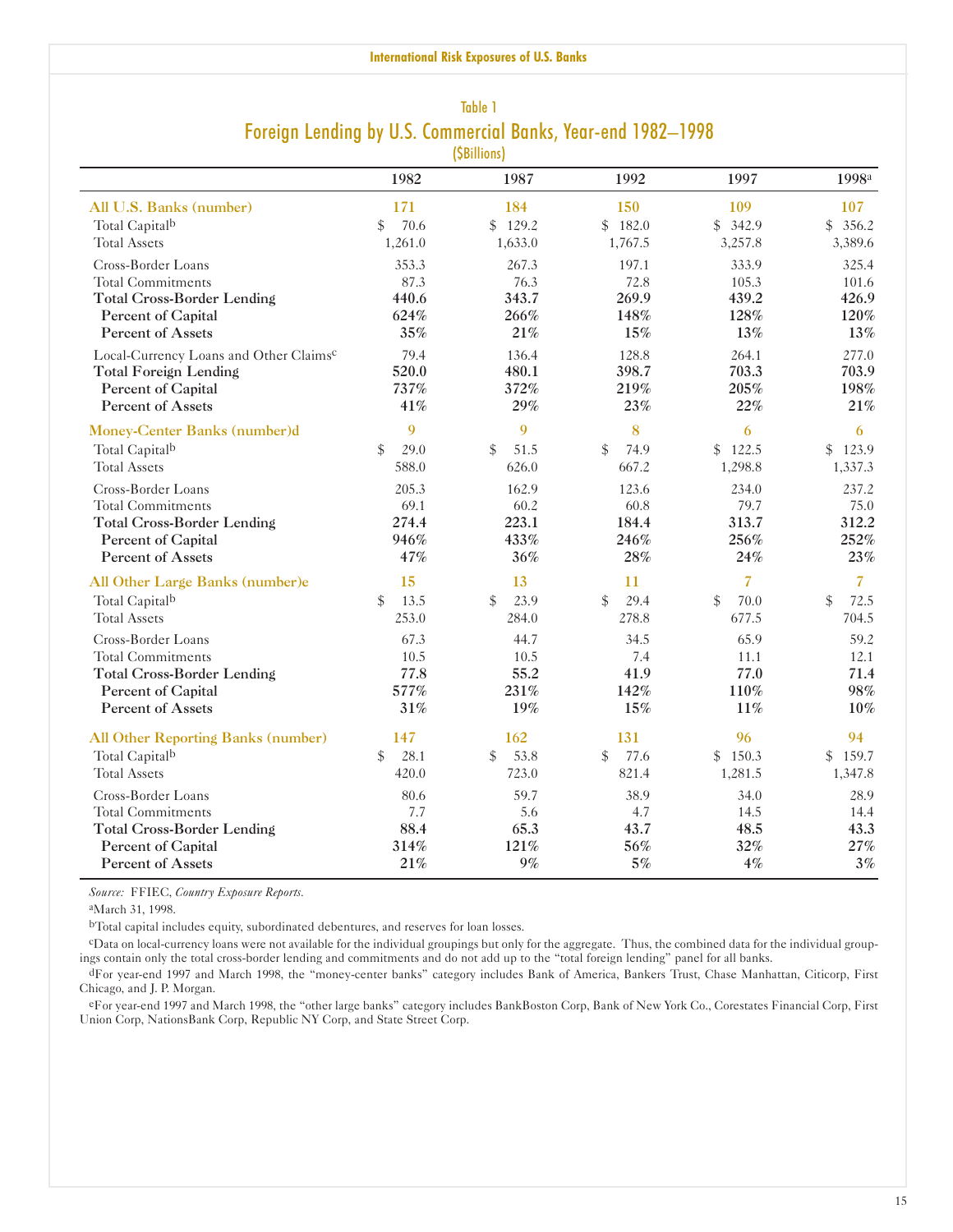U.S. banks' overall risk exposure to foreign lending also declined for most of the 1980s through 1992. At year-end 1982, at the outbreak of the LDC debt crisis, the concentration of foreign loans and commitments on the balance sheets of U.S. banks represented over seven times capital and 41 percent of total assets. This ratio fell during the next decade as new commitments declined and delinquent loans were written off.<sup>5</sup> By year-end 1992, the total of loans to capital was only approximately 30 percent of what it had been in 1982. This downward trend continued, slowly, over the next five years, as U.S. banks were recapitalized. By March 31, 1998, the total capital at risk was still relatively modest in comparison with what it had been at the start of the 1980s (table 1).

Foreign lending is dominated by large money-center banks, and this domination has increased over time. As of March 31, 1998, money-center banks accounted for \$312.2 billion of the \$426.9 billion in crossborder loans and commitments by U.S. banks (table 1). This market share has been steadily increasing in recent years, going from 62 percent of total foreign lending in 1982 to 73 percent as of March 31, 1998 (figure 1). The money-center banks have also had substantially more capital and assets at risk than all other foreign lending banks, leveraging almost 2.5 dollars of loans for each dollar of capital and holding 23 percent of total assets in foreign loans as of the same date. But



"The market shares of the money-center banks have

Figure 1

*Source:* Federal Financial Institutions Examination Council (FFIEC), *CountryExposure Reports.* \* March 31, 1998.

while the money-center banks' risk exposure has been increasing since 1992, the levels are modest in comparison with what they were at the outbreak of the debt crisis in 1982, when foreign lending represented 946 percent of capital and 47 percent of total assets for these banks.

Unlike the money-center banks, the "other large banks" (super-regionals) and "all other reporting banks" have cut back foreign lending both in terms of the absolute volume of loans on their books and as a percentage of capital and assets devoted to such lending. For example, the super-regionals' foreign loans outstanding declined slightly from \$77.8 billion at year-end 1982 to \$71.4 billion at the end of the first quarter of 1998. Furthermore, their foreign lending declined from 577 percent of capital and 31 percent of assets at year-end 1982 to 98 percent of capital and only 10 percent of assets as of March 31, 1998 (table 1). The "other reporting banks" that have been involved in foreign lending have also cut back from the business but much more dramatically. As of March 31, 1998, these banks carried almost 50 percent fewer foreign loans on their books than in the early 1980s, and the group's international lending amounted to only 27 percent of its capital and 3 percent of its assets.

#### *Nature of Foreign Lending Claims*

Characteristics of foreign loans granted by U.S. banks over the 1982-1998 period:

#### � *Borrower*

The data show that over the 1982-1998 period, U.S bank foreign lending to other bank intermediaries (interbank market) declined relative to lending to other groups. U.S. bank loans to the banking sector have been trending downward since the early 1980s, with the market share for this type of loan declining from 53 percent of total cross-border lending in 1982 to 32 percent in 1998 (figures 2 and 3). The cross-border interbank market consists of loans to various parties, including local financial institutions, correspondent banks, and, in some instances, branches or subsidiaries of the parent bank. These loans are typically unsecured, although secured lending also occurs through

5 Citicorp was the first U.S. bank to take a loss on its foreign lending portfolio. It wrote off approximately \$3.3 billion of international loans in 1987, and shortly thereafter most other major U.S. banks that engaged in international lending followed suit. *See* Curry (1997), 208.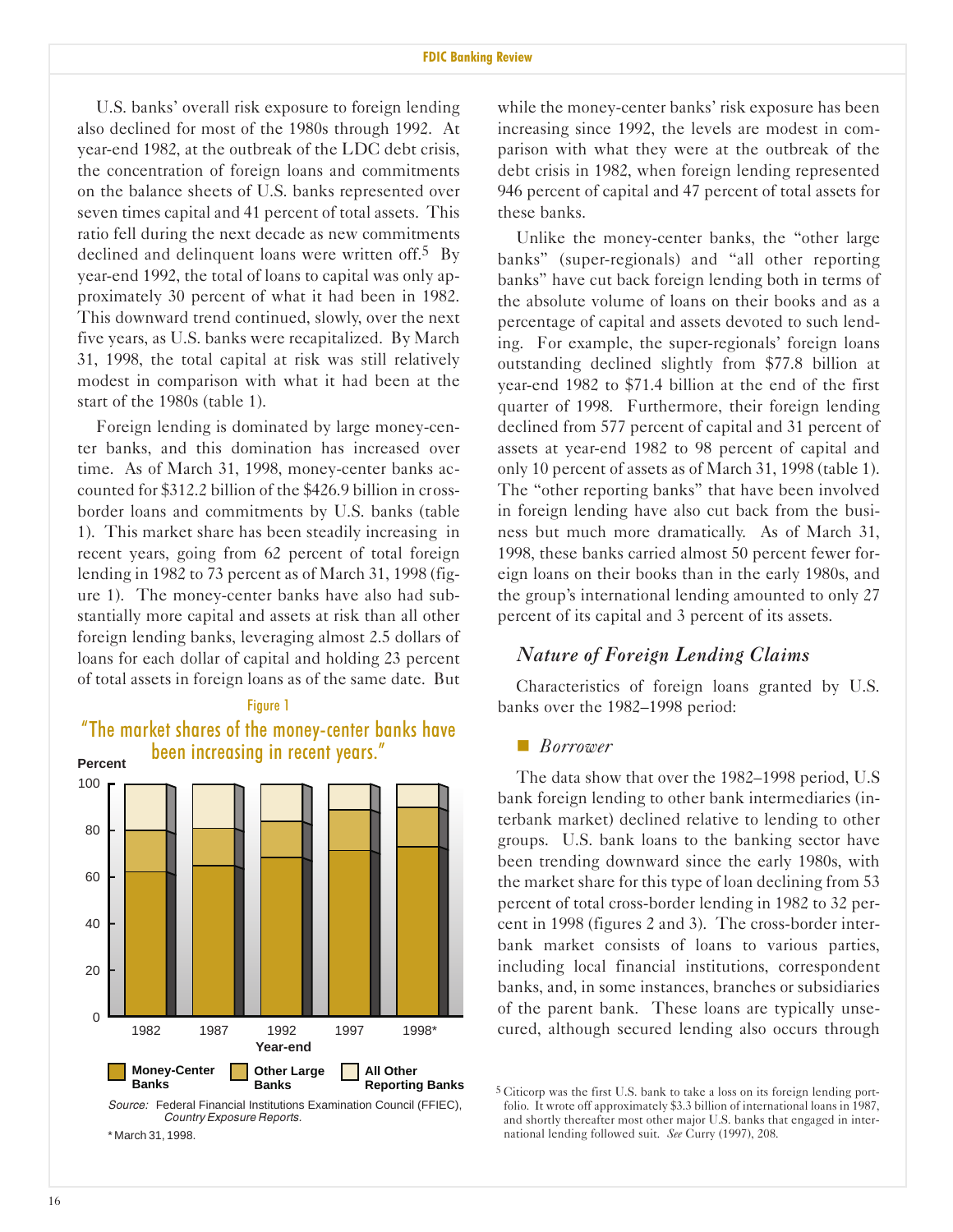

*Source:* FFIEC, *CountryExposure Reports.* \* March 31, 1998.

## Figure 3 "Increased U.S. bank lending to the different foreign sector borrowers is reflected in the changing market shares of the groups."

**Percent**



\* March 31, 1998.

the "repo" or repurchase market (overnight or term loans collateralized by pledged securities). The recent shift away from the interbank market is explained primarily by the declining risk/reward trade-offs, as reflected in the narrowing spreads on interbank loans relative to other types of lending.

As lending to the interbank market has declined, direct loans to private nonbank borrowers have captured an increasing share of cross-border lending, growing from 29 percent in 1982 to 39 percent in 1998 (figure 3). Increases in the flow of bank funds to the private nonbank sector are linked, in part, to (a) active privatization programs in several nations and regions, including (among others) Mexico, Argentina, Brazil, and Eastern Europe; (b) continued economic expansion and capital investment in Asia through the mid-1990s; and (c) accelerating economic reforms in China and elsewhere. Increases in private-sector loans may have also resulted from greater direct access to privatesector borrowers, as U.S. banks have maintained a substantial international presence in various countries over time with branch offices and subsidiaries.6

Loans to public institutions, or "sovereign" debt, includes obligations of the federal, state, and local governments and governmental agencies. This type of lending, too, has been growing in recent years. For example, the market share accounted for by lending to public institutions has increased from 18 percent of total U.S. cross-border lending in 1982 to 29 percent in 1998. In addition, in sharp contrast to the absolute decline in U.S. bank lending to the private sector during the first quarter of 1998 as the Asian financial crisis deepened, lending to public institutions increased more than 6 percent. This growth in sovereign debt reflects the increasing concern over default risk from privatesector loans, a concern that has prompted many lenders to shift new credits to institutions backed by the government or international organizations.

#### � *Maturity*

Figures 4 and 5 display trends in the maturity distribution of outstanding foreign loans by U.S. banks. Short-term credits, or those with maturities of less than one year, still dominate U.S. international lending. Most of these credits are trade-related transactions associated with the financing of imports or with third-party export credits. The proportion of total lending accounted for by short-term loans remained fairly constant over the 1987-1997 period at approxi-

<sup>&</sup>lt;sup>6</sup> For example, as of year-end 1997, the six money-center banks operated 580 foreign branch offices, excluding foreign subsidiaries, and all U.S. banks engaged in international lending operated 907 branch offices.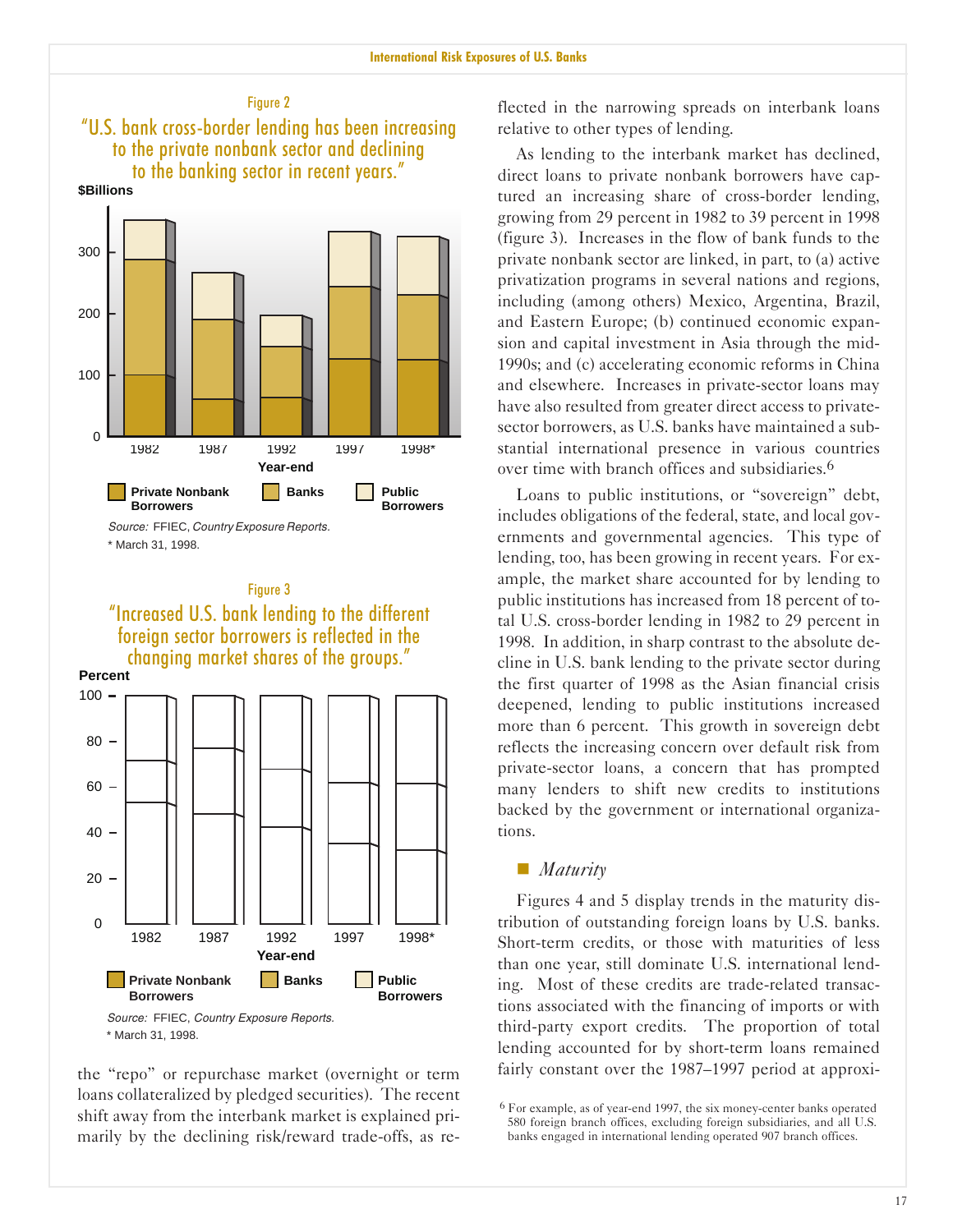

*S ource:* FFIEC, *Cou ntry Exposure Reports.* \* March 31, 1998.

#### Figure 5 "Market shares of foreign loans by U.S. banks with maturities of less than one year have been resonably stabile over time but increased during the first quarter of 1998."

**Percent**





mately 69 percent but increased during the first quarter of 1998 by approximately 4 percentage points (figure 5). This change represented a natural response to the problems in Asia and elsewhere, as lenders sought to lessen default risk by restricting longer-term loans.

The high proportion of international lending accounted for by short-term credits is explained by commercial bank preferences for international traderelated finance, concerns over default risk, and a number of structural factors related to regional trends and changes in the underlying status of developing-country debt positions. In general, most international banks have preferred to extend short-term trade credit, especially to developing countries, as opposed to medium or long-term credit. This is especially true for lending to Latin America, where creditor banks took severe losses in the wake of the 1980s debt crisis. Other reasons for the high level of outstanding shortterm loans include: (a) the bunching of residual maturities of long-term loans falling due, (b) debt sales or write-offs of loans with maturities greater than one year, or (c) debt conversions. The shift is also due to the entry into the capital markets of nations from Eastern Europe and Central Asia, many of which could contract funds only for short durations.7

In the past, when emerging nations wanted to raise long-term funds, they relied more on syndicated bank loans than on bond issues. Bond issuance was minimal because investors generally lacked information about developing-country borrowers, and few emerging countries had high-enough credit ratings to enable institutional investors to purchase their bonds. In contrast, many commercial banks had long-established relationships with developing-country borrowers, having provided them with short-term financing over the years. These relationships, coupled with knowledge of local economic conditions, often enabled the banks to extend their loans to unrated or speculatively rated borrowers. Moreover, syndicated bank financing is easily tailored to the requirements of the borrower.8

The typical foreign term loan consists of an intermediate- to long-term syndicated credit with a floating-rate contract. The interest rate is usually tied to the London Interbank Offering Rate (LIBOR) and reprices approximately every three to six months. Syndicated lending can be highly profitable to the banks that originate the loans because, in addition to a variable interest rate that offers some protection when interest rates go up, these loans carry fees for the

<sup>7</sup> Bank for International Settlements (1998).

<sup>8</sup> While syndicated loans have been the primary source of funds for emerging nations, an increasing number of developing countries have been gaining access to the bond and equity markets in recent years. This access has reduced the share of total emerging-nation borrowings that originate with commercial banks.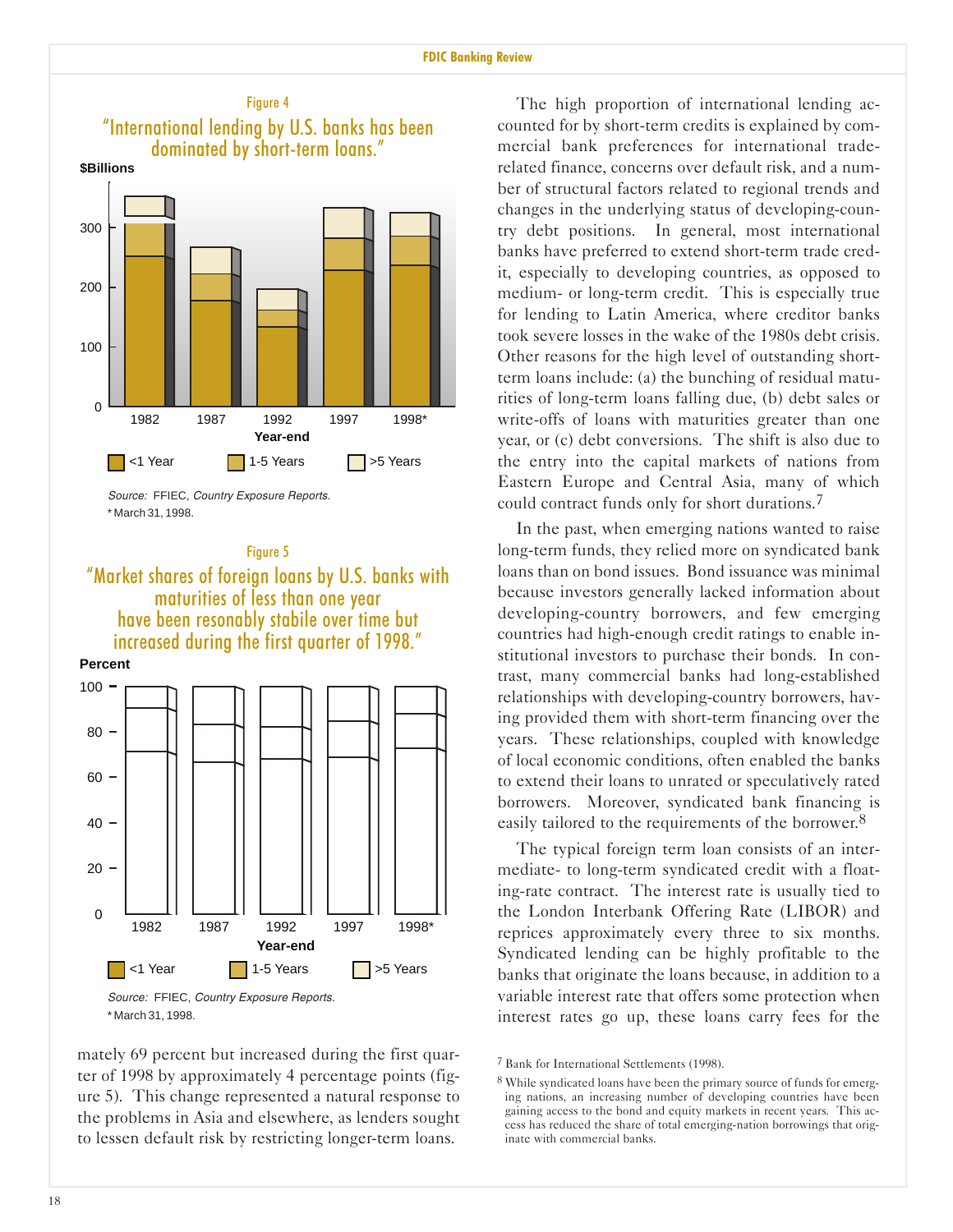banks that manage and participate in the loans. Typically, the managers of the loan receive a fee representing  $\frac{3}{8}$  to 1¼ percent of the total loan amount. This is divided among the loan managers, with the largest share going to the lead bank-the bank that won the syndication rights for the loan. Banks party to the offering also receive a participation fee, which generally ranges from  $\frac{1}{4}$  to  $\frac{1}{8}$  percent of the total loan value.9 This fee is usually split among all the banks participating in the loan, with largest shares going to the banks that assumed the greatest risk or largest participations. Because the managing banks generally have the largest shares in a loan, they usually receive the largest percentage of the participation fee, in addition to the management fee.<sup>10</sup>

Figures 4 and 5 show that intermediate-term lending in the one- to five-year range is accounting for a slightly decreasing portion of longer-terms credits, declining from 19 percent in 1982 to 16 percent in 1997. Longer-term syndicated credits with maturities greater than five years captured some market share from the intermediate ranges, increasing from approximately 10 percent in 1982 to 15 percent at the end of 1997. But with the current crises in various parts of the world, the amount of longer-term loans on the books of the U.S. banks decreased during the first quarter of 1998, with the market share of total lending accounted for by this category declining to 12 percent, the lowest level since 1982.

#### *Direction of Foreign Lending*

The direction of bank lending has changed considerably during the past several decades. The geographic regions with the largest share of cross-border lending by U.S. banks are listed in table 2. As of March 31, 1998, the greatest exposure of the large banks was in Western Europe, which accounted for \$177.7 billion, or 42 percent of total cross-border lending. Latin America and the Caribbean nations (excluding Mexico) rank second with \$91.4 billion, or 21 percent. East Asia is the third-largest destination for U.S. loans with \$63.9 billion, or 15 percent, followed by Canada and Mexico with \$40.7 billion, or approximately 10 percent. U.S. bank loans to Eastern European nations (including Russia) increased significantly during the 1990s in response to those countries' economic reforms and now account for \$22.9 billion, or 5.4 percent. Miscellaneous other regions account for the balance.

Table 2 also lists outstanding loans and commitments to individual nations. The majority of credits is highly concentrated among the developed nations, with the five largest recipients (United Kingdom, Germany, Mexico, Brazil, and France) accounting for \$142.7 billion, or almost 33.4 percent of total lending as of March 31, 1998. The next five largest (Japan, Canada, Cayman Islands, the Netherlands, and Argentina) account for an additional \$81.5 billion, or 19.1 percent of the total. The next five (Italy, Korea, Russia, Hong Kong, and Switzerland) account for an additional \$49.7 billion, or 11.6 percent.

Figure 6 shows the direction of international lending by U.S banks since 1982 by region. After the debt crisis erupted in Mexico in August 1982, U.S. banks started to cut back international lending to almost all nations. As international lending resumed in the early 1990s, the flow of funds moved rapidly toward Western Europe during the next five years. Furthermore, this flow continued increasing to Western Europe in the first quarter of 1998, as the Asian crisis caused a "flight to quality" in lending. Starting in 1992, funds flowed again to Mexico and the Latin America/Caribbean area as they recovered from a decade of slow growth. Loans to East Asian nations, whose economies were growing, increased rapidly during the early to mid-1990s; after peaking in 1996, loans to the region dropped precipitously with the outbreak of the financial and economic crisis there.

# **Secondary Lending Risk: Trade Relationships**

In addition to the direct risk of foreign lending, U.S. banks are subject to secondary risk. Secondary risk arises from the spread of adverse economic conditions between countries. Economic theory suggests that adverse economic conditions may be spread between countries by international trade. The spread of adverse conditions may be between the United States and its own trading partners, or it may be between the countries for which U.S. banks have relatively high lending exposure and their partners, but in either case, loans by U.S. banks may be at risk.

<sup>&</sup>lt;sup>9</sup> Madrid (1990), 51.

<sup>&</sup>lt;sup>10</sup> Ultimately, the interest-rate spread determines the profitability of a loan. However, fees can be lucrative when loan amounts are in the hundreds of millions of dollars.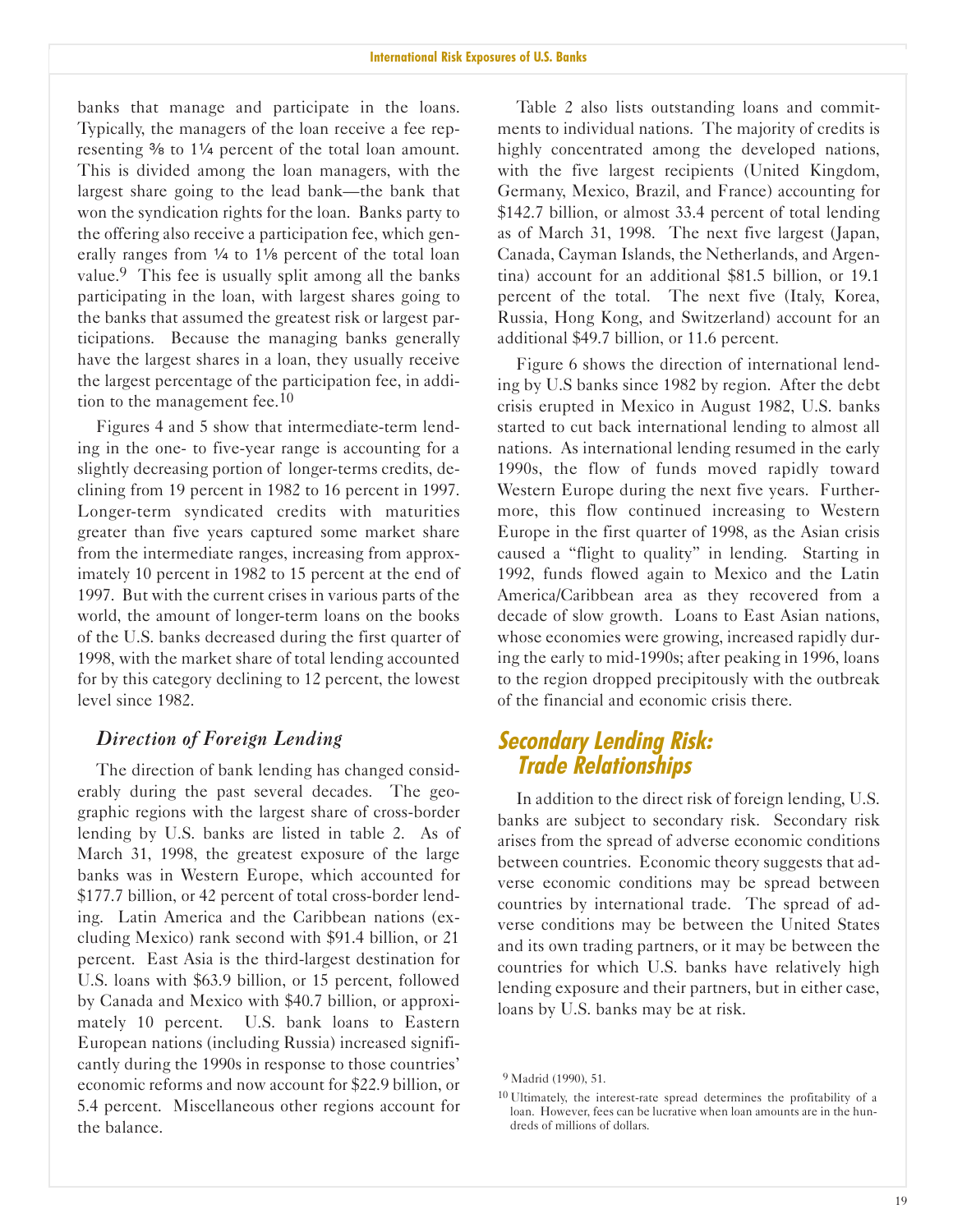#### **FDIC Banking Review**

#### Table 2 Foreign Lending by Region and Nation, March 31, 1998 (\$Millions)

|                |                         | <b>Total Amount</b><br>Owed by Borrowing<br>Region/Nation | Total<br>Commitments<br>for New Lending | Total U.S.<br>Cross-Border<br>Exposure | Risk Exposure as a<br>Percent of U.S.<br>Foreign Lending <sup>a</sup> |
|----------------|-------------------------|-----------------------------------------------------------|-----------------------------------------|----------------------------------------|-----------------------------------------------------------------------|
| Region         |                         |                                                           |                                         |                                        |                                                                       |
|                | <b>Western Europe</b>   | \$129,866                                                 | \$47,813                                | \$177,679                              | 41.6%                                                                 |
|                | Latin America/Caribbean | 73,665                                                    | 17,721                                  | 91,386                                 | 21.4                                                                  |
|                | East Asia               | 50,247                                                    | 13,673                                  | 63,920                                 | 15.0                                                                  |
|                | Canada and Mexico       | 29,204                                                    | 11,455                                  | 40,659                                 | 9.5                                                                   |
|                | <b>Eastern Europe</b>   | 19,873                                                    | 3,116                                   | 22,989                                 | 5.4                                                                   |
|                | All Other               | 22,523                                                    | 7,776                                   | 30,299                                 | 7.1                                                                   |
|                | Total                   | \$325,378                                                 | \$101,554                               | \$426,932                              | 100.0%                                                                |
| Nation         |                         |                                                           |                                         |                                        |                                                                       |
| $\mathbf{1}$   | United Kingdom          | 35,019                                                    | 19,009                                  | 54,028                                 | 12.7%                                                                 |
| 2              | Germany                 | 20,400                                                    | 4,527                                   | 24,927                                 | 5.8                                                                   |
| 3              | Mexico                  | 17,378                                                    | 4,101                                   | 21,479                                 | 5.0                                                                   |
| 4              | <b>Brazil</b>           | 19,344                                                    | 1,975                                   | 21,319                                 | 5.0                                                                   |
| 5              | France                  | 15,750                                                    | 5,193                                   | 20,943                                 | 4.9                                                                   |
| 6              | Japan                   | 15,119                                                    | 5,663                                   | 20,782                                 | 4.9                                                                   |
| $\overline{7}$ | Canada                  | 11,826                                                    | 7,354                                   | 19,180                                 | 4.5                                                                   |
| 8              | Cayman Islands          | 13,213                                                    | 1,491                                   | 14,704                                 | 3.4                                                                   |
| 9              | Netherlands             | 9,930                                                     | 3,655                                   | 13,585                                 | 3.2                                                                   |
| 10             | Argentina               | 10,609                                                    | 2,660                                   | 13,269                                 | 3.1                                                                   |
| 11             | Italy                   | 10,479                                                    | 1,165                                   | 11,644                                 | 2.7                                                                   |
| 12             | Korea                   | 9,194                                                     | 1,336                                   | 10,530                                 | 2.5                                                                   |
| 13             | Russia                  | 8,820                                                     | 743                                     | 9,563                                  | 2.2                                                                   |
| 14             | Hong Kong               | 7,681                                                     | 1,574                                   | 9,255                                  | 2.2                                                                   |
| 15             | Switzerland             | 5,653                                                     | 3,045                                   | 8,698                                  | 2.0                                                                   |
| 16             | Bermuda                 | 2,504                                                     | 5,966                                   | 8,470                                  | 2.0                                                                   |
| 17             | Belgium                 | 6,737                                                     | 736                                     | 7,473                                  | 1.8                                                                   |
| 18             | Spain                   | 6,395                                                     | 977                                     | 7,372                                  | 1.7                                                                   |
| 19             | Sweden                  | 3,753                                                     | 3,280                                   | 7,033                                  | 1.6                                                                   |
| 20             | Australia               | 4,875                                                     | 1,386                                   | 6,261                                  | 1.5                                                                   |
| 21             | Indonesia               | 4,108                                                     | 1,146                                   | 5,254                                  | 1.2                                                                   |
| 22             | Chile                   | 4,764                                                     | 444                                     | 5,208                                  | 1.2                                                                   |
| 23             | Singapore               | 4,025                                                     | 981                                     | 5,006                                  | 1.2                                                                   |
| 24             | Norway                  | 3,313                                                     | 1,572                                   | 4,885                                  | 1.1                                                                   |
| 25             | Venezuela               | 3,927                                                     | 753                                     | 4,680                                  | 1.1                                                                   |

*Source:* FFIEC, *Country Exposure Reports*.

aExcluding local-currency loans.

Trade flows (exports and imports) are a key mechanism in the transmission of risk among countries because countries closely linked by direct trade are more likely to transmit economic disturbances-positive or negative-to each other. Trade relationships tend to be regional, and evidence suggests that financial market disturbances (for example, currency crises) are more likely to spread among countries in close geographic proximity that have strong trade relationships.11 Identifying trade relationships can thus be

helpful in identifying possible sources of international lending risk.

For example, if the U.S. economy is highly dependent upon a country (or group of countries) for export

11 Glick and Rose (1998) and Eichengreen and Rose (1998) provide recent evidence that trade relationships are important to the spread of currency crises. Backus, Kehoe, and Kydland (1993), Stockman and Tesar (1995), and Fernald, Edison, and Loungani (1998) also find high correlations of economic variables among major industrialized countries that happen to have significant intercountry trade flows.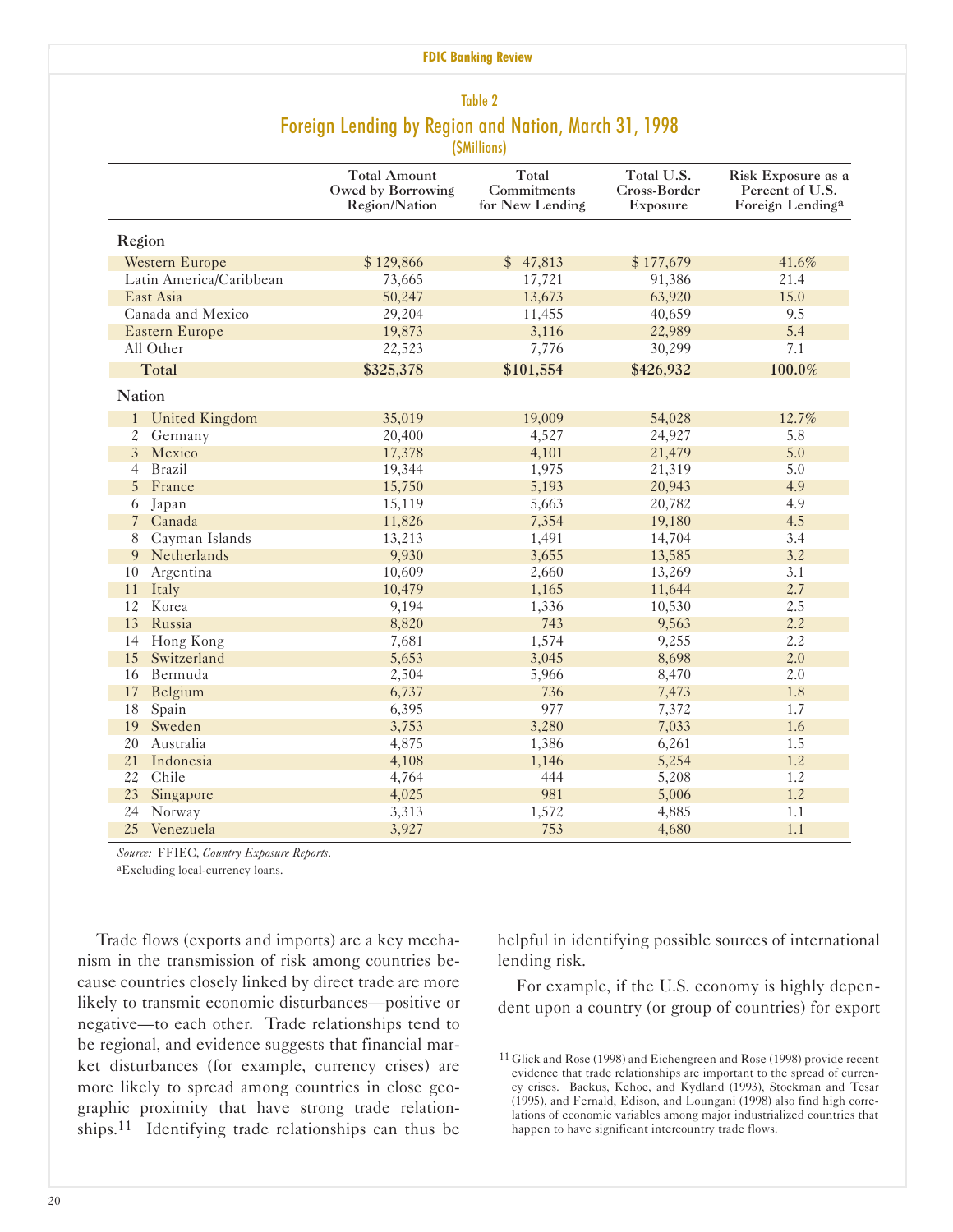

earnings, adverse economic events in those countries (such as a recession) may have negative consequences for the United States in the form of decreased foreign demand for U.S. goods. These negative consequences may, in turn, make it more difficult for businesses exporting from the United States to meet their debt obligations. Conversely, if a foreign country is highly dependent upon the United States as an export market, adverse economic events in the United States may decrease U.S. demand for the foreign country's goods, and to the extent that the decrease in demand makes it harder for foreign businesses to meet their debt obligations, the performance of their loans from the U.S. banks may be impaired.

Of particular importance to the effect of trade fluctuations on foreign lending is the relationship between where a country *lends* and where it *trades*. If a country lends heavily to and trades heavily with the same partner, the risk associated with foreign lending may increase, because in this case the risk component of foreign lending that is due to fluctuations in trade with other countries is not as easily offset by domestic loans. The scenario is akin to, for example, lending money to a chef to cook meals that you will buy back from the chef, with the understanding that you will be

the chef's biggest customer and the chef can sell a limited number of meals to other people as well. If you later decide you don't like the chef's cooking anymore or you can't afford to continue buying the meals, the chef will lose sales and may not be able to pay you back, and both of you lose. However, if you make a loan to the chef but are only a small portion of the chef's market, the chef's ability to repay the loan is less likely to be affected if you decide to stop buying the meals or are unable to afford them.

Another significant aspect of trade relationships and the transmission of risk from one country to another is that the more trade-dependent a country's economy, the more sensitive its economic condition and foreign loan performance are to fluctuations in trade flows and the terms of trade. Thus, because the United States is less dependent on trade than most other industrialized nations (see table 3), the United States is also less susceptible to fluctuations in trade flows or to the events that cause such fluctuations (for example, changes in the terms of trade, fluctuations in exchange rates, and import tariffs). For many other countries, however, exports and imports account for a substantial portion of GDP, and for these countries, fluctuations in trade flows can cause significant fluctuations in economic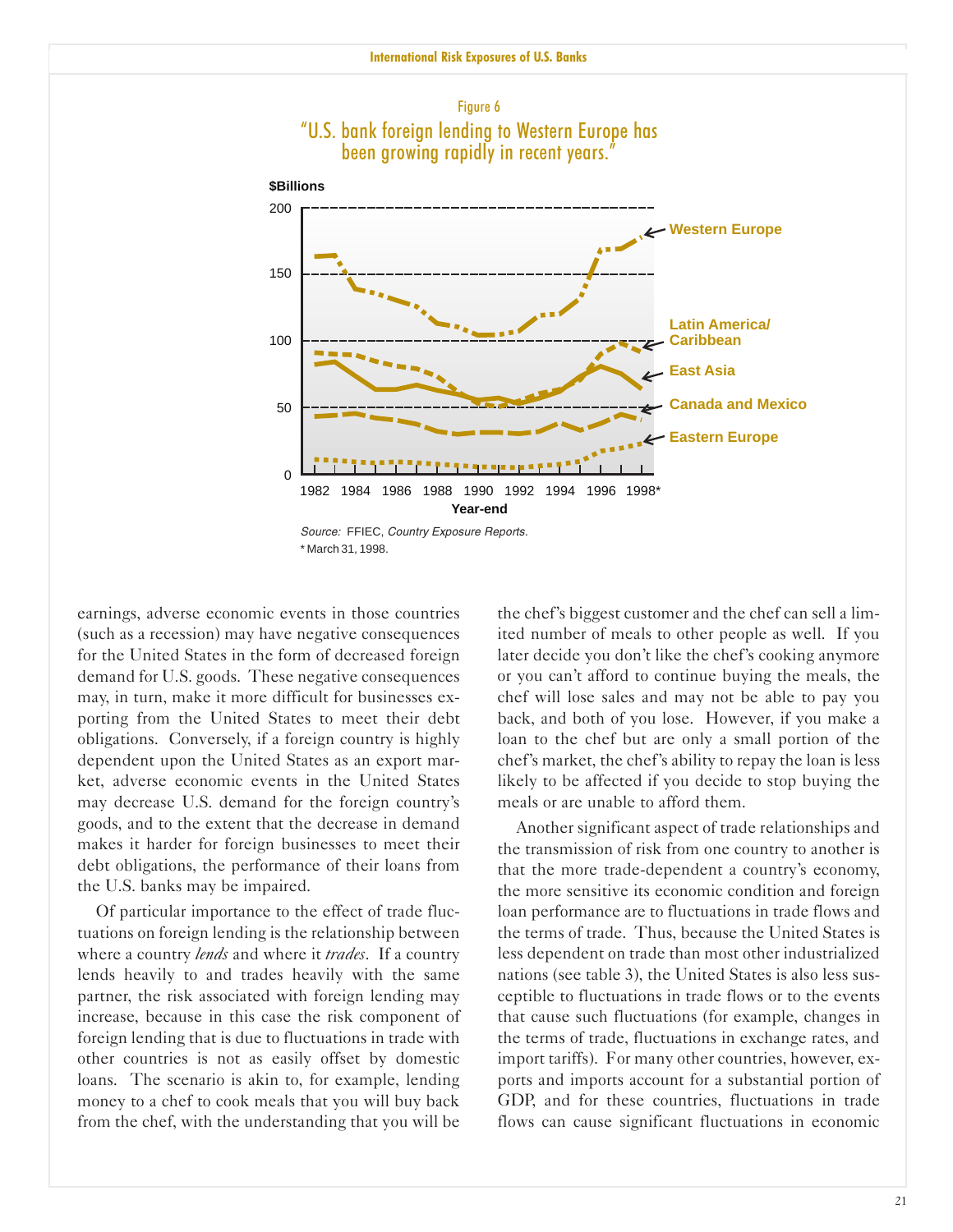growth. As table 3 shows, many European and Asian economies are heavily dependent on international trade. For example, exports of goods totaled nearly 60 percent of GDP in 1996 for Belgium and Luxembourg12 and more than 25 percent for Korea. All other things being equal, therefore, fluctuations in foreign trade are more likely to affect economic growth in these countries than in countries such as the United States and Japan.

#### *U.S. Trade Relationships*

Even though the United States is less trade-dependent than other industrialized countries, it has grown more dependent in recent decades. Figure 7 shows that in 1970 both exports and imports of goods and services totaled less than 6 percent of U.S. GDP, with exports actually greater than imports. Since 1970, however, U.S. trade dependence has increased, with exports and imports at approximately 13 and 11.5 percent of GDP, respectively, as of yearend 1996. This trend suggests that currently international trade has a potentially greater effect on the performance of U.S. international loans than it did in 1970.

One can examine international trade at both the regional and the country levels. At the regional level, U.S. trade is concentrated in North America (Canada and Mexico) and East Asia. As of yearend 1996, North America accounted for 30.3 percent of U.S. exports and 28.4 percent of U.S. imports (table 4). East Asia accounted for 29.1 percent of exports and 37.3 percent of imports. Western Europe is less significant as a trading partner to the United States, making up 21.9 percent of exports and 19.4 percent of imports in 1996. At the country level, the largest U.S. trading relationships involve Canada, Japan, and Mexico, which together accounted for more than 41 percent of total U.S. exports and 43 percent of U.S. imports as of yearend 1996. The next three largest markets for U.S. exports are the United Kingdom, Korea, and Germany, followed by Singapore, the Netherlands, France, and Hong Kong (table 5). The ordering of the largest markets for U.S. imports, however, deviates from the ordering of exports after the first three countries: China, Germany, and the United Kingdom are the next three largest markets for U.S. imports (after Canada, Japan, and Mexico), followed by Korea, Singapore, France, and Italy (table 5).

# Table 3 Exports of Goods as a Percent of GDP for Major Borrowers of U.S. Banks and for Major Borrowers of U.S. Banks and for<br>Selected East Asian Countries (Year-end 1996)

Major Borrowers Exports as a from U.S. Banks Percent of GDP Belgium-Luxembourg<sup>a</sup> 59.7% Netherlands 50.3 Canada 33.5 Korea 26.8 Switzerland 25.9 Argentina 24.7 United Kingdom 22.5 Germany 22.2 Italy 20.7 France 18.8 Mexico 17.7 Spain 17.6 Australia 15.5 Japan 8.9 United States 8.2 East Asia Malaysia 78.9 Thailand 30.3 Philippines 24.4 Indonesia 21.9

*Source:* International Monetary Fund.

a Export data are not available for Belgium and Luxembourg separately.

#### Figure 7

#### "U.S. exports and imports of goods and services as a percent of GDP have increased since 1970."





<sup>12</sup> Export and import data were available only for Belgium and Luxembourg combined.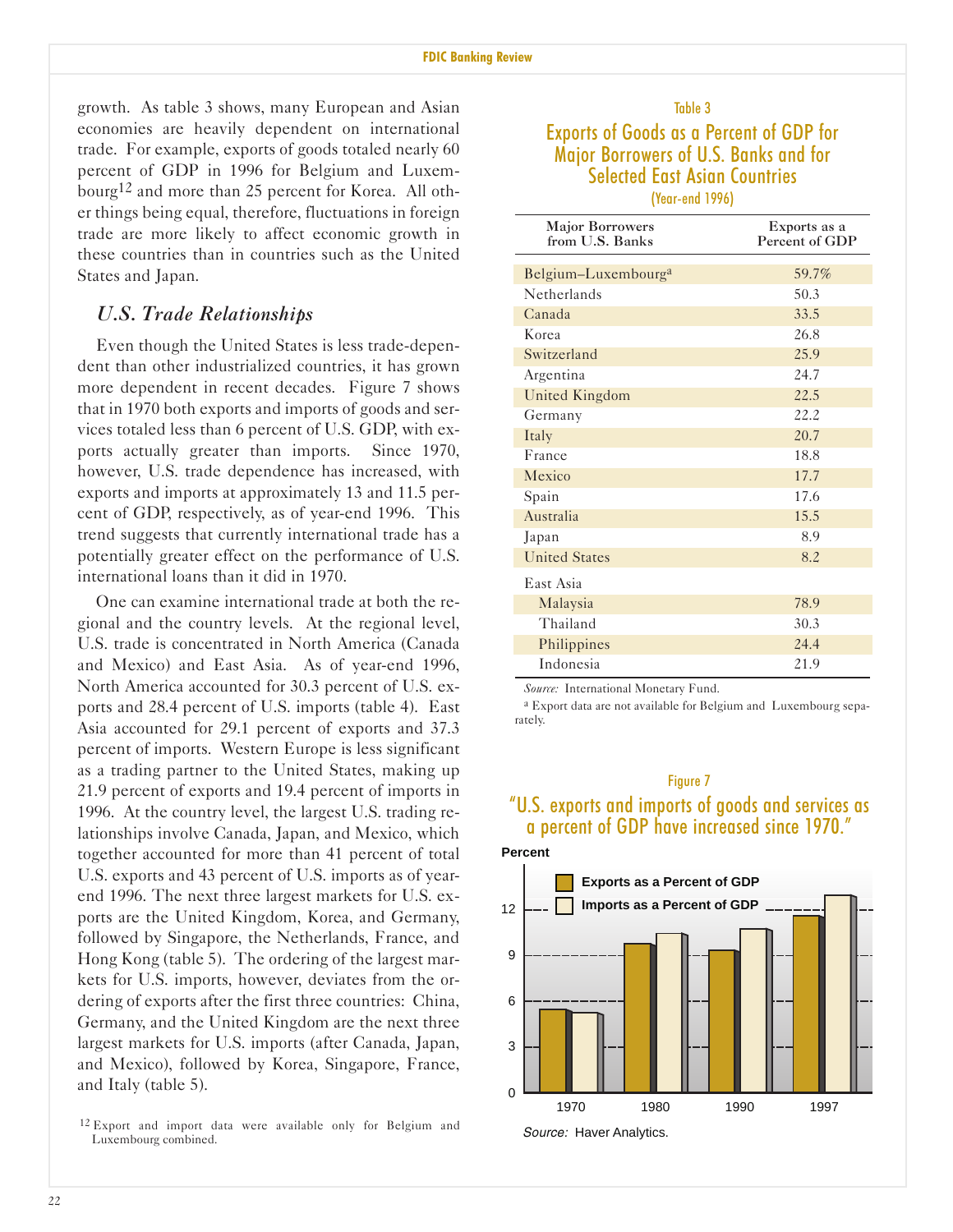#### **International Risk Exposures of U.S. Banks**

#### Table 4 U.S. Trade Relationships by Region (Year-end 1996)

| Region                            | Total U.S.<br>(\$Millions) | Percent of<br>Total U.S. | As a Percent<br>of U.S. GDP |
|-----------------------------------|----------------------------|--------------------------|-----------------------------|
|                                   |                            | Exports <sup>a</sup>     |                             |
| North America (Canada and Mexico) | \$189,345                  | 30.3%                    | 2.5%                        |
| East Asia                         | 182,044                    | 29.1                     | 2.4                         |
| Western Europe                    | 136,895                    | 21.9                     | 1.8                         |
| Latin America/Caribbean           | 35,312                     | 5.6                      | 0.5                         |
| All Other                         | 81,477                     | 13.0                     | 1.1                         |
| <b>Total Exports</b>              | \$625,073                  | 100.0%                   | $8.2\%$                     |
|                                   |                            | Imports <sup>b</sup>     |                             |
| East Asia                         | \$306,812                  | 37.3%                    | $4.0\%$                     |
| North America (Canada and Mexico) | 233,857                    | 28.4                     | 3.1                         |
| Western Europe                    | 159,271                    | 19.4                     | 2.1                         |
| Latin America/Caribbean           | 52,080                     | 6.3                      | 0.7                         |
| All Other                         | 70,005                     | 8.5                      | 0.9                         |
| <b>Total Imports</b>              | \$822,025                  | 100.0%                   | 10.8%                       |

*Source:* International Monetary Fund.

aExports of goods only.

bImports of goods only.

#### Table 5

#### U.S. Trade Relationships by Country (Year-end 1996)

|                | <b>Nation</b>        | Total U.S.<br>(\$Millions) | Percent of<br>Total U.S.    | As a Percent<br>of U.S. GDP |
|----------------|----------------------|----------------------------|-----------------------------|-----------------------------|
|                |                      |                            | <b>Exports</b> <sup>a</sup> |                             |
| 1              | Canada               | \$132,584                  | 21.2%                       | 1.7%                        |
| $\overline{c}$ | Japan                | 67,536                     | 10.8                        | 0.9                         |
| $\overline{3}$ | Mexico               | 56,761                     | 9.1                         | 0.7                         |
| 4              | United Kingdom       | 30,916                     | 4.9                         | 0.4                         |
| 5              | Korea                | 26,583                     | 4.3                         | 0.3                         |
| 6              | Germany              | 23,474                     | 3.8                         | 0.3                         |
| 7              | Singapore            | 16,686                     | 2.7                         | 0.2                         |
| 8              | Netherlands          | 16,614                     | 2.7                         | 0.2                         |
| 9              | France               | 14,431                     | 2.3                         | 0.2                         |
| 10             | Hong Kong            | 13,956                     | 2.2                         | 0.2                         |
|                | <b>Total Exports</b> | \$399,541                  | 63.9%                       | 5.2%                        |
|                |                      |                            | Importsb                    |                             |
| 1              | Canada               | \$159,746                  | 19.4%                       | 2.1%                        |
| $\overline{2}$ | Japan                | 117,963                    | 14.4                        | 1.5                         |
| 3              | Mexico               | 74,111                     | 9.0                         | 1.0                         |
| 4              | China                | 54,409                     | 6.6                         | 0.7                         |
| 5              | Germany              | 39,989                     | 4.9                         | 0.5                         |
| 6              | United Kingdom       | 29,700                     | 3.6                         | 0.4                         |
| 7              | Korea                | 23,297                     | 2.8                         | 0.3                         |
| 8              | Singapore            | 20,648                     | 2.5                         | 0.3                         |
| 9              | France               | 19,196                     | 2.3                         | 0.3                         |
| 10             | Italy                | 19,001                     | 2.3                         | 0.2                         |
|                | <b>Total Imports</b> | \$558,060                  | 67.9%                       | 7.3%                        |

*Source:* International Monetary Fund.

aExports of goods only.

bImports of goods only.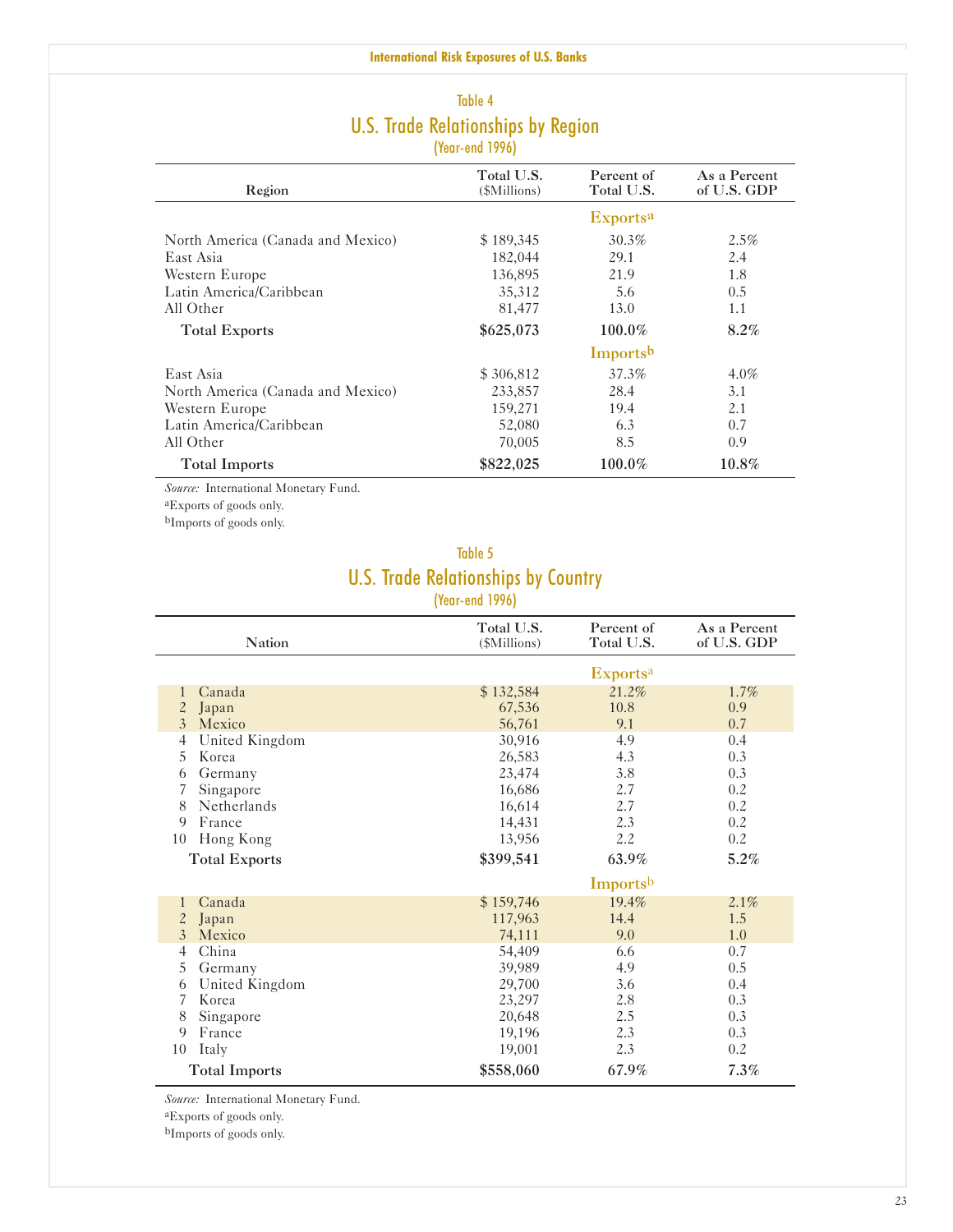## *Trade Relationships of Countries �ith �igh Totals of U.S. Loans*

Economic instability in a foreign economy may pose additional risk to U.S. foreign loans if that country's adverse economic conditions spread to countries the United States lends heavily to. Suppose, for example, that the economies of the United States and Indonesia are linked to one another through trade and bank lending and that Indonesia and Japan are similarly linked. In this case, economic fluctuations in Japan represent secondary risk to U.S. lending to Indonesia because economic fluctuations in Japan may affect the profitability of Indonesian businesses and, in turn, the performance of U.S. loans to Indonesia. Thus, a viable means of identifying secondary risks to U.S. lending is to examine the international trade relationships of countries to which the United States has large lending exposure.

Table 6 shows trade relationships for the 15 nations with the largest amount of indebtedness to U.S. commercial banks as of December 31, 1997. Columns (1) and (2) identify the nations and specify each one's fraction of total U.S. foreign lending. Column (3) ranks the five most important trading partners of each of the nations in column (1), and column (4) specifies the percentage of exports (goods only) going to each of the five trading partners. As indicated by table 6, most of the top 15 nations are highly dependent on exports to the United States. Six of the top 15 nations have the United States as their largest export market; of those 6 nations, 2 (Mexico and Canada) send over 80 percent of their total exports of goods to the United States, while another (Japan) ships almost 27.5 percent of its total exports to the United States. For another 2 (Switzerland and Argentina), the United States is the second-largest export market. For the remaining 7 nations, the United States is one of the top 5 export markets.

Table 6 also reveals that, excluding the United States, the export markets of major U.S. borrowers are largely regional. The biggest U.S. borrower as of yearend 1997, the United Kingdom, exports mainly to Germany, France, the Netherlands, and Belgium-Luxembourg, with almost 33 percent of the U.K.'s exports going to these four countries. A similar regional pattern is evident in other European countries: Germany, France, Italy, Belgium-Luxembourg, and Switzerland all export a considerable percentage of

goods to other Western European nations. To a somewhat lesser degree, the regional pattern is also present in Asia: while exporting heavily to the United States (27.5 percent), Japan-which represented 9.2 percent of U.S. foreign lending exposure at yearend 1997—exports mainly to Asian nations, with Korea, Hong Kong, China, and Singapore as its four nextlargest export markets.

Significant U.S. trade relationships are not limited to countries with strong lending ties to the United States; many countries that do not borrow heavily from the United States nevertheless depend greatly on the United States as a major export market. Of particular current interest in this regard are the economies in East Asia. Most of the developing Asian nations stricken by the "Asian flu" of devalued currencies, massive outflows of capital, stock market fluctuations, and banking sector instability are only moderately indebted to U.S. banks but are still highly dependent upon the United States as a major export market. As table 7 shows, the United States is the number-one export market for Singapore, Thailand, and the Philippines, and the number-two market for Indonesia and Malaysia. As the world's economic superpower, the United States influences foreign economiesthrough trade or financial flows-throughout the world.

The patterns of U.S. trade flows and bank-loan flows suggest that a major threat to U.S. lending to foreign countries is, ironically, a U.S. recession. A U.S. recession would decrease this country's demand for exports from countries that borrow heavily from it, thus making it harder for these countries to pay back their loans to the United States.

Similarly, a major threat to economic stability in Europe is a recession in Germany. Germany has the third-largest economy in the world, behind the United States and Japan. Germany is also much more dependent on international trade than are the United States and Japan, as its ratio of exports to GDP is 22 percent. Moreover, Germany is a major export market for most Western European nations, including the United Kingdom, France, the Netherlands, Switzerland, Italy, and Belgium-Luxembourg (table 6). Germany's trade statistics strongly suggest that the German economy to a large extent "drives" Europe. Hence, an economic downturn in Germany would likely cause economic problems for many of the countries of the continent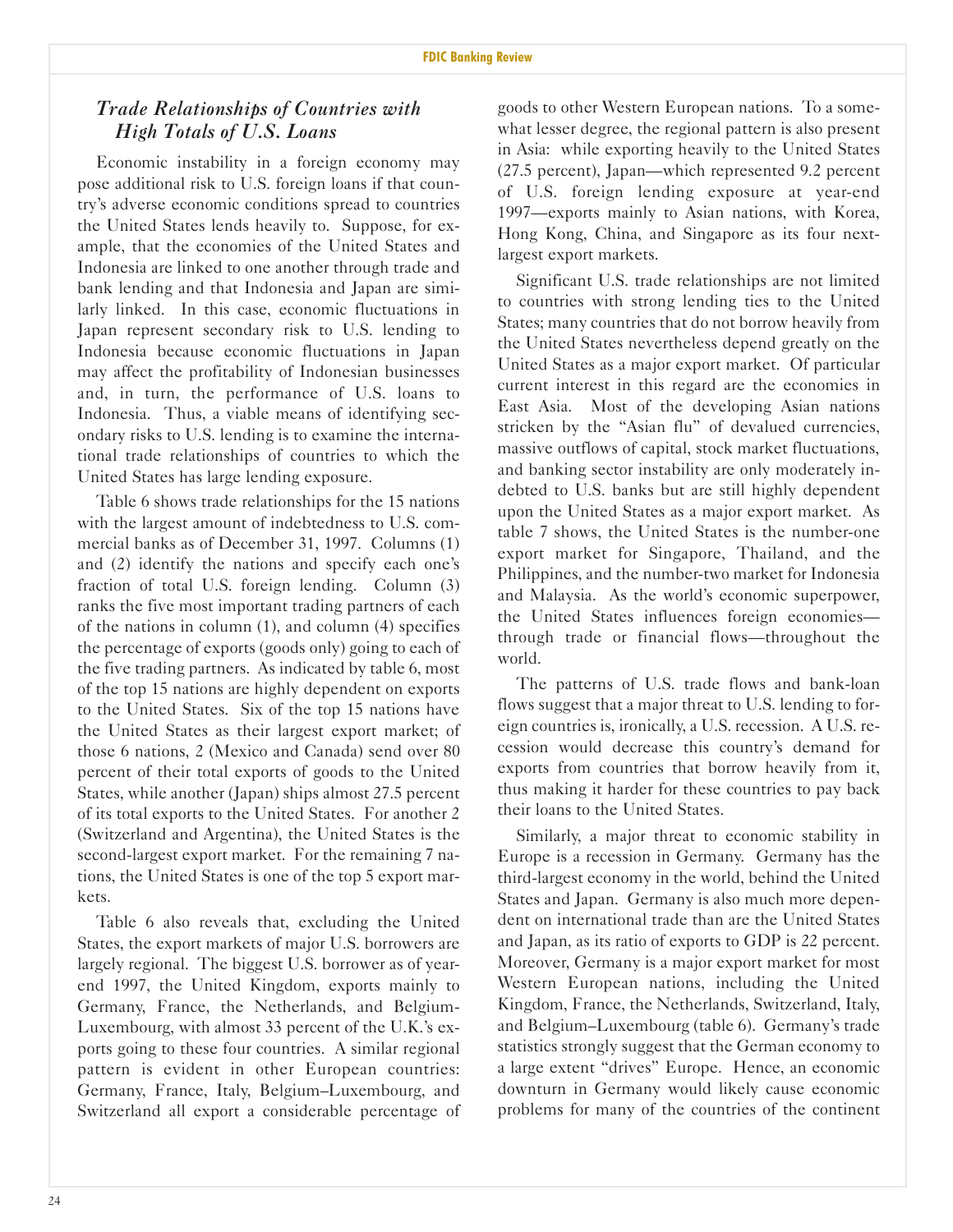| (1)<br>Largest U.S.<br><b>Bank Exposures</b><br>(Country A) | (2)<br>Percent of<br>U.S. Foreign<br>Lending <sup>a</sup> | (3)<br><b>Largest Export</b><br>Markets of<br>Country A                                                                                                     | (4)<br><b>Exports of Country A</b><br>as a Percent of Its<br><b>Total Exports</b> |
|-------------------------------------------------------------|-----------------------------------------------------------|-------------------------------------------------------------------------------------------------------------------------------------------------------------|-----------------------------------------------------------------------------------|
| 1 United Kingdom                                            | 10.2%                                                     | <b>United States</b><br>$\mathbf{1}$<br>$\overline{c}$<br>Germany<br>$\overline{3}$<br>France<br>$\overline{4}$<br>Netherlands<br>5<br>Belgium-Luxembourg   | 12.1%<br>11.3<br>9.3<br>7.3<br>4.7                                                |
| 2 Japan                                                     | 9.2                                                       | <b>United States</b><br>$\mathbf{1}$<br>$\overline{c}$<br>Korea<br>$\mathfrak{Z}$<br>Hong Kong<br>$\overline{4}$<br>China<br>5<br>Singapore                 | 27.5<br>7.1<br>6.2<br>5.3<br>5.1                                                  |
| 3 Germany                                                   | 7.4                                                       | France<br>$\mathbf{1}$<br>United Kingdom<br>$\overline{c}$<br>$\mathfrak{Z}$<br><b>United States</b><br>$\overline{4}$<br>Netherlands<br>5<br>Italy         | 10.7<br>7.9<br>7.7<br>7.3<br>7.3                                                  |
| 4 France                                                    | 6.1                                                       | $\mathbf{1}$<br>Germany<br>$\overline{c}$<br>United Kingdom<br>$\mathfrak{Z}$<br>Italy<br>$\overline{4}$<br>Belgium-Luxembourg<br>5<br><b>United States</b> | 16.8<br>9.2<br>9.0<br>8.2<br>6.0                                                  |
| 5 Canada                                                    | 5.6                                                       | <b>United States</b><br>$\mathbf{1}$<br>$\overline{c}$<br>Japan<br>$\mathfrak{Z}$<br>United Kingdom<br>$\overline{4}$<br>Germany<br>5<br>China              | 81.7<br>3.7<br>1.4<br>1.1<br>1.0                                                  |
| 6 Brazil                                                    | 4.2                                                       | $\mathbf{1}$<br><b>United States</b><br>$\overline{c}$<br>Argentina<br>Netherlands<br>3<br>$\overline{4}$<br>Japan<br>5<br>Germany                          | 19.5<br>10.9<br>7.4<br>6.4<br>4.4                                                 |
| 7 Korea                                                     | 3.8                                                       | <b>United States</b><br>$\mathbf{1}$<br>$\boldsymbol{2}$<br>China<br>3<br>Hong Kong<br>$\overline{4}$<br>Singapore<br>5<br>Germany                          | 16.8<br>8.9<br>8.6<br>5.0<br>3.6                                                  |
| 8 Netherlands                                               | 3.6                                                       | $\mathbf{1}$<br>Germany<br>$\overline{c}$<br>Belgium-Luxembourg<br>France<br>3<br>$\overline{4}$<br>United Kingdom<br>5<br>Italy                            | 25.1<br>11.6<br>9.7<br>8.4<br>5.2                                                 |

## Table 6 Secondary Risk Exposures of U.S. Banks, All Countries (Year-end 1996)

(continued)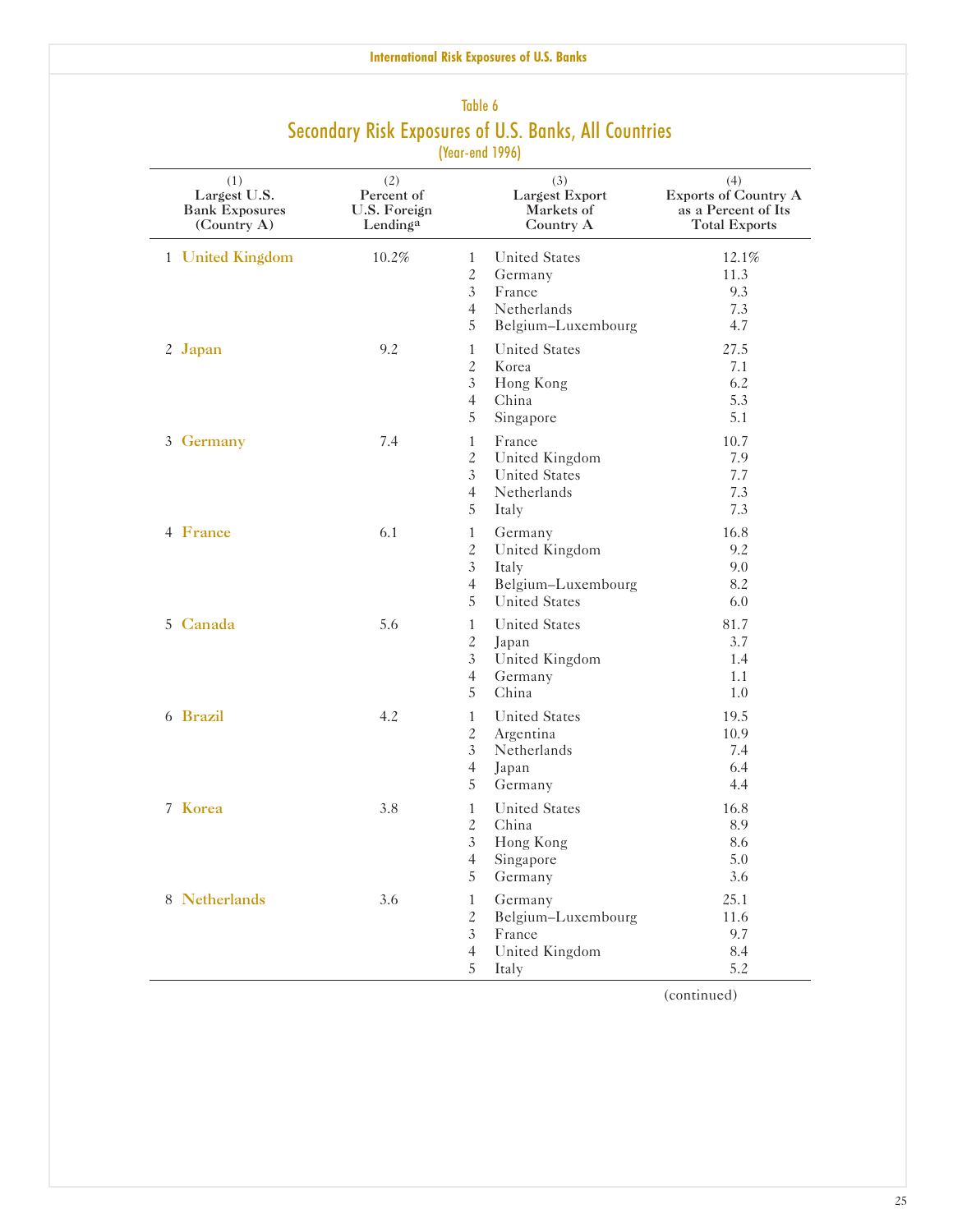| (1)<br>Largest U.S.<br><b>Bank Exposures</b><br>(Country A) | (2)<br>Percent of<br>U.S. Foreign<br>Lending <sup>a</sup> |                                                                         | (3)<br><b>Largest Export</b><br>Markets of<br>Country A                    | (4)<br><b>Exports of Country A</b><br>as a Percent of Its<br><b>Total Exports</b> |
|-------------------------------------------------------------|-----------------------------------------------------------|-------------------------------------------------------------------------|----------------------------------------------------------------------------|-----------------------------------------------------------------------------------|
| 9 Mexicob                                                   | 3.4                                                       | $\mathbf{1}$<br>$\overline{c}$<br>$\mathfrak{Z}$<br>$\overline{4}$<br>5 | <b>United States</b><br>Canada<br>Japan<br>Spain<br>Italy                  | 83.4%<br>2.2<br>1.4<br>1.0<br>0.1                                                 |
| 10 Switzerland                                              | 3.3                                                       | $\mathbf{1}$<br>$\overline{c}$<br>$\mathfrak{Z}$<br>$\overline{4}$<br>5 | Germany<br><b>United States</b><br>Italy<br>United Kingdom<br>Japan        | 23.6<br>9.8<br>7.8<br>6.8<br>4.3                                                  |
| 11 Italy                                                    | 3.2                                                       | $\mathbf{1}$<br>$\overline{c}$<br>$\mathfrak{Z}$<br>$\overline{4}$<br>5 | Germany<br>France<br><b>United States</b><br>United Kingdom<br>Spain       | 17.4<br>12.5<br>7.4<br>6.5<br>5.0                                                 |
| 12 Spain                                                    | 3.1                                                       | $\mathbf{1}$<br>$\overline{c}$<br>$\mathfrak{Z}$<br>$\overline{4}$<br>5 | France<br>Germany<br>Italy<br>Portugal<br>United Kingdom                   | 20.1<br>14.5<br>8.8<br>8.6<br>8.5                                                 |
| 13 Belgium-Luxembourge                                      | 2.7                                                       | $\mathbf{1}$<br>$\overline{c}$<br>$\mathfrak{Z}$<br>$\overline{4}$<br>5 | Germany<br>France<br>Netherlands<br>United Kingdom<br><b>United States</b> | 20.4<br>17.8<br>13.3<br>9.0<br>4.1                                                |
| 14 Australia                                                | 2.5                                                       | $\mathbf{1}$<br>$\overline{c}$<br>$\mathfrak{Z}$<br>$\overline{4}$<br>5 | Japan<br>Korea<br>New Zealand<br><b>United States</b><br>Indonesia         | 19.9<br>9.5<br>7.2<br>6.4<br>4.0                                                  |
| 15 Argentina                                                | 2.3                                                       | $\mathbf{1}$<br>$\overline{c}$<br>$\mathfrak{Z}$<br>$\overline{4}$<br>5 | Brazil<br><b>United States</b><br>Chile<br>Netherlands<br>Uruguay          | 27.8<br>8.3<br>7.4<br>5.1<br>3.1                                                  |

### Table 6 (continued) Secondary Risk Exposures of U.S. Banks, All Countries (Year-end 1996)

*Sources:* FFIEC, *Country Exposure Reports*; International Monetary Fund.

a Excluding local-currency loans.

b Total exports for Mexico uses the DOTS world total. All other total exports data use the IFS world total.

c Commercial bank lending data for Belgium only; exports data for both Belgium and Luxembourg.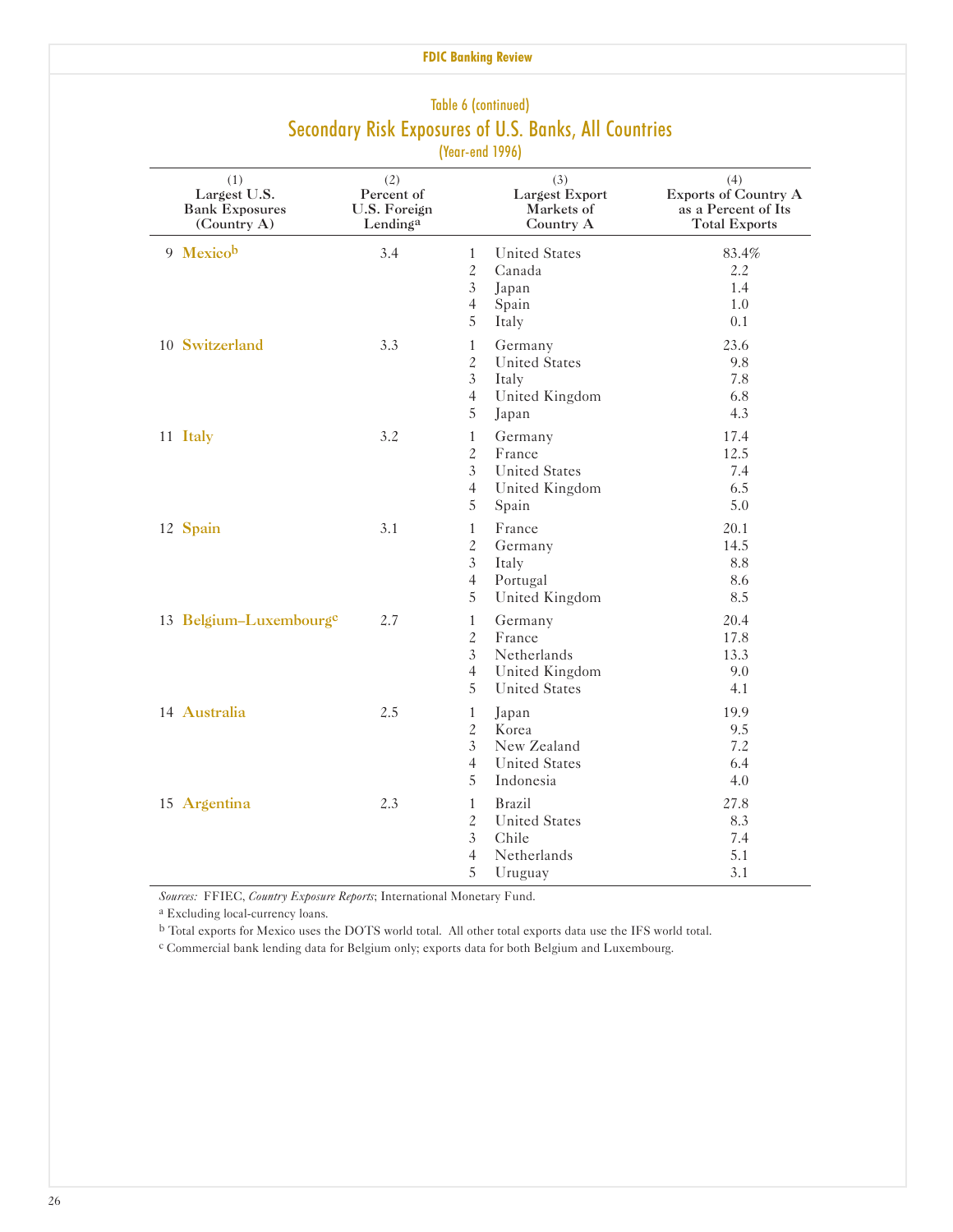| (1)<br>Largest U.S.<br><b>Bank Exposures</b><br>(Country A) | (2)<br>Percent of<br>U.S. Foreign<br>Lendinga |                                                                         | (3)<br>Largest Export<br>Markets of<br>Country A                            | (4)<br><b>Exports of Country A</b><br>as a Percent of Its<br>Total Exports <sup>b</sup> |
|-------------------------------------------------------------|-----------------------------------------------|-------------------------------------------------------------------------|-----------------------------------------------------------------------------|-----------------------------------------------------------------------------------------|
| Indonesia                                                   | 1.3%                                          | 1<br>$\overline{c}$<br>3<br>$\overline{4}$<br>5                         | Japan<br><b>United States</b><br>Singapore<br>Korea<br>China                | 25.9%<br>13.6<br>9.2<br>6.6<br>4.1                                                      |
| Singapore                                                   | 1.1                                           | $\mathbf{1}$<br>$\mathfrak{2}$<br>3<br>$\overline{4}$<br>5              | <b>United States</b><br>Malaysia<br>Hong Kong<br>Japan<br>Thailand          | 18.4<br>18.0<br>8.9<br>8.2<br>5.7                                                       |
| Thailand                                                    | 1.1                                           | $\mathbf{1}$<br>$\mathfrak{2}$<br>$\overline{3}$<br>$\overline{4}$<br>5 | <b>United States</b><br>Japan<br>Singapore<br>Hong Kong<br>Malaysia         | 18.0<br>16.8<br>12.1<br>5.8<br>3.6                                                      |
| Malaysia                                                    | 0.6                                           | $\mathbf{1}$<br>$\overline{c}$<br>3<br>$\overline{4}$<br>5              | Singapore<br><b>United States</b><br>Japan<br>Hong Kong<br>Thailand         | 20.4<br>18.2<br>13.4<br>5.9<br>4.1                                                      |
| <b>Philippines</b>                                          | 0.6                                           | $\mathbf{1}$<br>$\mathfrak{2}$<br>3<br>$\overline{4}$<br>5              | <b>United States</b><br>Japan<br>Singapore<br>Netherlands<br>United Kingdom | 34.1<br>18.0<br>6.0<br>5.5<br>4.6                                                       |

#### Table 7 Secondary Risk Exposures of U.S. Banks, East Asian Countries (Year-end 1997)

*Sources:* FFIEC, *Country Exposure Reports*; International Monetary Fund.

aExcludes local-currency loans.

bExports of goods only.

and, as a result, would limit the profitability of U.S. loans not only to Germany but to the entire continent.

Similarly in East Asia, the trade flow data suggest that the greatest threat to the economic stability and well-being of the region is a prolonged recession in Japan. The current Japanese recession highlights the debilitating effect of Japan's economy on the rest of East Asia. As table 7 shows, Japan is the leading export market for Indonesia (26 percent of exports as of year-end 1997), the second-largest export market (after the United States) for the Philippines (18 percent) and Thailand (17 percent), and the third-largest (after Singapore and the United States) for Malaysia (13 percent). The East Asian corridor has suffered not only

because of trade relations with Japan but also because systemic structural problems in the Japanese banking system have all but eliminated the ability of Japanese banks to provide the credit necessary to spur investment and economic growth in the region—and Japan has lent heavily to developing East Asian countries.<sup>13</sup>

<sup>13&</sup>quot;Available, but incomplete, balance-sheet data compiled by the Bank for International Settlements (BIS) indicate that as of mid-1997, banking system exposures to Asian emerging market countries amounted to approximately \$260 billion in the European Union (3¼ percent of GDP), \$210 billion in Japan (5 percent of GDP), and \$40 billion in the United States (½ of 1 percent of GDP)" (International Monetary Fund [1998], 25.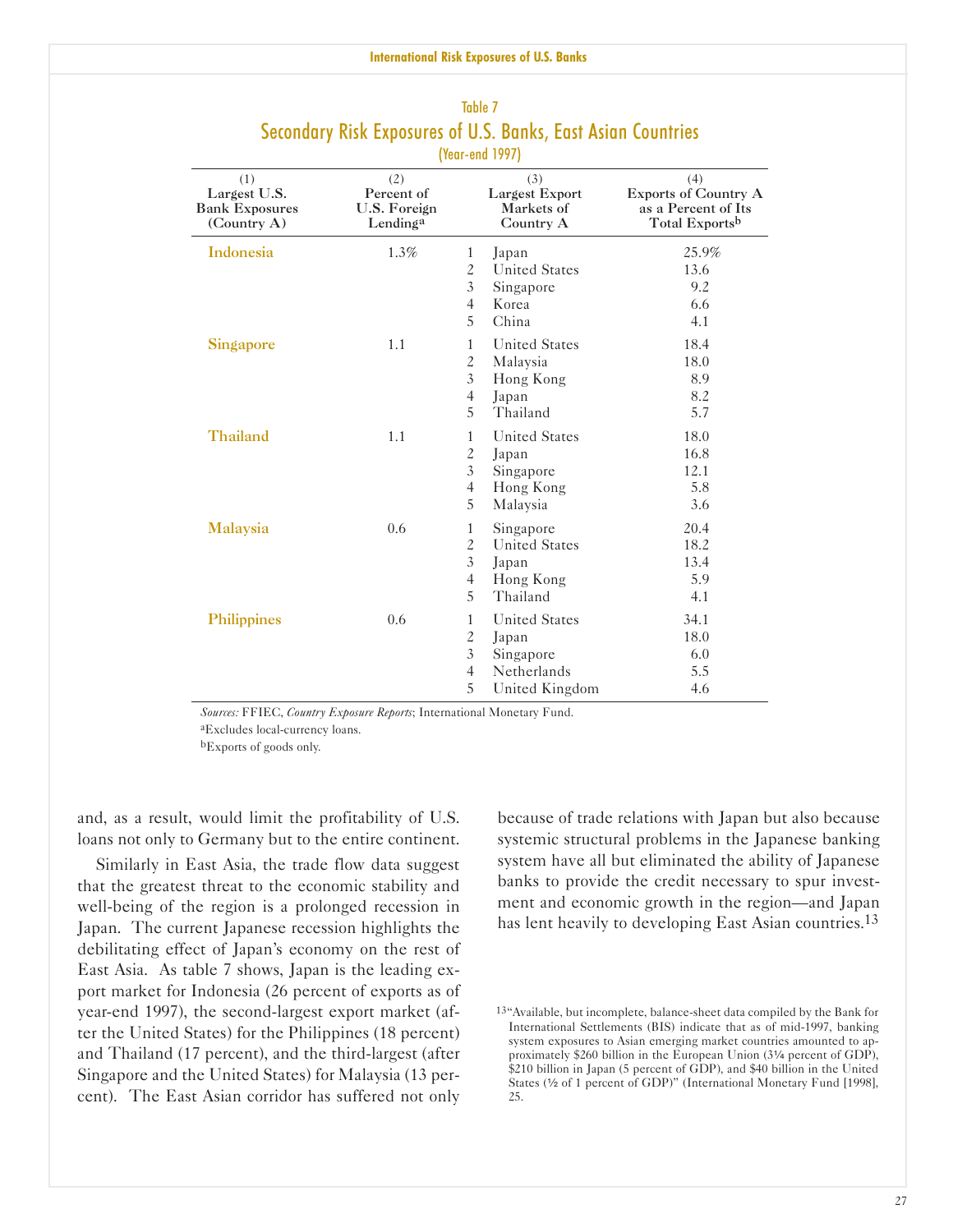# **Summary and Conclusions**

Trends in both the primary and secondary risks associated with the international lending activities of U.S. banks over the 1982-1998 period indicate that U.S. banks recovered from the heavy losses they incurred on foreign loans during the 1980s debt crisis; and in the 1990s they resumed international lending. But while foreign lending grew significantly during the 1990s, substantial amounts of new capital also came into the industry. Thus, the amount of risk exposure as reflected in the ratio of foreign loans to total capital is lower than it was during the early 1980s, when some of the largest U.S. banks faced the possibility of insolvency because of delinquent cross-border loans. Another way in which foreign lending by U.S. banks is different in the 1990s is that the moneycenter banks have expanded their domination of these markets.

This expansion of the role of money-center banks has come about for several reasons: the money-center banks pursue highly competitive pricing strategies, they have numerous foreign branch offices, they have the technical expertise to originate such loans, and at the same time many of the super-regional and other U.S. banks have cut back their origination of and participation in foreign lending, after incurring heavy loan losses on developing-country debt during the 1980s.

Some of the characteristics of foreign loans made by U.S. banks have also changed. An increasing percentage of these loans is being made to the private nonbank sector and away from the interbank market. The shift has occurred because active privatization programs under way in many nations, as well as other developments, have increased the demands for private-sector loans and made them more profitable, especially with the recent narrowing of interest-rate spreads on loans in the interbank market. Maturity, however, has not changed: the maturity of most foreign loans continues to be short term-over 70 percent of total foreign loans are in this category. But the direction of foreign lending has shifted somewhat: during the 1990s loans to Western Europe have accounted for an increasing share of total lending. Lending to the Latin American/Caribbean region resumed after a decade of retrenchment, and loans to East Asia increased significantly during the 1980s and

early 1990s but declined in the late 1990s, in response to changing circumstances in Asia. These changing lending patterns—the heavy concentration of lending to Western Europe and away from East Asia-may have reduced overall U.S. bank lending risk during the 1990s, but the increasing levels of lending to Mexico, Brazil and other Latin American/Caribbean region may partially offset the reduction.

In addition to the primary risks of international lending, bank supervisors have also become concerned about the secondary risks of such lending, risks that arise when economies are linked by trading relationships. Adverse economic disturbances are transmitted between countries by international trade. The greater the trading interdependence among countries, the more likely it is that economic disturbances will be transmitted, and the higher the probability that one country's economic problems will affect other countries. Economic problems transmitted through the trade mechanism affect not only the private nonbank sector of an economy but also the banking sector, as trade-related problems such as currency devaluations and falling exports can increase the incidence of credit risk and loan defaults.

An example of the direct risk is evident in Asia. The recession in Japan has reduced its import demand for products from other Asian countries. This in turn has jeopardized the loans of Japanese banks to exporters in these countries. Although U.S. banks may be sheltered from this direct risk they nevertheless may be exposed. Because most Asian nations depend somewhat upon the Japanese market for export earnings, indirect risk appears to have increased. Thus, a prolonged recession in Japan is likely to increase the total risk to banks in the United States. Similarly, because most European nations depend upon the German market for export earnings, a recession in Germany would also increase the total risk to banks in the United States. In today's increasingly international banking environment, when bankers and their supervisors assess the risks associated with the international lending activities of U.S. banks, they should be particularly aware of the linkages between economies.

The largest indirect risk to U.S. international lending, however, is a recession in the United States itself. The United States is a major export market for most of the world, and particularly for nations that the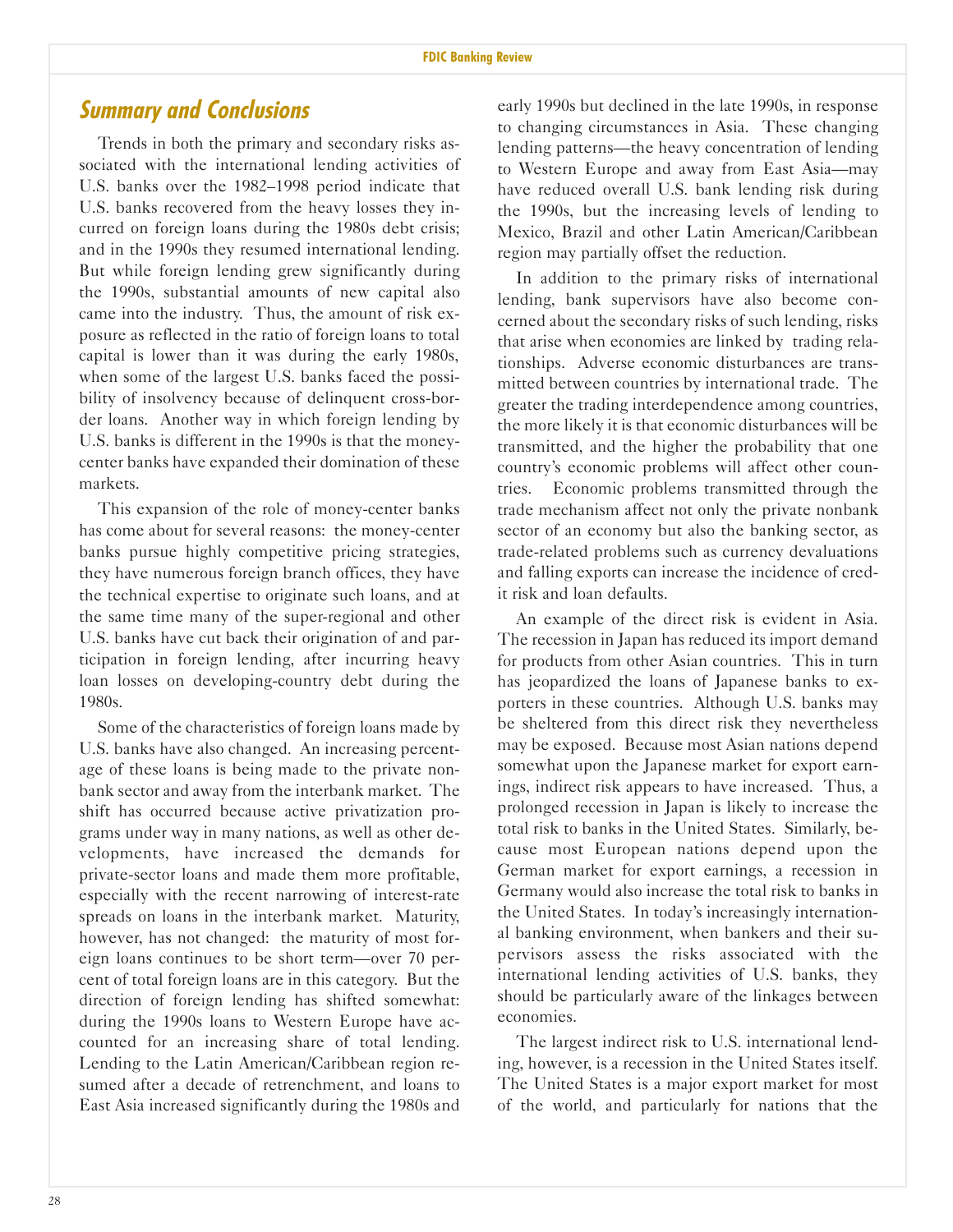it harder for many countries around the world to pay with international lending.

United States lends heavily to. If the U.S. economy back their loans to the United States. Thus, as interwere to fall into a sustained recession, exports to the national trade and financial linkages grow, weakness in United States would probably fall. This would make the largest economies increases the risk associated the largest economies increases the risk associated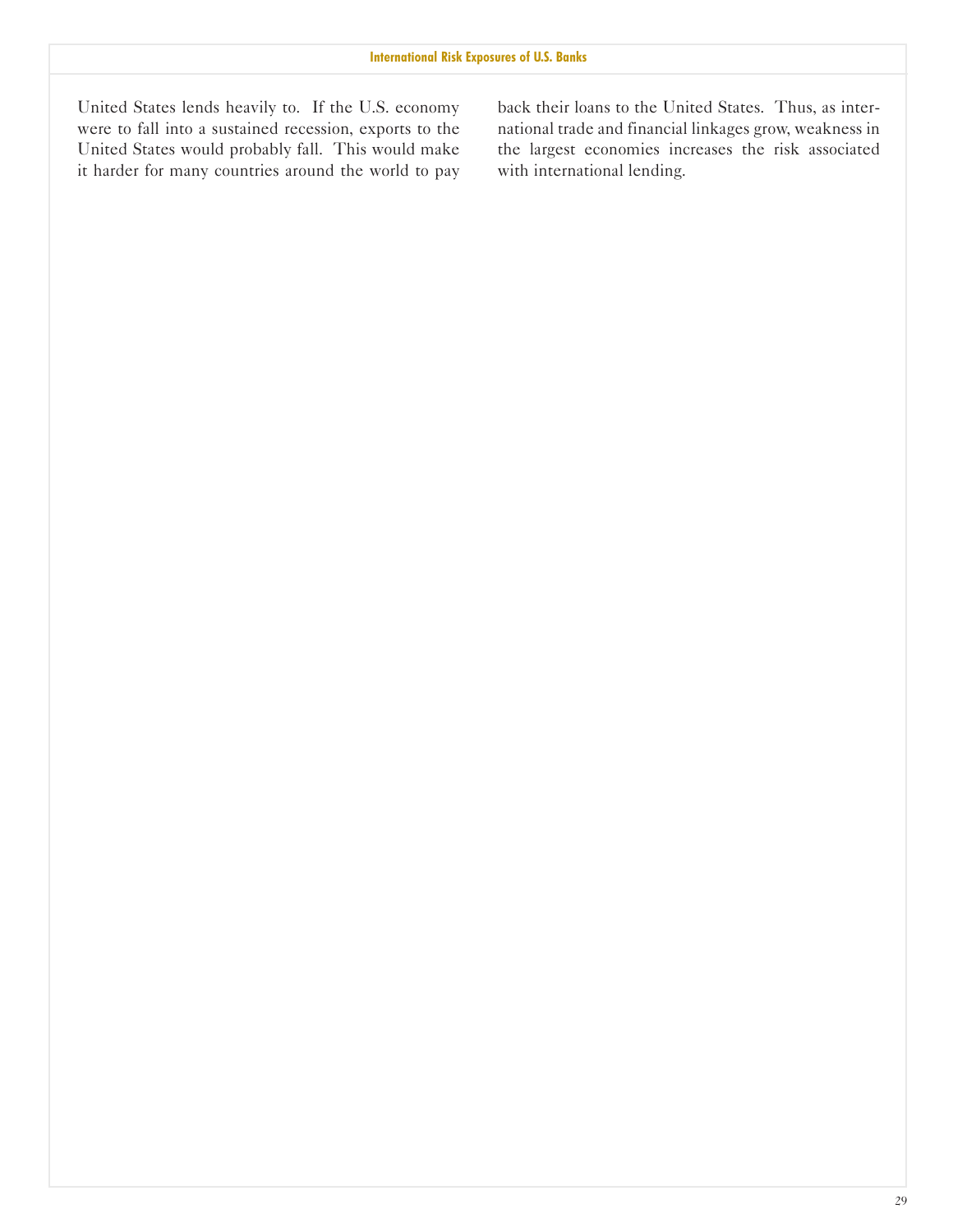# **References**

- Backus, David K., Patrick J. Kehoe, and Finn E. Kydland. 1993. International Business Cycles: Theory vs. Evidence. *Federal Reserve Bank of Minneapolis Quarterly Review* 17, no. 4: 14-30.
- Bank for International Settlements. Various issues. *International Banking and Financial Market Developments*. Basle, Switzerland.
- Curry, Timothy J. 1997. The LDC Debt Crisis. In *History of the Eighties-Lessons for the Future*. Vol. 1. Federal Deposit Insurance Corporation.
- Eichengreen, Barry, and Andrew K. Rose. 1998. Contagious Currency Crises: Channels of Conveyance. In *Changes in Exchange Rates in Rapidly Developing Countries*, edited by T. Ito and A. Krueger. Forthcoming.
- Fernald, John, Hali Edison, and Prakash Loungani. 1998. Was China the First Domino? Assessing Links between China and the Rest of Emerging Asia. International Finance Discussion Paper. Board of Governors of the Federal Reserve.

Fissel, Gary. The Anatomy of the LDC Debt Crisis. *FDIC Banking Review* 91, no. 1: 1-17.

- Glick, Reuven, and Andrew K. Rose. 1998. Contagion and Trade: Why Are Currency Crises Regional? Working Paper. University of California, Berkeley.
- International Monetary Fund. 1998. *World Economic Outlook*. International Monetary Fund.
- Madrid, Paul L. 1990. *Overexposed*. Investor Responsibility Research Center. Washington, DC.
- Seidman, L. William. 1993. *Full Faith and Credit: The Great S&L Debacle and Other Washington Sagas*. Random House.
- Stockman, Alan C., and Linda L. Tesar. 1995. Tastes and Technology in a Two-Country Model of the Business Cycle: Explaining International Comovements. *American Economic Review* 85, no. 1: 168-85.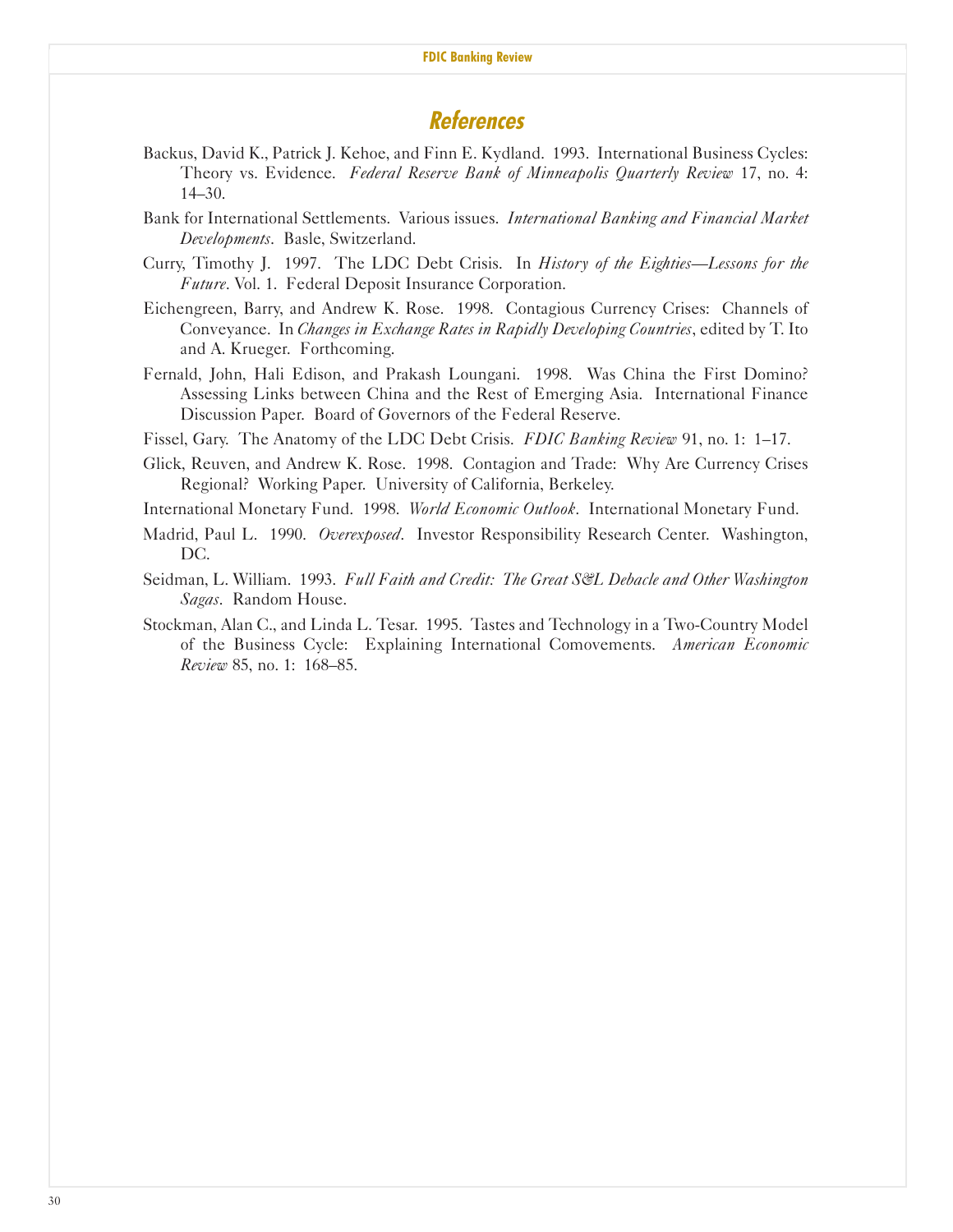# <span id="page-32-0"></span>Recent Developments Affecting Depository Institutions

by Lynne Montgomery\*

# **REGULATORY AGENCY ACTlONS**

# **lnteragency Actions**

#### *FFIEC Issues Year 2000 Guidance*

On April 10, 1998, the Federal Financial Institutions Examination Council issued guidance to help financial institutions prepare testing procedures to address computer-related problems linked to the century date change. The Exam Council declared that testing is the most important phase in Year 2000 preparations. In addition to the institution's own systems, banks and thrifts are required to look at services and products provided by vendors. The Exam Council outlined the general internal and external systems that should be examined and also set several deadlines for institutions to meet in the Y2K testing process. The Exam Council explained that noncompliance with the Y2K guidance and deadlines could threaten the safety and soundness of the institution. *BBR, 4/20/98, p. 634.*

#### *New Approach to Evaluating Investment Risks*

The Federal Financial Institutions Examination Council issued a policy statement on investment securities and end-user derivative activities, which requires depository institutions to focus on how combinations of risk affect the institution's overall financial health. The policy statement was published in the *Federal Register* on April 23, 1998. The new approach eliminates three tests that bank regulators have used since 1992 to measure investment risks. The banking agencies were concerned that the 1992 policy placed too much emphasis on the type of instrument involved, rather than the investment's risk characteristics and how they affected the institution's total risk profile. The new policy statement emphasizes that senior managers and directors should understand how the risks of an institution's investment portfolio affect the entire organization. The policy statement advises that determining whether a security or mortgage derivative product is an appropriate investment depends on a variety of factors, including the institution's capital level, the security's effect on the aggregate risk of the portfolio, and the management's ability to measure and manage the risks. *BBR, 4/27/98, p. 668; FIL-45-98, FDIC, 4/28/98.*

#### *Regulators Approve Uniform Application*

On May 6, 1998, the Conference of State Bank Supervisors announced that state and federal banking regulators approved a Uniform Interstate Application/Notice Form. State-chartered banks operating in more than one state will be permitted to file a single application with federal and state regulators to set up, relocate, or discontinue a branch, an automated teller machine, or other place of business.

<sup>\*</sup>Lynne Montgomery is a financial analyst in the FDIC's Division of Research and Statistics.

Reference sources: *American Banker* (AB); *The Wall Street Journal* (WSJ); *BNA's Banking Report* (BBR); and *Federal Register* (FR).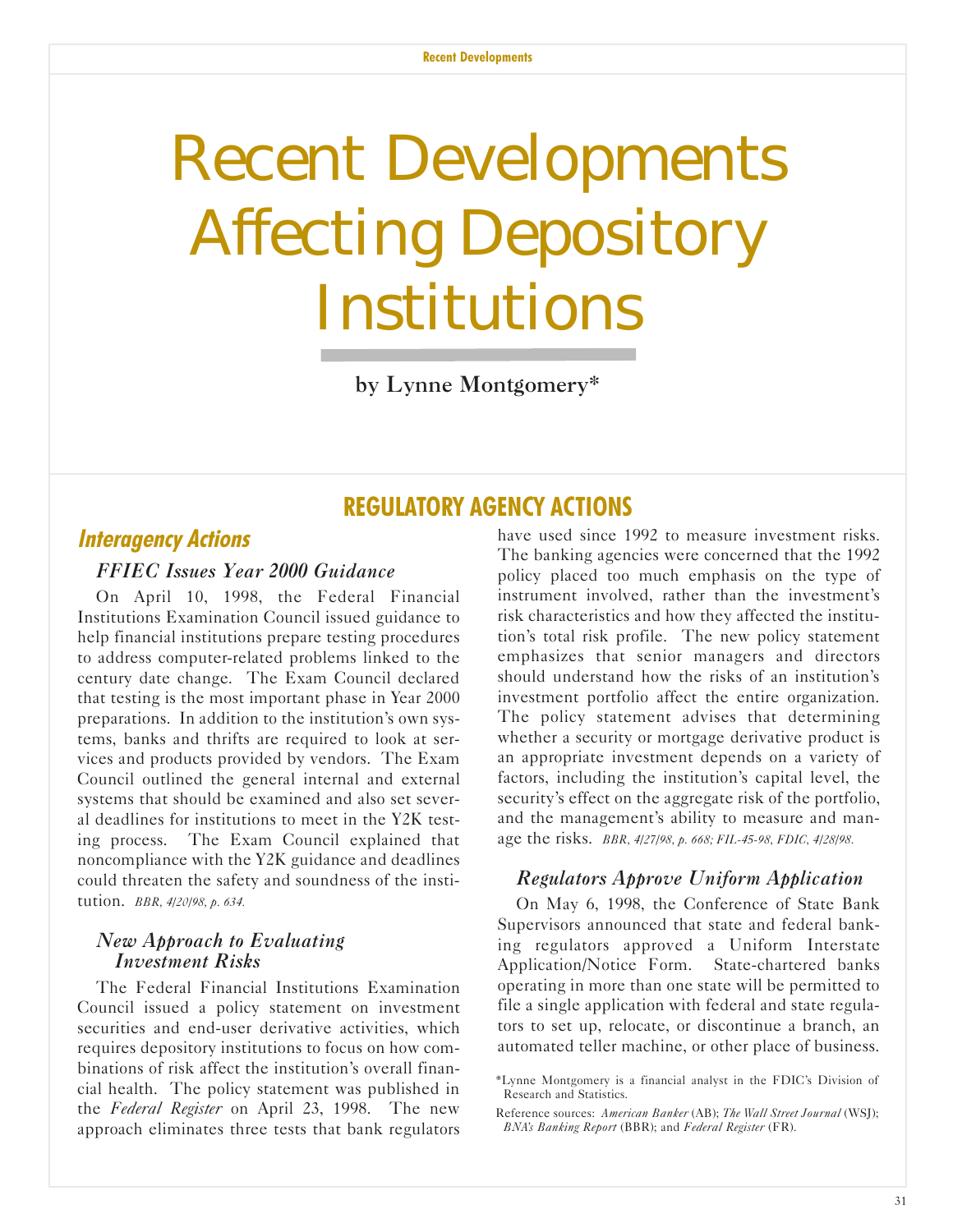The uniform application will ease the regulatory burden for state-chartered banks. The application was developed by the State Federal Working Group, which consists of senior regulators representing the Federal Reserve Board, the Federal Deposit Insurance Corporation (FDIC), and the Conference of State Bank Supervisors. *BBR, 5/11/98, p. 756.*

#### *Revised Policy on Civil Money Penalties*

Effective June 3, 1998, the Federal Financial Institutions Examination Council issued a revised interagency policy on the criteria agencies should use when assessing fines on depository institutions for violations of laws, regulations, and other misconduct. The revised joint policy replaces an existing civil money penalty policy statement, which was adopted in 1980. The updated policy statement eliminates unnecessary references to interagency coordination of civil money penalty proceedings and specifies that the amount of a fine should be sufficient to deter future misconduct. The revised policy also requires federal regulators to consider five statutory factors when deciding whether to impose fines, including: the financial resources of the institution; good faith; the seriousness of the violation; history of previous offenses; and other factors that may require corrective action. Further, the revised policy lists the type of violations that may warrant civil money penalties. *BBR, 6/8/98, p. 921.*

#### *New Capital Limits for Servicing Assets*

The Federal Reserve Board, the Office of the Comptroller of the Currency (OCC), the FDIC, and the Office of Thrift Supervision (OTS) issued a final rule on August 4, 1998, which amends capital adequacy standards for banks, bank holding companies, and savings associations. The final rule increases the maximum amount of mortgage servicing assets and purchased credit-card relationships (PCCRs) that depository institutions may include in regulatory capital calculations. The final rule increases the Tier 1 capital limit for mortgage servicing assets and PCCRs from 50 percent to 100 percent of Tier 1 capital. The rule is effective as of October 1, 1998. *BBR, 7/13/98, p. 55-56; FRB-PR, 8/4/98.*

#### *New Risk-Based Capital Standards*

The Federal Reserve Board, the OCC, the FDIC, and the OTS amended their risk-based capital standards for banks, bank holding companies and thrifts regarding the capital treatment of unrealized holding

gains on certain equity securities. These gains have been reported as a component of equity capital under U.S. generally accepted accounting principles (GAAP), but have not been included in regulatory capital under the banking agencies' capital standards. The final rule, which is effective October 1, 1998, permits institutions to include up to 45 percent of the pre-tax net unrealized holding gains on certain available-for-sale equity securities in supplementary capital (Tier 2). The final rule will make the capital treatment of these unrealized gains consistent with the international standards of the Basle Accord. *FRB-PR, 8/26/98.*

# **Federal Deposit lnsurance Corporation**

#### *Tanoue Sworn in as Chairman*

Donna A. Tanoue was sworn in as the 17th Chairman of the FDIC on May 26, 1998. Before her appointment to the FDIC, Ms. Tanoue was an attorney with the law firm of Goodsill Anderson Quinn & Stifel in Honolulu. She also served as Hawaii's financial institutions commissioner during the banking crisis in the mid-1980s, where she engineered a rescue package for Hawaii's underfunded thrift insurance corporation. Ms. Tanoue replaces FDIC Acting Chairman, Andrew C. Hove, Jr., who will resume his position as the agency's ViceChairman. *PR-35-98, FDIC, 5/26/98.*

#### *Semiannual Agenda of Regulations*

On April 27, 1998, the FDIC published its semiannual agenda of regulations in the *Federal Register* to inform the public of projected new rulemakings, as well as existing regulations under review and completed rulemakings. Many of the actions are the result of the FDIC Board's ongoing efforts to reduce the regulatory burden on banks, simplify rules, improve efficiency and comply with the Riegle Community Development and Regulatory Improvement Act of 1994. The agenda contains 26 regulatory actions. Six actions have been completed and the others are in various stages of the rulemaking process. *PR-29-98, FDIC, 4/29/98.*

#### *Assessment Rates*

The FDIC Board of Directors voted to maintain the current deposit insurance assessment rates for the Bank Insurance Fund (BIF) and the Savings Association Insurance Fund (SAIF) through year-end 1998. Insurance premiums for the BIF and the SAIF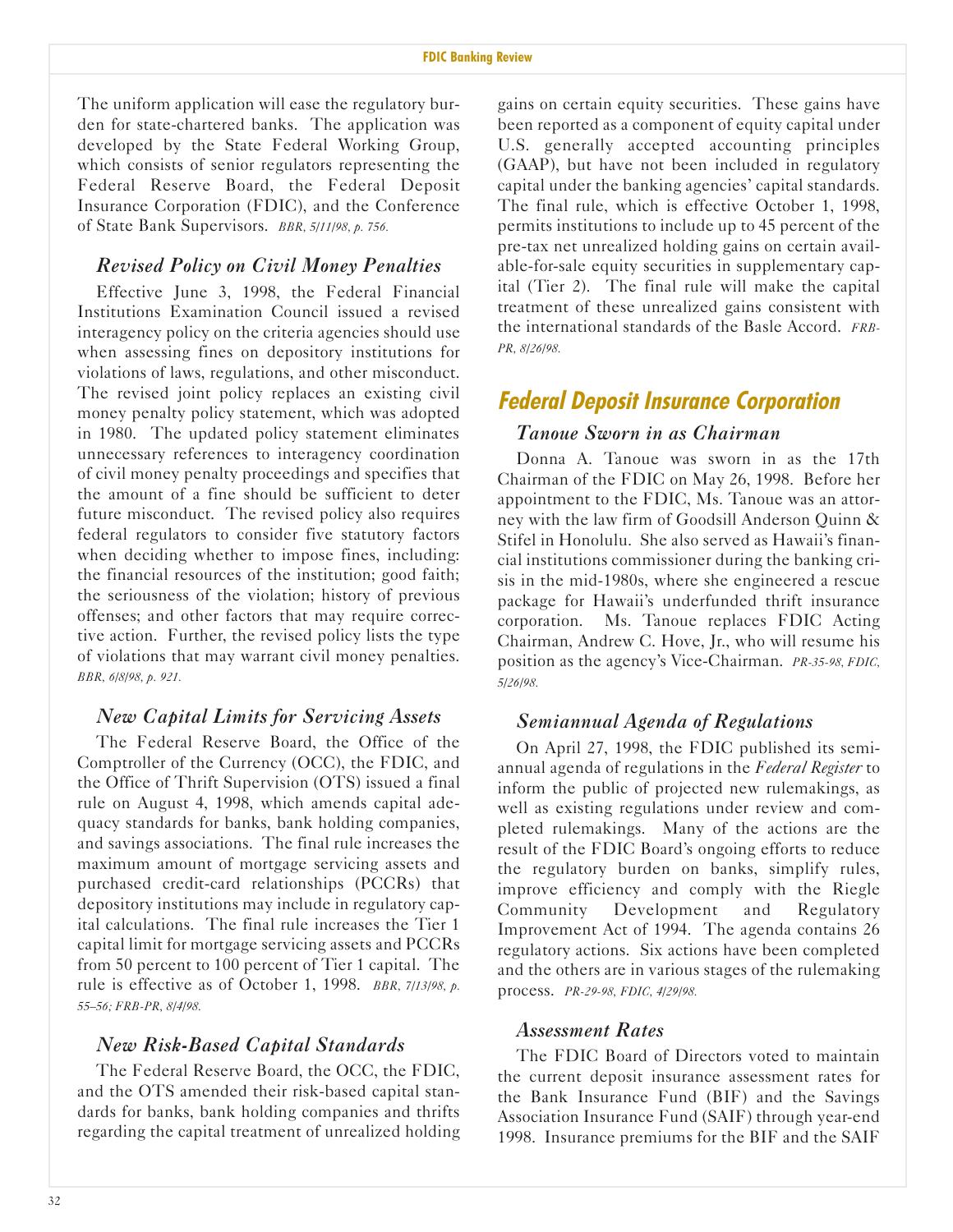range between zero and 27 basis points, depending on the institution's supervisory rating. The healthiest banks and thrifts pay nothing for deposit insurance. Currently, approximately 95 percent of all federally insured banks and 91 percent of all federally insured savings associations pay no deposit insurance premiums. Federal law requires the FDIC to maintain a minimum reserve ratio of 1.25 percent (reserves as a percent of insured deposits) for both the BIF and the SAIF. The FDIC estimates that the BIF reserve ratio will be 1.43 percent and the SAIF ratio will be 1.45 percent by December 31, 1998. *BBR, 5/4/98, p. 705; FIL-66-98, FDIC, 6/19/98.*

#### *Bank Failures*

The Michigan Commissioner of the Financial Institutions Bureau closed Omnibank in River Rouge, Michigan, on April 9, 1998, and the FDIC was named receiver. The deposits of Omnibank were assumed by ShoreBank, Detroit, in Detroit, Michigan, which is a newly chartered bank subsidiary of Shorebank Detroit Corporation. ShoreBank paid the FDIC a premium of \$154,000 to receive the failed bank's deposits and to purchase \$41.8 million in assets. In addition, ShoreBank will participate in a five-year loss-sharing arrangement on approximately \$23.8 million of the assets that it purchased from the receivership. The FDIC estimates that this transaction will cost the BIF approximately \$3.1 million. Omnibank is the first FDIC-insured failure since November 1997. *PR-24-98, FDIC, 4/9/98.*

On July 23, 1998, the Colorado State Bank Commissioner closed BestBank in Boulder, Colorado, and the FDIC was named receiver. The FDIC approved the assumption of the insured deposits of BestBank by The Pueblo Bank and Trust Company in Pueblo, Colorado. The Pueblo Bank also purchased \$47.2 million of the failed bank's assets. The former office of BestBank was reopened on July 27, 1998, as a branch of Pueblo Bank and Trust. This was the first bank failure in Colorado since 1993. *PR-50-98, FDIC, 7/25/98.*

Montana's Commissioner of Financial Institutions closed Q Bank of Fort Benton, Montana, on August 7, 1998, and the FDIC was named receiver. The FDIC approved the assumption of the insured deposits of Q Bank by Heritage State Bank in Fort Benton, Montana, which is a newly chartered banking subsidiary of United Financial Corporation in Great Falls, Montana. Heritage State Bank paid a premium of \$445,000 for the right to receive the insured deposits and will purchase \$2.5 million of the failed bank's assets. The FDIC estimates the cost of the transaction to the BIF will be approximately \$1.3 billion. Q Bank is the third failure of an FDICinsured bank this year and the first in Montana since March 1992. *PR-54-98, FDIC, 8/7/98.*

#### *Simplified Deposit Insurance Rules*

On April 28, 1998, the FDIC Board of Directors approved final revisions clarifying certain aspects of the deposit insurance regulations. The revised deposit insurance regulations, which are effective July 1, 1998, make three significant revisions to the insurance rules. The revised regulations give the FDIC more flexibility to insure deposits made by third-party agents on behalf of account owners. The regulations also clarify the insurance coverage of living trust accounts and provide a six-month grace period following the death of a depositor for beneficiaries to restructure inherited accounts in order to maximize deposit insurance coverage. *BBR, 5/4/98, p. 704-705; PR-26-98, FDIC, 4/28/98.*

#### *Interstate Banking Interest Charges*

The FDIC published a legal opinion in the *Federal Register* on May 18, 1998, clarifying how interest charges are applied when a state-chartered bank operates across state lines. The FDIC opinion gives state banks the same flexibility that national banks have under Section 85 of the National Bank Act, which permits a bank to charge interest allowed by its home state to out-of-state borrowers. The opinion addresses three main issues, including: where interstate state banks are located for purposes of federal law; which state's interest provisions should govern the interest charged on the loan; and the need for disclosures to customers regarding which state's law will cover the loan. *PR-33-98, FDIC, 5/13/98; BBR, 5/25/98, p. 851-852.*

#### *Midyear 1998 Financial Results (Unaudited)*

The Bank Insurance Fund (BIF) reported \$637 million in net income for the first half of 1998, and the Savings Association Insurance Fund (SAIF) earned \$242 million for the same period. Both funds closed the second quarter of 1998 with record balances, the BIF with \$28.9 billion and the SAIF with \$9.6 billion. The strong results are attributed to the continuing low numbers of bank and thrift failures. Revenue for the BIF totaled \$858 million for the first six months ending June 30, 1998, including \$827 mil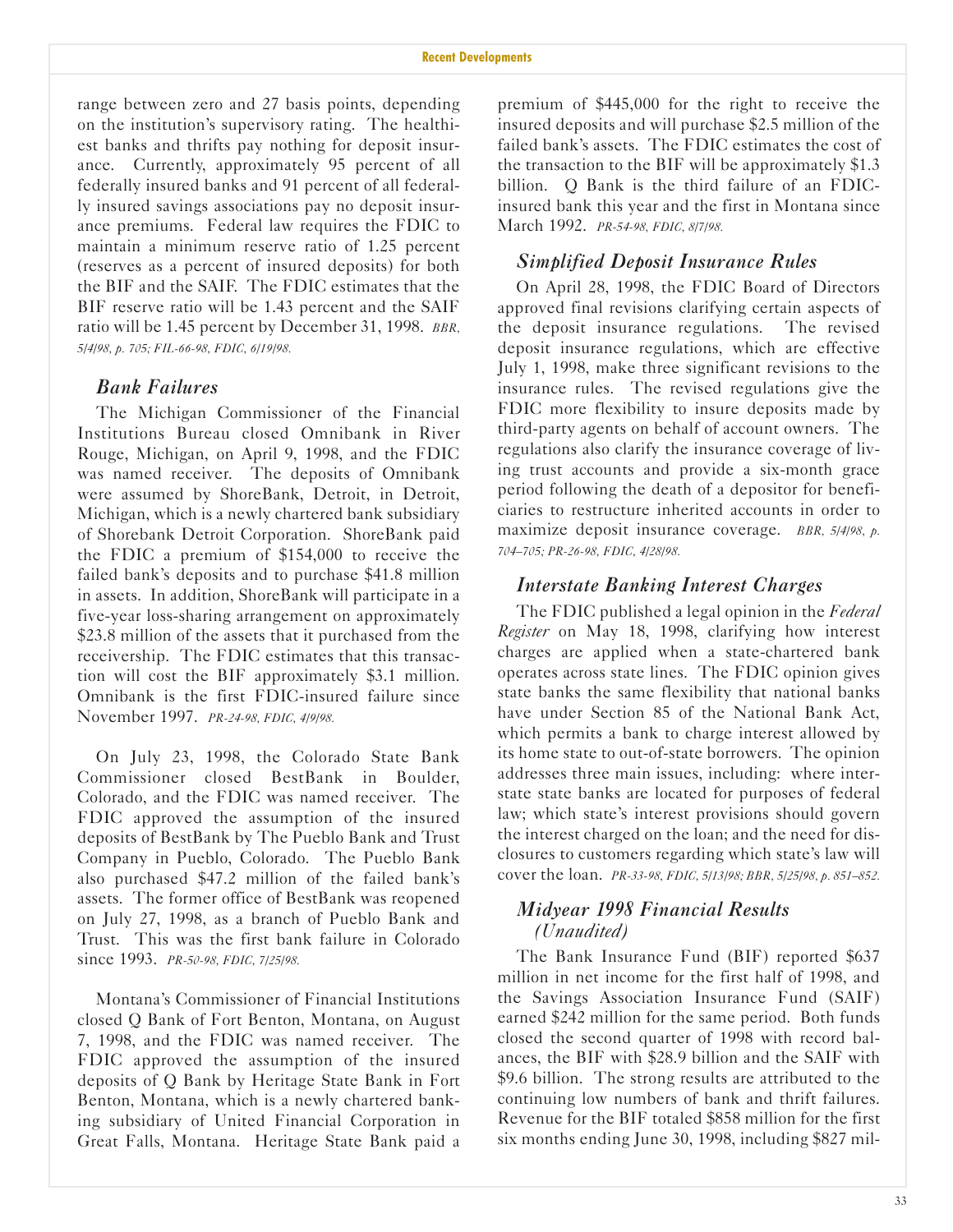lion in interest on investments in U.S. Treasury securities and \$8 million in deposit insurance assessments. The SAIF earned \$282 million in revenue, consisting of \$278 million in interest on investments in U.S. Treasury securities and \$4 million in deposit insurance assessments.

The FSLIC Resolution Fund (FRF) assets in liquidation were reduced by 24 percent, to \$1.8 billion. Federal Financing Bank borrowings for the FRF were reduced by \$492 million, to \$357 million, during the six-month period. *PR-58-98, FDIC, 8/25/98.* 

#### *Real-Estate Survey-April 1998*

The April 1998 issue of the *Survey of Real Estate Trends* continued to report favorable conditions for residential and commercial real-estate markets. The survey polled 302 senior examiners and asset managers from the federal bank and thrift regulatory agencies about developments in their local markets in the preceding three months. Sixty-three percent of those surveyed in late April described local housing markets as improving, up from 49 percent in the January survey. More than half of the respondents (56 percent) cited better conditions for commercial markets in the last three months compared to 49 percent in the January survey.

The national composite index was 79 in April, up from 72 in January and 71 in April 1997. Index scores above 50 reflect improving conditions, while index scores below 50 indicate declining conditions. Every region showed an increase in the index between January and April. *Survey of Real Estate Trends, FDIC, April 1998.*

#### *Real-Estate Survey-July 1998*

The July 1998 issue of the *Survey of Real Estate Trends* also reported favorable conditions for residential and commercial real-estate markets. The July survey polled 299 examiners and asset managers. Sixty-one percent observed that local housing markets had improved during the preceding three months, compared with 63 percent in the April survey and up from 51 percent in July 1997. Assessments of commercial market conditions remained positive in July, although the frequency of favorable reports was slightly less than three months earlier. Fifty-two percent reported improvements, compared with 56 percent in the April survey.

The national composite index was 77 in July, a slight decrease from the April index of 79, but improved from the July 1997 index of 74. *Survey of Real Estate Trends, FDIC, July 1998*.

#### *Report on Underwriting Practices*

The April 1998 issue of the *Report on Underwriting Practices* reported that banks' underwriting practices have weakened during the last year. The weakened standards are most evident in commercial real-estate and construction lending; however, the FDIC examiners noted early signs of adverse trends for all major types of loans. Implemented in early 1995, the survey of underwriting practices is aimed at providing early warnings of potential problems in underwriting practices at FDIC-supervised, state-chartered nonmember banks. The focus of the survey is threefold: material changes in underwriting standards for new loans, degree of risk in current practices, and specific aspects of the underwriting standards for new loans. *Report on Underwriting Practices, FDIC, April 1998.*

#### *Expedited Application Procedures*

The FDIC Board of Directors voted on July 7, 1998, to expedite the processing of applications filed by well-managed, well-capitalized institutions and to simplify and streamline its application rules. The revised Part 303 of the FDIC's rules applies expedited processing procedures to applications for deposit insurance, mergers, branches, trust powers, stock buy-backs, and certain international banking activities. The revised rule, which is effective October 1, 1998, reduces regulatory burden for well-managed institutions and permits the FDIC to focus resources on applications that present a significant issue or risk. *PR-45-98, FDIC, 7/7/98.*

# **Federal Reserve Board**

#### *Phillips Resigns*

Federal Reserve Governor Susan Phillips resigned from her post on the Board of Governors as of June 30, 1998. Ms. Phillips accepted the post of dean in the School of Business and Public Management at The George Washington University. Ms. Phillips had served on the Board of Governors since 1991. *BBR, 5/11/98, p. 757.*

#### *Interest Rates*

The Federal Reserve Open Market Committee again voted to leave short-term interest rates unchanged on August 18, 1998. The Federal Reserve Board has kept the interest rates constant since March 1997. *BBR, 8/24/98, p. 292.*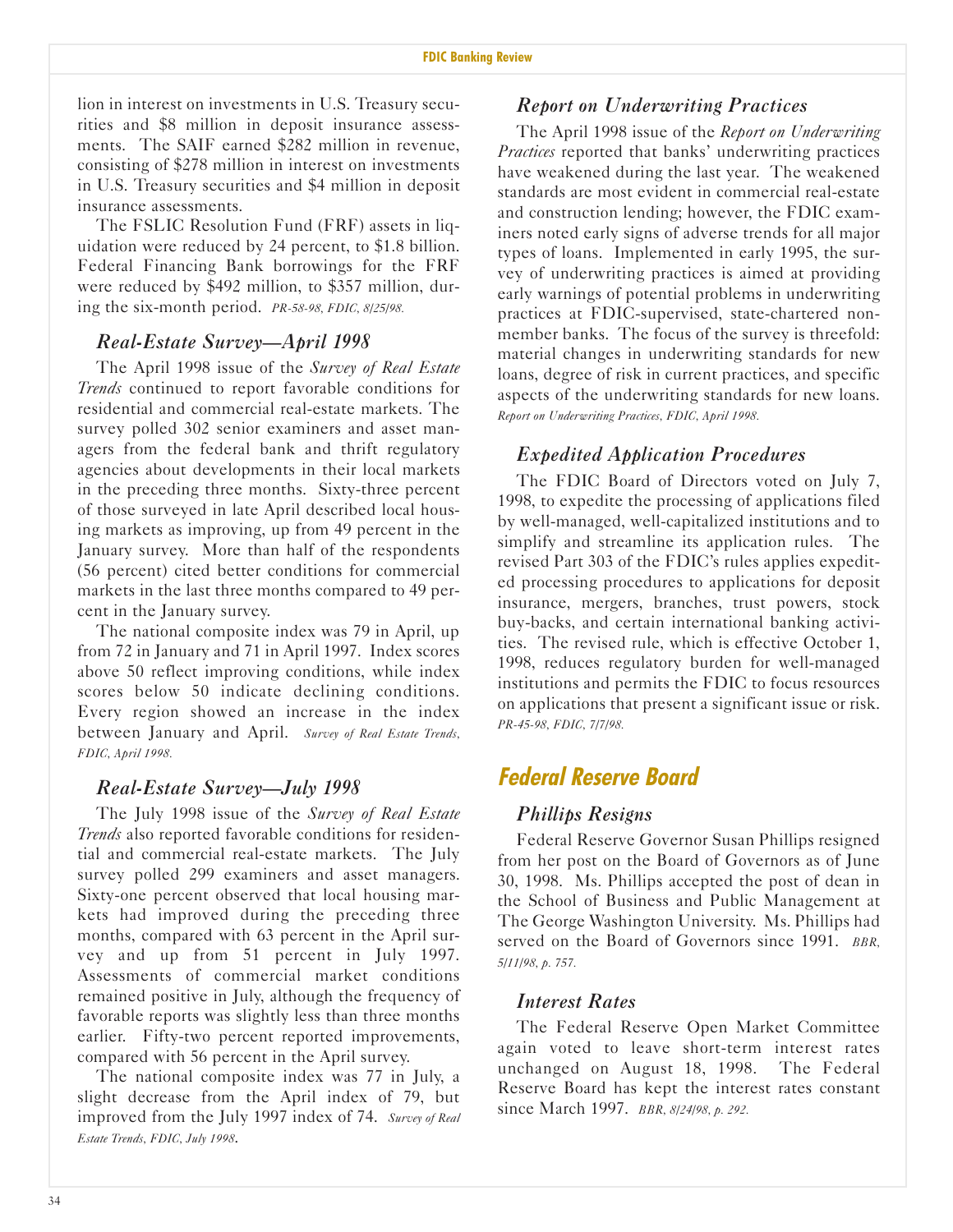#### *Loan �uality Assessment Pro�ect*

In a supervisory letter released on June 30, 1998, the Federal Reserve Board reported that banks have eased lending standards for commercial loans significantly since 1995 in response to intense competition for loan customers. However, the Board notes that the overall quality of banks' business loans has not deteriorated greatly, because of strong economic conditions. The Board's report on lending standards is based on the results of a recent study, the Loan Quality Assessment Project, which compared several hundred commercial and industrial loans made in late 1995 with loans made in late 1997. The Loan Quality Assessment Project found that banks have relaxed the terms of commercial loans to attract customers by cutting interest-rate spreads, extending loan maturities, easing collateral requirements, or waiving financial covenants. *FRB-PR, 6/30/98; BBR, 7/6/98, p. 5.*

#### *Guidance for Assessing IT-Related Risks*

The Federal Reserve Board announced that bank examiners would be required to consider the risks associated with an institution's use of information technology when developing safety-and-soundness assessments under the risk-focused supervisory process. In an April 20, 1998 letter to all Federal Reserve-supervised institutions, the Federal Reserve Board outlined a framework for examiners to use in evaluating how banks manage their information technology risks, and reiterated its commitment to continuing examiner training in the information technology area. The Federal Reserve Board's information technology framework includes five elements: the institution's management processes, system design and structure, security, and the integrity and availability of the information delivered to end-users. *BBR*,  $5/4/98$ , *p.* 712.

#### *Relaxed Limits on Insurance Sales*

As of May 1998, the Federal Reserve Board granted bank holding companies greater flexibility to sell life insurance and annuity products through their securities dealer subsidiaries on behalf of affiliated insurance agencies. The insurance activities may be conducted only in states that permit insurance sales under the Bank Holding Company Act, and the insurance activities must be conducted according to the federal banking agencies' joint policy on the retail sales of nondeposit investment products. Additionally, the bank holding companies must separate the insurance activities from areas in which insured deposits are accepted. *BBR, 7/6/98, p. 20.*

#### *Regulation Y*

The Federal Reserve Board revised its leverage capital rules for bank holding companies (Regulation Y), effective June 30, 1998. The revisions allow the most highly rated bank holding companies to maintain a minimum Tier 1 leverage ratio of 3 percent, while requiring all other bank holding companies to maintain a Tier 1 leverage ratio of 4 percent. The Tier 1 leverage ratio is defined as the proportion of core capital to total assets. Before the revisions, all but the highest-rated bank holding companies were required to maintain a minimum level of core capital equal to 3 percent of total assets, plus an additional 100 to 200 basis points. The revised final rule also provides that higher capital ratios would be required for bank holding companies that have significant financial, operational, or managerial weaknesses that make them more risky. *BBR, 6/8/98, p. 920-921.*

#### *Regulations H and P*

On July 7, 1998, the Federal Reserve Board announced final revisions to Regulation H, updating and clarifying its procedures for state-chartered banks to join the Federal Reserve System. The new Regulation H is intended to reduce the regulatory burden for state banks and replaces the entire existing regulation, except for the appendices to the rule, which remain unchanged. Under the new Regulation H, well-capitalized and well-managed institutions could qualify for faster consideration of Federal Reserve membership and branch applications. As part of the process of revising Regulation H, the Federal Reserve Board rescinded Regulation P. Regulation P, which was folded into the new Regulation H, implemented the Bank Protection Act of 1968 and required federal banking regulators to establish minimum standards for banks' security systems. The new Regulation H is effective beginning on October 1, 1998. *FRB-PR, 7/7/98; BBR, 7/13/98, p. 49-50.*

## *Regulation DD*

On July 27, 1998, the Federal Reserve Board made final an interim rule amending Regulation DD, Truth in Savings, regarding the disclosure of the annual percentage yield (APY). The rule permits institutions to disclose an APY equal to the contract interest rate for certain time accounts. The rule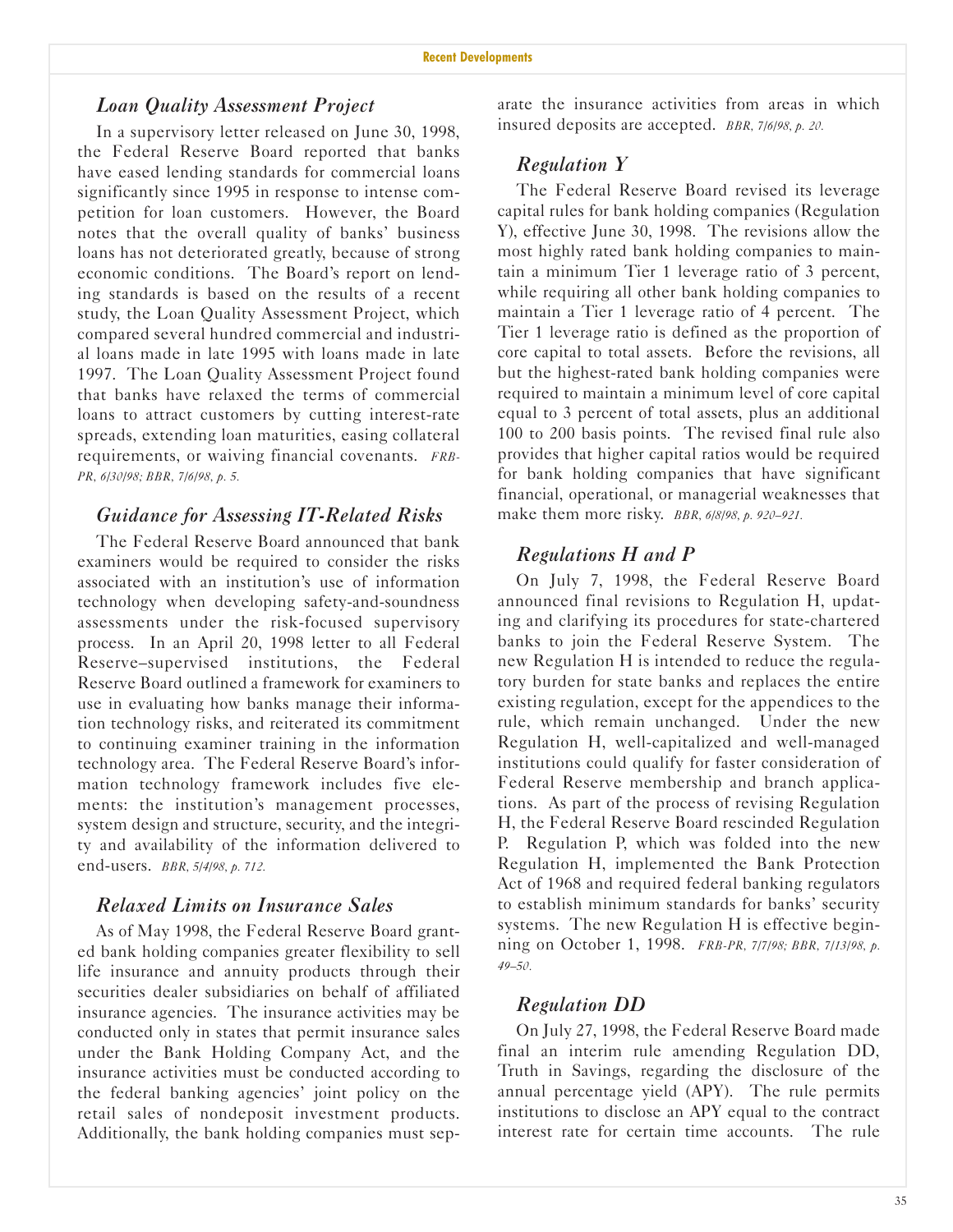applies only to time accounts with maturities greater than one year. *FRB-PR, 7/27/98.*

# **Office of the Comptroller of the Currency**

## *Comptroller Nomination*

The White House announced on July 16, 1998, that President Clinton intends to nominate Treasury Undersecretary for Domestic Finance John D. Hawke, Jr. to be the next Comptroller of the Currency. If confirmed by the Senate, Mr. Hawke would succeed Eugene A. Ludwig, who departed after his five-year term expired in April 1998. Former OCC Chief Counsel, Julie L. Williams, has been serving as acting comptroller since April. Mr. Hawke has served as Treasury Undersecretary for Domestic Finance since 1995. *BBR, 7/20/98, p. 96.*

# *Loan Underwriting Survey*

On July 13, 1998, the OCC announced that banks' commercial lending standards have slipped for the fourth year in a row, as heavy competition and pressure to increase loan volume are causing banks to grant more generous concessions to business borrowers. The findings are based on the results of the OCC's fourth annual survey of national banks' loan underwriting standards. As a result, the OCC is implementing a series of new supervisory initiatives intended to reverse the trend of sliding commercial and consumer credit practices. The new initiatives build on existing programs that have already been implemented to help national banks deal with an increase in problem loans that could result from an economic downturn. *NR 98-70, aCC, 7/13/98; BBR, 7/20/98, p. 95.*

# *Bank Municipal Securities Dealers*

Effective June 29, 1998, the OCC adopted final revisions to its municipal securities dealers' regulation. The final rule clarifies that national bank subsidiaries, which conduct municipal securities activities, are subject to the Municipal Securities Rulemaking Board and must register with the National Association of Securities Dealers. As a result, these national bank subsidiaries are exempt from the OCC's municipal securities dealers' regulation. *BBR, 6/1/98, p. 883.* 

## *Bank Can Take Fee for Insurance Referrals*

On February 27, 1998, the Chief Counsel for the Office of the Comptroller of the Currency ruled that a national bank would be permitted to collect a find-

er's fee for referring bank customers to a group of independent insurance agencies. The ruling is significant because it allows national banks to collect fee revenue in addition to their existing authority to sell insurance as agent. *BBR, 4/20/98, p. 651.*

# *New Supervision Handbooks*

A new version of the OCC's Large Bank Supervision handbook was issued on July 22, 1998, in order to help examiners develop more detailed and meaningful risk profiles of the nation's largest national banks. The manual, which is aimed at the 80 national banks with assets of more than \$1 billion, applies supervision by risk to all aspects of the supervisory process so that risks are properly assessed and evaluated across the entire organization, regardless of its size, complexity or geographic reach. *NR-98-75, aCC, 7/22/98.*

On August 24, 1998, the OCC issued another new manual that is designed to help examiners evaluate the internal control systems that national banks use to guard against fraud and financial mismanagement. *NR-98-87, aCC, 8/24/98.*

# *Credit-Card Suspension Agreements*

In an interpretive letter made available on June 23, 1998, the OCC gave a national bank permission to enter into credit-card debt suspension agreements. A suspension agreement states that, in exchange for a monthly fee paid by the cardholder, the bank will agree to freeze the cardholder's account for a specified period if certain temporary hardship circumstances occur. During the freeze, the cardholder is not charged interest, fees, or penalties. *BBR, 6/29/98, p. 1066.* 

# **Office of Thrift Supervision**

# *Simplified Rule on ARMs Disclosure*

On July 17, 1998, the OTS finalized a rule giving thrifts two options when disclosing potential interest payments to borrowers of adjustable-rate mortgage loans. The OTS's new rule requires thrifts to follow the provisions of the Federal Reserve Board's Regulation  $Z$ . Regulation  $Z$  requires institutions to either: (1) provide a borrower with a 15-year historical example showing how interest-rate changes would affect loan payments and loan balances on a \$10,000 loan, or (2) disclose the maximum interest rate and payment possible for a \$10,000 loan. *aTS 98- 50, 7/16/98.*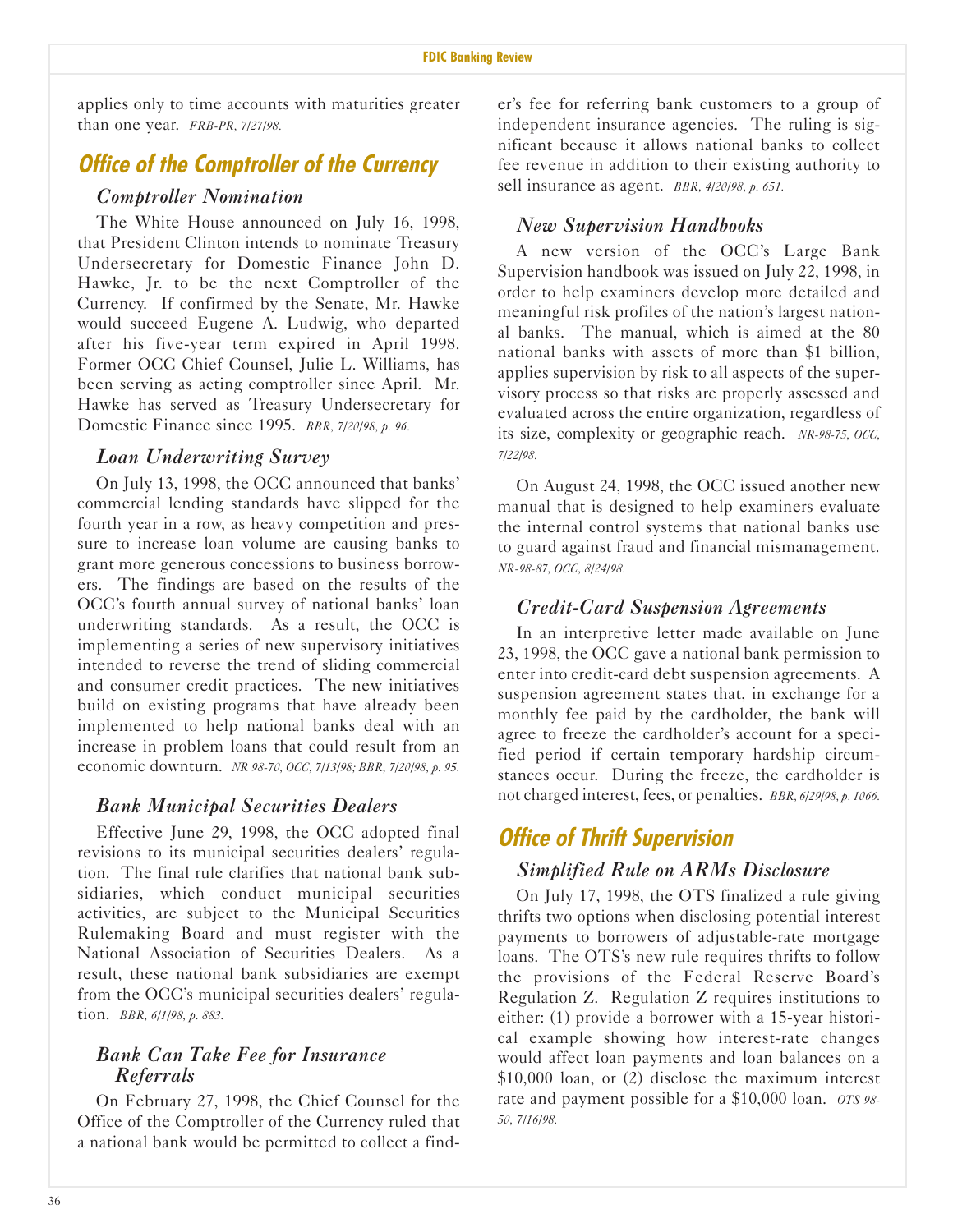#### *Limits on Repurchase Transactions*

The OTS approved a final rule on August 12, 1998, that prohibits reverse repurchase agreements between savings associations and their nonbank affiliates. In a reverse repurchase agreement, a depository institution buys securities from another party and agrees to sell them back later at a higher price. The final rule clarifies that the OTS will treat reverse repurchase agreements as loans or other extensions of credit for the purposes of the Home Owners' Loan Act. Therefore, thrifts will be barred from entering into these agreements with nonbank affiliates because reverse repurchase agreements are extensions of credit. Exemptions from the ban are possible if several conditions are met. The final rule takes effect on October 1, 1998. *BBR, 8/24/98, p. 301.*

#### *One-Member, One-Vote Rule Adopted*

Under a final rule announced by the OTS on August 27, 1998, mutual depository institutions with a one-member, one-vote provision in their current charters will be able to retain that authority when converting to a federal savings association. In addition, any existing federal mutual savings association will be able to adopt a one-vote-per-member provision if it desires. The new rule applies to all mutualtype institutions, including credit unions that wish to become thrifts. The rule expands the range of votes a federal mutual savings association may allow a member to cast on issues requiring membership action from the current 50 to 1,000 votes to 1 to 1,000 votes per member. *aTS 98-64, 8/27/98.*

# **National Credit Union Administration**

#### *Credit Union Membership Access Act*

The Credit Union Membership Access Act was signed by President Clinton on August 7, 1998. The Act permits federal credit unions to offer membership to multiple groups of less than 3,000 persons, and grandfathers all existing members and groups as of the date of enactment of the bill. Other provisions impose statutory limits on member business lending and prompt corrective action requirements on the NCUA. H.R. 1151 was introduced in 1997 after a federal appeals court ruled against the National Credit Union Administration's multiple-group membership policy. The Federal Credit Union Act requires members of federal employment-based credit unions to share a common bond. The NCUA interpreted that requirement to allow multiple fields of membership, each with its own common bond;

however, the U.S. Court of Appeals for the District of Columbia Circuit ruled in 1996 that each federal occupational credit union must share just one common bond. The NCUA appealed to the Supreme Court, but the Supreme Court also ruled against the NCUA in February 1998. After the ruling, Congress quickly initiated the Credit Union Membership Access Act to give the NCUA relief from the "one common bond" ruling. *NCUA PR, 8/4/98 and 8/7/98; BBR, 8/3/98.*

# **Federal Housing Finance Board** *Amended Rule for FHLBank System Membership*

On April 9, 1998, the Federal Housing Finance Board approved a rule that will make it easier for banks with assets of less than \$500 million to qualify for membership in the Federal Home Loan Bank System. Previous regulations required FHLBank System members to have at least 10 percent of their loans in home mortgage loans. A home mortgage loan for certain combination properties is defined as a mortgage loan where the appraised value of the residence on the property equals at least 50 percent of the appraisal value of the entire property. As a result of this 50 percent test, many institutions found it difficult to make enough home mortgage loans to qualify for membership in the FHLBank System. The new rule allows institutions with assets of \$500 million or less to ignore the 50 percent test for combination properties. The new rule states that combination property loans will be considered as residential property loans, as long as there is a permanent residential structure that is an integral part of the property. *BBR, 4/13/98, p. 612.*

#### *New Financial Disclosure Requirements*

On June 24, 1998, the Federal Housing Finance Board approved a final policy statement expanding financial disclosures by the Federal Home Loan Bank System. The final policy statement, *Disclosures in the Combined Annual and Quarterly Reports of the Federal Home Loan Bank System*, requires that the reports be prepared in a manner that is consistent with the disclosure requirements of the Securities and Exchange Commission. The Finance Board also adopted a final rule requiring that the financial statements of the individual FHLBanks are consistent with the combined annual and quarterly reports presented by the Finance Board and are provided to the Finance Board in a timely manner. *BBR, 6/29/98, p. 1064.*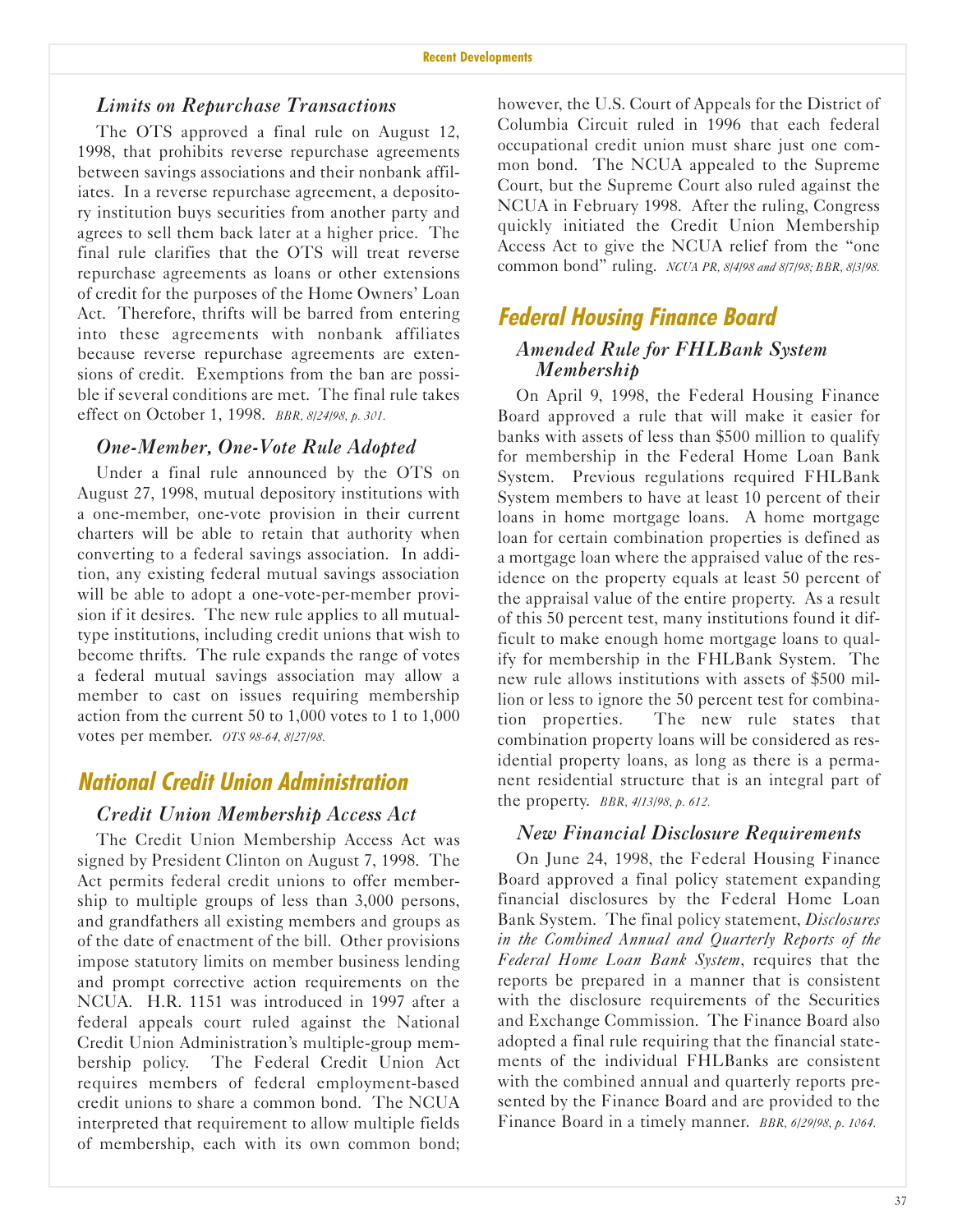# **STATE LEGlSLATlON AND REGULATlON**

#### *Illinois*

On July 30, 1998, Illinois Governor James Edgar signed the so-called banking industry omnibus bill, Senate Bill 1528. The legislation will permit statechartered banks in Illinois to compete more efficiently with national banks and insured savings associations through expanded "wild card" provisions. The legislation also establishes standards for information sharing between bank affiliate organizations, creates a safe harbor from liability in certain electronic transactions, and streamlines motor vehicle repossession rules. All aspects of the bill became effective on July 30, except for the auto repossession provision which becomes effective January 1, 1999. *BBR, 8/24/98, p. 289.*

#### *�ansas*

The Kansas legislature approved a bill on May 8, 1998, that requires all banks located in the state that have nonbank affiliates to file consolidated tax returns. Both state- and federally chartered banks must file consolidated state tax returns or combined reports with any subsidiaries that own, hold, or manage any portion of their securities portfolios. In order to keep the Kansas State tax burden in line with that of other states, the bill also includes a provision to reduce the base tax rate on net income of banks and savings-and-loan associations. *BBR, 5/18/98*, *p. 814.*

#### *Massachusetts*

On May 22, 1998, Massachusetts Acting Governor Paul Celluci signed legislation that permits statechartered banks to sell insurance and annuity products beginning on September 1, 1998. Massachusetts is one of the last states to offer this authority to banks. *BBR, 6/1/98, p. 883-884.*

#### *Mississippi*

Effective July 1, 1998, a new state law permits Mississippi-chartered trust operations to branch into other states. The law requires the trust operations to notify the state banking commissioner before setting up branches across state lines. Out-of-state trust operations will be permitted to enter Mississippi after getting approval from banking regulators in their home state. *American Banker, 6/17/98.*

#### *New York*

The New York State Banking Board approved final regulations on June 4, 1998, that allow statechartered banks and trust companies located in places with populations of 5,000 or less to sell insurance directly to customers. The regulations require that all credit and insurance transactions be completed separately. In addition, all insurance sold by banks and trusts will be subject to state Insurance Department regulations. *BBR, 6/15/98, p. 967.*

On June 19, 1998, the New York legislature approved a bill to extend the state's "wild card" banking law for two more years and expand the scope of the law to cover thrifts. The state's original wild card banking law, which was enacted last year, allows the New York State Banking Board to grant statechartered banks the same powers as federally chartered institutions. It also establishes safeguards to prevent banks from tying banking and insurance products together. The latest bill extends the expiration date of the wild card law until September 10, 2000. The new bill also authorizes the New York State Banking Board to adopt regulations granting state-chartered thrifts any insurance powers that have been granted to state-chartered commercial banks under the wild card law. *BBR, 6/29/98, p. 1052.*

An additional regulation was published in the *Federal Register* on June 24, 1998, which permits New York State banking institutions to create banking development districts in areas that have traditionally been underserved by banks. The districts can be established through a joint application by a local government and a commercial bank, trust company, or national bank. *BBR, 7/6/98, p. 19.*

#### *Oklahoma*

On June 5, 1998, a bill was signed that amends Oklahoma's Consumer Credit Code and allows banks and other companies to issue credit cards and impose a variety of fees on the credit-card holders. The new law, which becomes effective November 1, 1998, removes legislative limits on credit-card charges and allows Oklahoma-based companies to charge fees for membership, transactions, cash advances, documents, and for stopping payments on checks by the users of the credit cards. The new law gives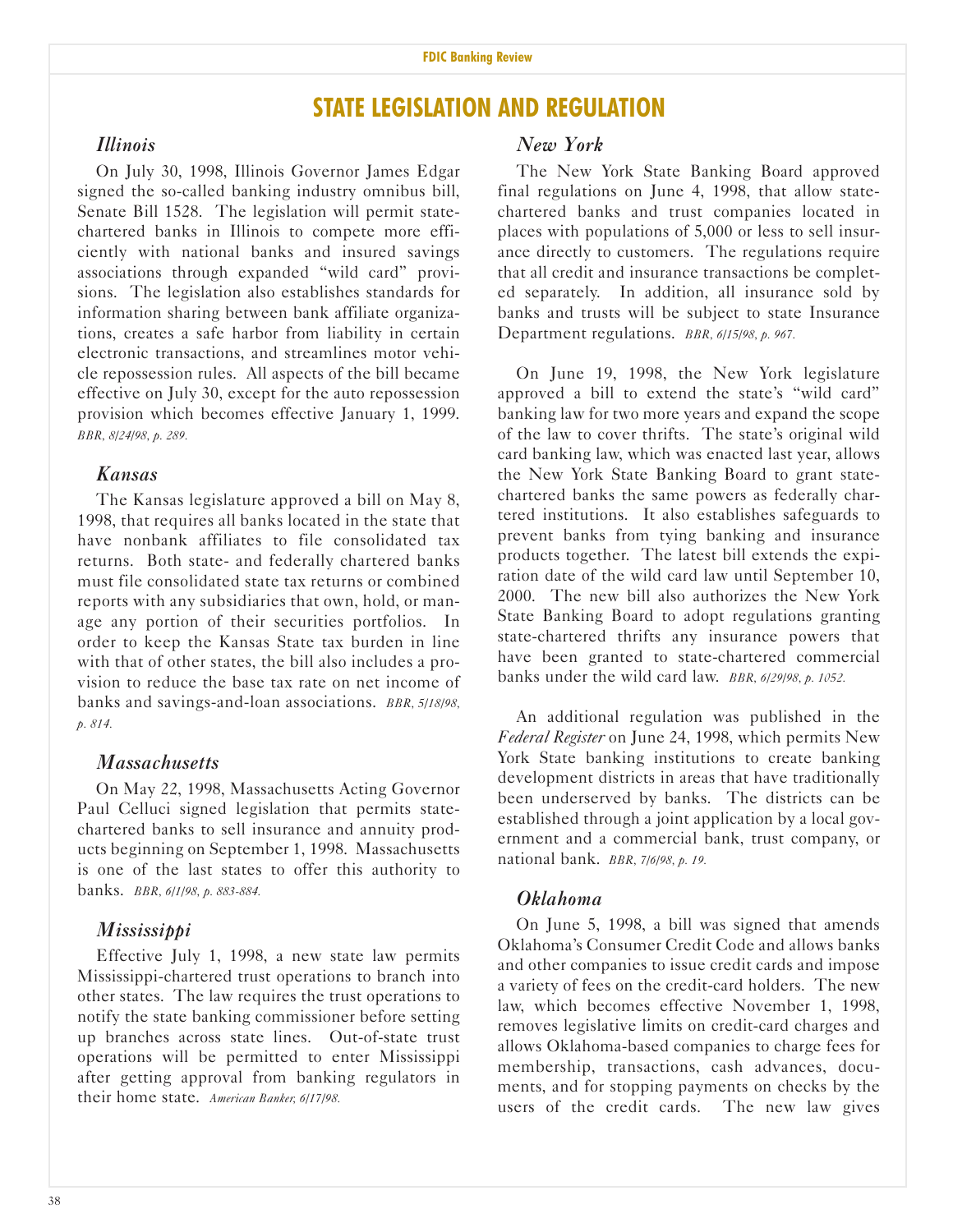Oklahoma businesses an advantage when competing with out-of-state lenders. *BBR, 6/15/98, p. 971.* 

#### *Texas*

In May 1998, the Texas Banking Commissioner announced that state banks would be allowed to branch and merge interstate. The announcement was made in response to a court decision allowing Nations-Bank Corporation to fold its Texas operations into its North Carolina headquarters. *American Banker, 5/15/98.* 

# **BANK AND THRlFT PERFORMANCE** *First-�uarter 1998 Results for*

#### *Commercial Banks and Savings Institutions* Insured commercial banks continued to produce

record profits in the first quarter of 1998, earning net income of \$15.9 billion, which was \$621 million higher than the previous record set in the fourth quarter of 1997. The FDIC attributed much of the increase in banks' first-quarter earnings to the continued strong growth in noninterest income, especially from trust activities and other sources of fees. Revenues also received a one-time gain from sales of securities and other assets. Banks' annualized return on assets (ROA) was 1.26 percent in the first quarter, up from 1.24 percent in the fourth quarter of 1997 and 1.25 percent in the first quarter of 1997. The number of problem banks decreased from 71 in the fourth quarter of 1997 to 67 in the first quarter of 1998. Problem banks had assets of \$4.8 billion. There were no failures of insured commercial banks in the first quarter.

FDIC BIF-insured mutual savings institutions earned \$2.6 billion in the first quarter of 1998, up by \$178 million from one year earlier. The savings industry reported an average annualized ROA of 1.03 percent in the first quarter, which matches the ROA in the first quarter of 1997. The number of problem thrifts declined to 16 in the first quarter from 21 at

funding arrangement of the Bank Insurance Fund *Series, 98-1, FDIC.* (BIF) is sufficient to maintain FDIC solvency, assuming that the prior history of losses is a good A working paper published in June 1998 by the

#### *West Virginia*

On April 1, 1998, Governor Cecil Underwood signed a law that permits mobile branch banking in West Virginia. The law limits mobile banks to a radius of 30 miles from the bank's permanent main office or a fixed branch office, and it does not allow any mobile bank within 2,000 feet of another bank's main office or branch office. The law became effective on June 12, 1998. *BBR, 4/13/98, p. 604.*

the end of 1997. However, assets of problem thrifts rose to \$2.3 billion from \$1.7 billion at year-end 1997. *FDIC Quarterly Banking Profile, First Quarter 1998.*

#### *First-�uarter 1998 Results for Thrifts*

The nation's thrift industry earned \$1.87 billion in the first quarter of 1998, which was up from \$1.66 billion in the fourth quarter of 1997 and \$1.73 billion in the first quarter of last year. Profitability and capital levels also increased in the first quarter, while troubled assets and delinquent loans decreased. The equity capital to assets ratio rose to 8.40 percent at the end of the first quarter, compared with the previous quarter's record of 8.32 percent. All but one of the OTS-supervised thrifts met or exceeded minimum capital requirements, and 98 percent of the thrifts were in the highest capital category (well-capitalized) at the end of March 1998.

The thrift industry's ROA was 0.97 percent in the first quarter, up from 0.87 in the fourth quarter of 1997. The number of problem thrifts fell to 14 in the first quarter, down from 18 in the fourth quarter and 30 one year ago. The OTS attributed the strong financial performance of the thrift industry to an increased demand for single-family mortgage loans because of the robust economy and low, stable interest rates. *aTS 98-45, 6/3/98.*

# **RECENT ARTlCLES AND STUDlES**

A working paper, entitled *Capitalization of the* Kevin Sheehan, a financial economist in the Division *Bank Insurance Fund*, concludes that the current of Research and Statistics at the FDIC. *Working Paper*

indicator of future losses. The study simulates the Swiss-based Bank for International Settlements BIF's future reserve levels and examines the impli-<br>
(BIS) concludes that the separation of commercial cations of different assessment rates and required banking and securities activities cannot be justified reserve ratios. The working paper was written by either on bank safety-and-soundness or conflict-of-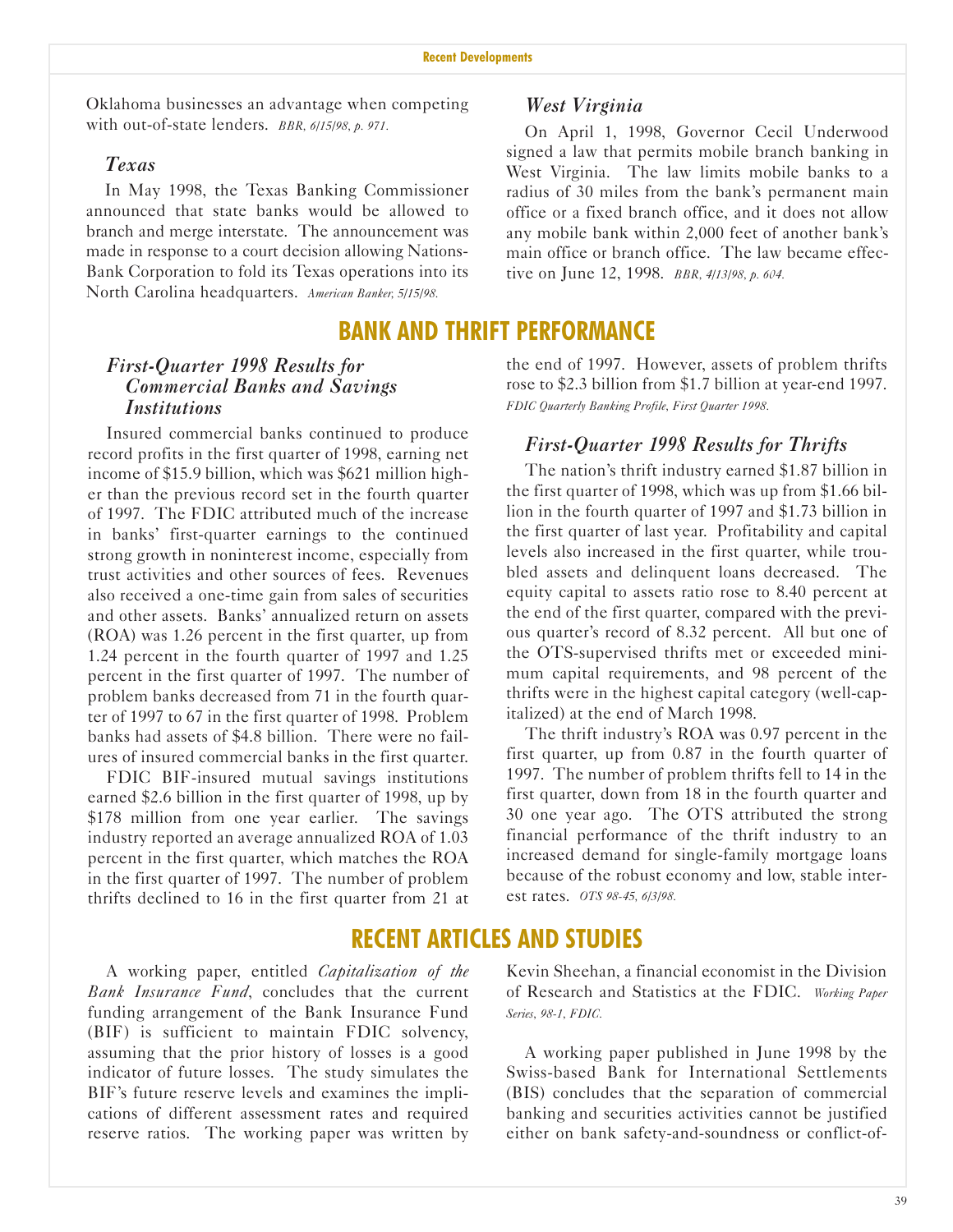#### **FDlC Banking Review**

interest grounds. The paper, entitled *Commercial Banks in the Securities Business: A Review*, was written for the BIS by former Federal Reserve Bank of Cleveland official Joao Santos. The working paper notes that the advantages of allowing "universal banking," both banking and securities services offered under one roof, include improved information on companies they underwrite and economies of scope that allow consumers to save time and money by purchasing an array of financial services from a single provider. *BBR, 7/6/98, p. 37.*

The Federal Reserve Bank of Chicago released a report on April 28, 1998, entitled *1996 CRA Small Business Lending Profile*. The report revealed that low- and moderate-income neighborhoods in the Midwest are receiving a smaller share of small-business loans than their broader metropolitan areas. The report analyzes data collected under the Community Reinvestment Act and evaluates five metropolitan areas, including Chicago, Des Moines, Detroit, Indianapolis, and Milwaukee. *BBR, 5/4/98, p. 714.*

The Federal Reserve Board released a study on May 29, 1998, which declared that banks' internal credit risk models will not completely replace international risk-based capital standards any time soon, but may enhance current supervisory and regulatory policies. The final report, entitled *Credit Risk Models at Major U.S. Banking Institutions: Current State of the Art and Implications for Assessments of Capital Adequacy*, concluded that the internal models used to

measure risk and to allocate capital have significant shortcomings that make them unreliable substitutes for existing risk-based capital rules. The study states that difficulties regarding model construction, data availability, and model validation procedures limit the use of banks' internal models in the regulatory process. *FRB PR 5/29/98; BBR, 6/8/98, p. 920.*

A paper, entitled *The Evolution of Bank Lending to Small Business*, concludes that the recent wave of bank mergers may actually increase the amount of credit available to small businesses. The paper reports that mergers among community banks produce larger institutions, which means they may make larger loans and still remain within government-set limits on loans to any single borrower. Joe Peek of Boston College and Eric S. Rosengren of the Federal Reserve Bank of Boston performed the study. *American Banker, 5/8/98.*

*Deposit Insurance Reform in the FDIC Improvement Act: The Experience to Date* reports that a 1991 law meant to restore the industry's health and avoid banking crises appears to be working. The Federal Deposit Insurance Corporation Improvement Act appears to be preventing banks from taking excessive risks and encouraging regulators to sanction financially troubled institutions. Two economists authored the paper, George Benston of Emory University and George Kaufman of Loyola University. *American Banker, 8/28/98.*

# **lNTERNATlONAL DEVELOPMENTS**

#### *International Deposit Insurance Conference*

The FDIC sponsored an International Deposit Insurance Conference in September 1998, in order to discuss the role of deposit insurance in sustaining public confidence in the world's banking systems. The Conference brought together top government officials from 63 countries, including the leaders of deposit insurance agencies in more than 20 nations. *PR-61-98, FDIC, 9/1/98.*

#### *Deposit Insurance for Russian Banks*

In an effort to restore confidence in Russia's banking system, the Central Bank announced plans to insure deposits held by individuals at commercial banks. On August 20, 1998, Central Bank Chairman Sergei Dubinin announced the proposed insurance

plan and stated that it would cover all bank deposits established before August 1, 1998. The insurance would work through Russia's largest commercial bank, Sberbank, in which the government holds a controlling stake. *BBR, 8/24/98, p. 308.*

#### *Basle Committee*

The Basle Committee on Banking Supervision announced on April 7, 1998, that they amended their rules regarding the capital that banks must keep on hand to cover risk resulting from loans to securities firms. The changes affect the Committee's 1988 Basle Capital Accord, which is an international agreement that sets minimum capital requirements for banks. The amendment reduces the risk weight on a bank's credit exposure for claims on regulated securities firms to 20 percent from 100 percent. The